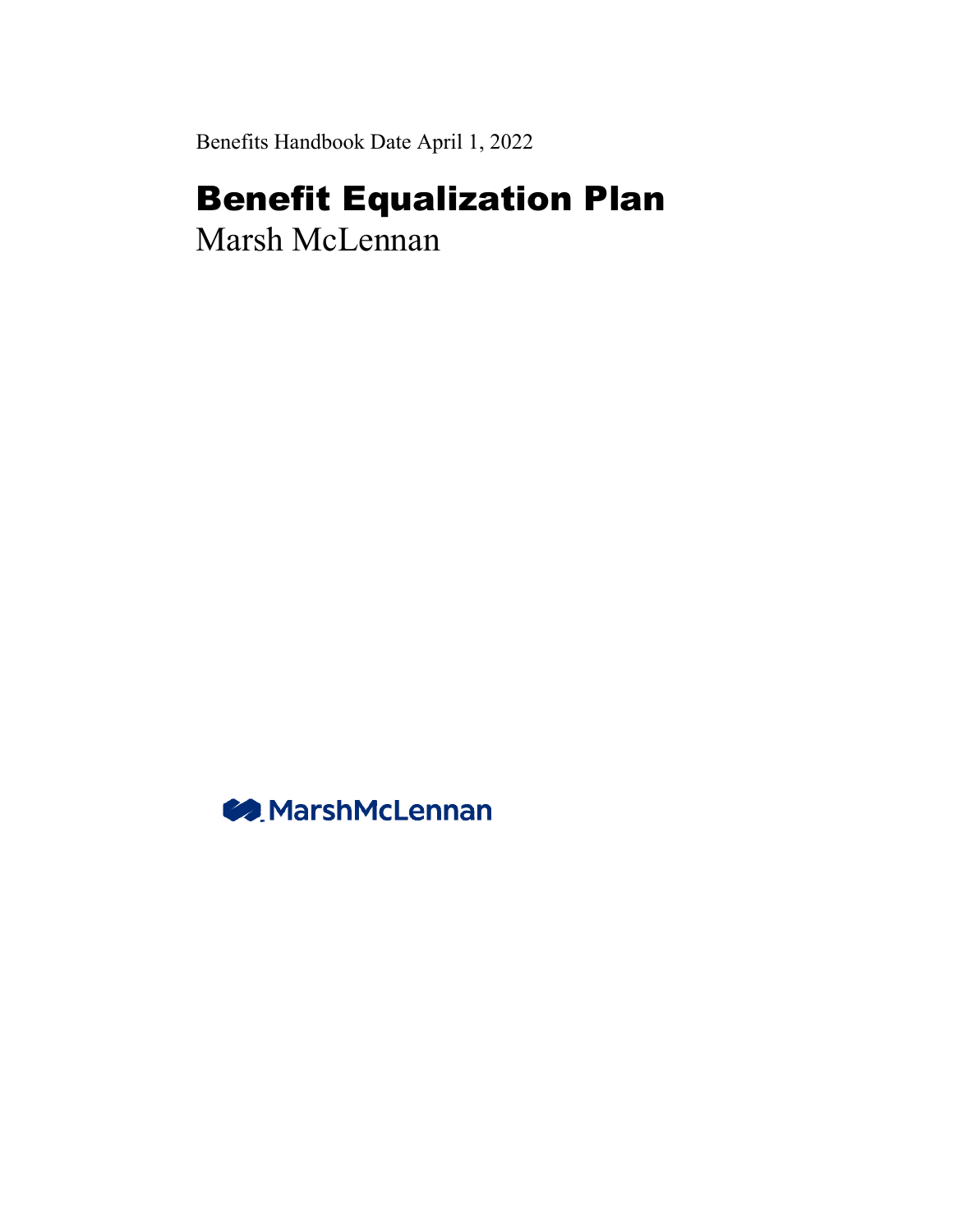# Benefit Equalization Plan

*The Marsh & McLennan Companies Benefit Equalization Plan (BEP) is part of the Company's US Retirement Program. The Company discontinued benefit accruals under the US Retirement Program, including the BEP, effective December 31, 2016.* 

#### Plan Summary

This section provides a summary of the Benefit Equalization Plan (BEP) as of March 1, 2017.

*The US Retirement Program will provide income for your retirement provided you participated in the Program before January 1, 2017 and meet its vesting requirements before your final termination of employment with the Company. Benefits under the US Retirement Program (Program) may be payable from three sources: (i) the Marsh & McLennan Companies Retirement Plan, and for certain highly compensated employees, (ii) the Benefit Equalization Plan and (iii) the Supplemental Retirement Plan.* 

*This section describes BEP provisions as of January 1, 2017. If you terminated employment before January 1, 2017, prior BEP provisions will determine your benefit.* 

*The BEP is a non-qualified retirement plan intended to provide certain employees of the Company with a benefit substantially equal to the amounts that would otherwise be payable to such employees under the Marsh & McLennan Companies Retirement Plan but for the limitations imposed on such benefits by the Internal Revenue Code.*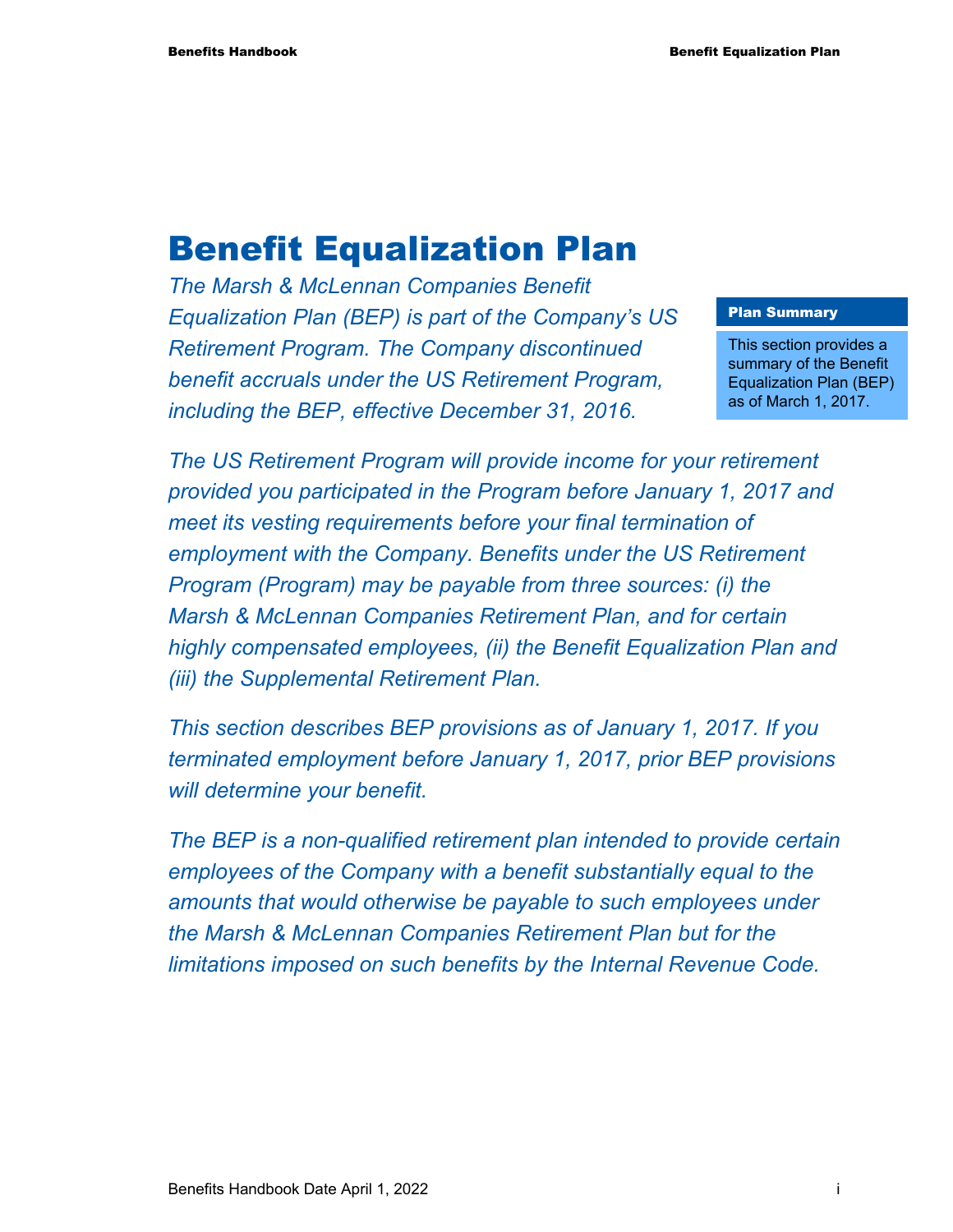*Defined terms are used throughout this section of the Benefits Handbook. These terms are defined by links to the "Glossary" (beginning on page 49). The terms "employee," "you" and "your" refer to a US employee (regular or temporary) of Marsh & McLennan Companies or any other participating company.* 

*References in this section of the Benefits Handbook to "Company" means Marsh & McLennan Companies, Inc. and its subsidiaries and affiliates other than (i) Marsh ClearSight LLC (formerly CS STARS, LLC), (ii) Mercer Services (including: Mercer HR Services, LLC, Mercer Trust Company, and (except during the period from July 1, 2013 through February 29, 2016) Mercer Health and Benefits Administration, LLC), (iii) Mercer Systems Services, (iv) Mercer PeoplePro, (v) Marsh & McLennan Agency LLC, and (vi) Dovetail Insurance Corporation. References in this section to Marsh & McLennan Companies mean Marsh McLennan.* 

#### Plan Rules Govern

In the case of any conflict between this summary description of the Marsh & McLennan Companies Benefit Equalization Plan and the official plan document, the plan document rules govern. See also the *Administrative Information* section.

#### Defined Terms

This document uses a number of defined terms, see the "Glossary" beginning on page 49 for the definitions.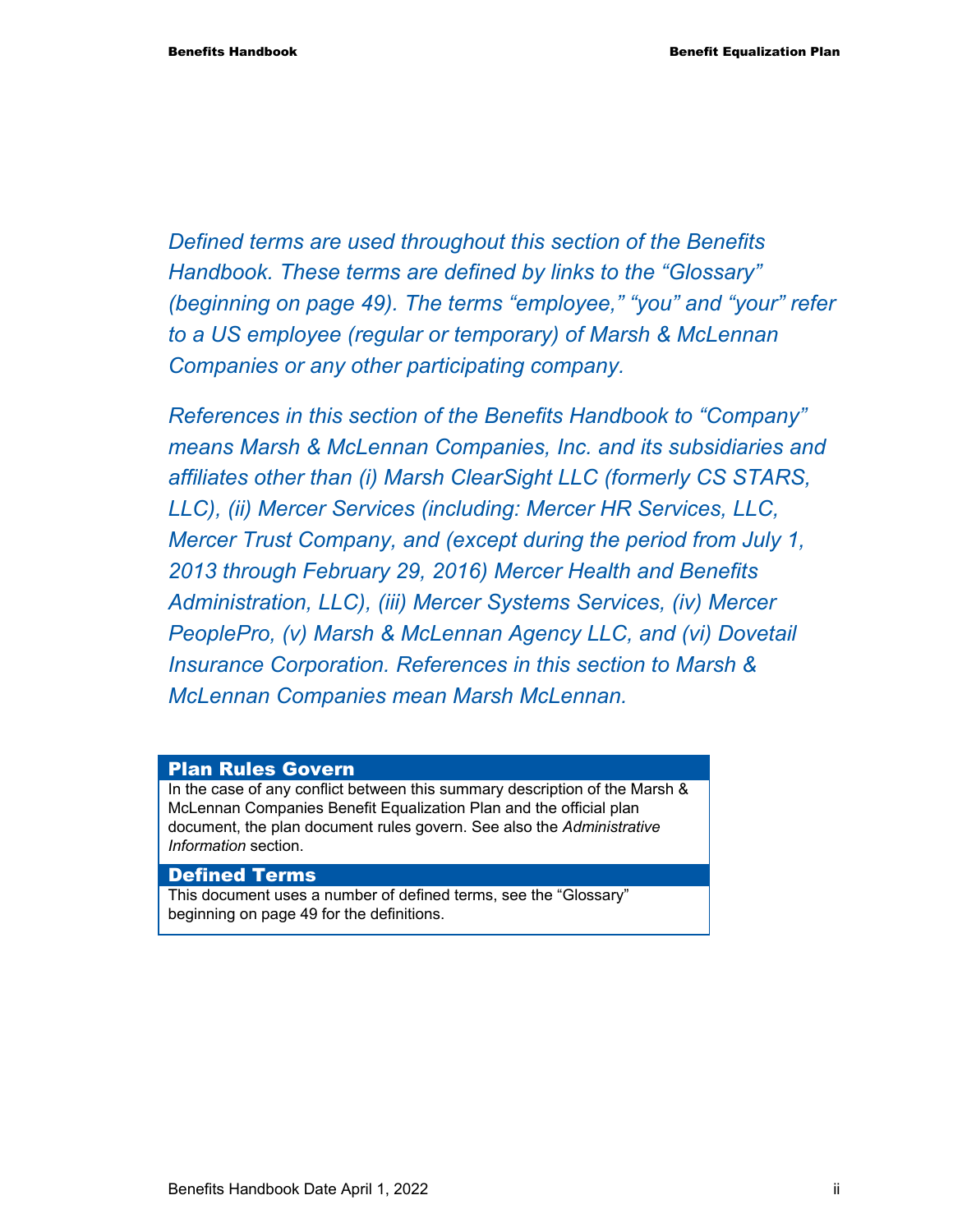# In This Section See Page

| Plan Benefit Formula for Benefit Accrued on or after January 1, 2006 and before |  |
|---------------------------------------------------------------------------------|--|
| Plan Benefit Formula for Benefit Accrued prior to January 1, 2006  16           |  |
| Accrued Benefit Credited Both Before and After January 1, 2006 18               |  |
|                                                                                 |  |
|                                                                                 |  |
|                                                                                 |  |
|                                                                                 |  |
|                                                                                 |  |
|                                                                                 |  |
|                                                                                 |  |
|                                                                                 |  |
|                                                                                 |  |
|                                                                                 |  |
|                                                                                 |  |
|                                                                                 |  |
|                                                                                 |  |
|                                                                                 |  |
|                                                                                 |  |
| 409A Survivor Benefit if You Die after Termination of Employment but before     |  |
|                                                                                 |  |
|                                                                                 |  |
|                                                                                 |  |
|                                                                                 |  |
|                                                                                 |  |
|                                                                                 |  |
|                                                                                 |  |
|                                                                                 |  |
|                                                                                 |  |
|                                                                                 |  |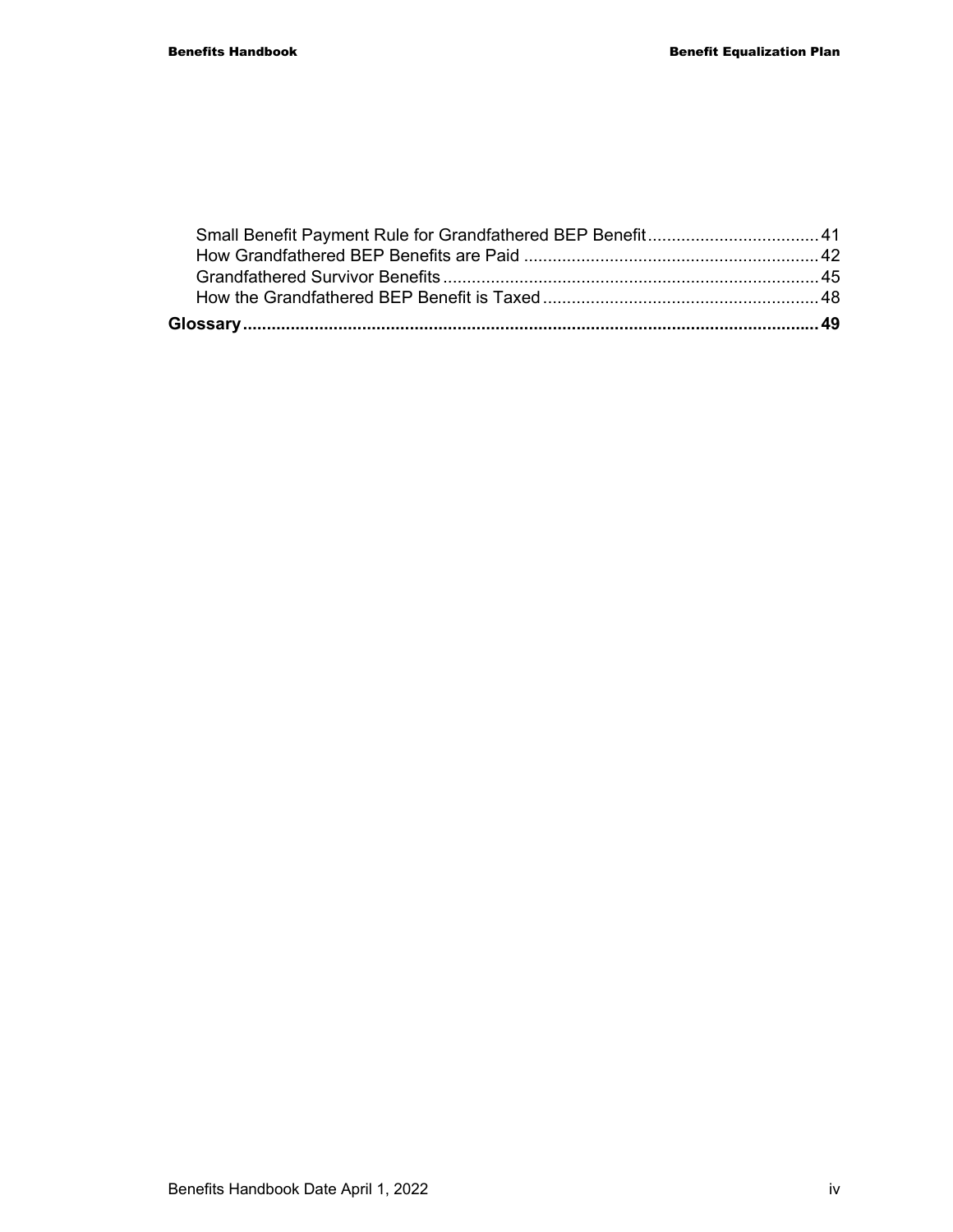# Important Concepts for Non-qualified Retirement Plans

#### *What is a Non-qualified Plan?*

A non-qualified retirement plan is a benefit plan whose primary purpose is to provide supplemental benefits to a select group of senior management or highly-compensated employees. Non-qualified retirement plans provide additional benefits over and above the benefits provided by a company's tax-qualified retirement benefit plan. At Marsh McLennan, this includes the non-qualified:

- **Benefit Equalization Plan (BEP) and**
- **Supplemental Retirement Plan (SRP)**

and may also include non-qualified benefits earned under an acquired company's plans, such as the Johnson & Higgins Pension Excess Benefit Plan (J&H Excess Plan), Sedgwick Excess Retirement Plan (Sedgwick Excess Plan) and Organization Resources Counselors, Inc. Supplemental Retirement Plan (ORC Excess Plan).

### *Tax-Qualified Plan vs. Non-qualified Plan*

A TAX-QUALIFIED PLAN is a plan that qualifies under Section 401(a) of the Internal Revenue Code (IRC), and therefore enjoys significant tax advantages for both the employee and employer. Some examples of these advantages are:

- The employee is not taxed when benefits are earned; only when benefits are received.
- **Plan benefits accumulate free of taxes until distributed.**
- Once a participant terminates and reaches early or normal retirement age, there are few if any restrictions on participants' ability to choose the time and form for their benefit payments.
- **Plan assets are secure they are set aside in trust, beyond the reach of an** employer's creditors, providing a high level of security for employees.

In exchange for these tax advantages, Internal Revenue Code rules and regulations must be strictly followed. However, these restrictions can impact benefits for highly compensated employees. One significant restriction is that under a Tax-Qualified Plan, benefits are limited:

- A Tax-Qualified Plan must limit the annual benefit a participant can receive.
- A Tax-Qualified Plan must limit the amount of a participant's compensation when calculating benefits.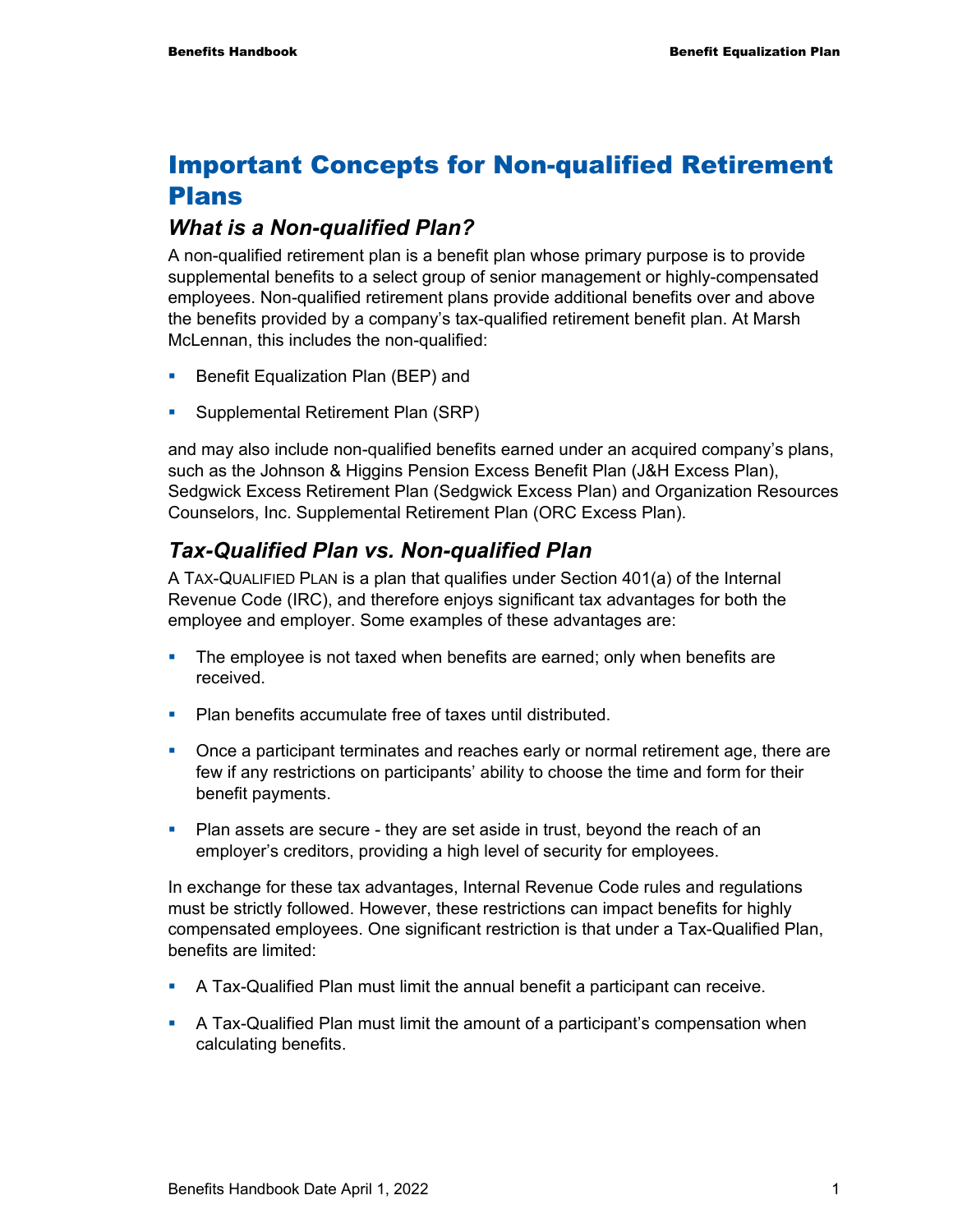A non-qualified plan provides similar tax advantages, but generally has no statutory limits on the amount of the benefit that may be provided. However, in order to provide retirement benefits that are tax-deferred until payment, non-qualified plans must observe a different set of rules under the IRC, some of which are complex. For example:

- **Participation in non-qualified plans must be limited to a select group of management** or highly compensated employees. See "BEP Eligibility" on page 14 for details.
- Plan benefits may not be funded by a trust. Benefits under the Company's nonqualified plans will be paid from the Company's general assets except for certain payments attributable to benefit accruals under the BEP and SRP prior to January 1, 2003, which were arranged to be paid through annuities purchased from various insurance companies. See "Annuities Purchased Prior to 2003" on page 44 for details.
- Non-qualified plan benefits accrued and vested on and after January 1, 2005 or nonqualified benefits, regardless of when accrued or vested, that are paid in accordance with a plan term first made available after October 3, 2004 are subject to the requirements of Internal Revenue Code Section 409A (Section 409A). See "What is Section 409A?" on page 2 for details.
- Non-qualified plan benefits accrued and vested prior to January 1, 2005 that are paid in accordance with a plan payment term that was a part of the plan on October 3, 2004 are not subject to tax rules in effect under Section 409A. A plan sponsor had the option to grandfather that portion of a vested ACCRUED BENEFIT payable under those prior tax rules. See "Grandfathered BEP Benefit" on page 40.
- Non-qualified benefits are subject to significant restrictions on the time and form of payment that do not apply to tax-qualified plans. See "When the 409A BEP Benefit Commences" on page 23 for details.

### *What is Section 409A?*

The American Jobs Creation Act (signed into law on October 22, 2004) added Section 409A to the IRC. Section 409A significantly changed the rules that govern payments from non-qualified retirement plans such as the BEP and SRP or the frozen J&H Excess Plan, Sedgwick Excess Plan and ORC Excess Plan.

Section 409A introduced strict rules governing the time of payment, and form of payment under non-qualified plans, subjecting their benefits to tax penalties that are imposed on the employee, if its rules are not followed.

In general, Section 409A added rules for non-qualified plans that are more restrictive than the rules that were previously in effect. More details are provided below and elsewhere in this Benefits Handbook section.

The 409A benefit must be payable at a time and in a form that is specified by the plan and not subject to the discretion of the participant or Company, for example, at the later of age 55 or SEPARATION FROM SERVICE, in the form of an annuity. It is not permitted to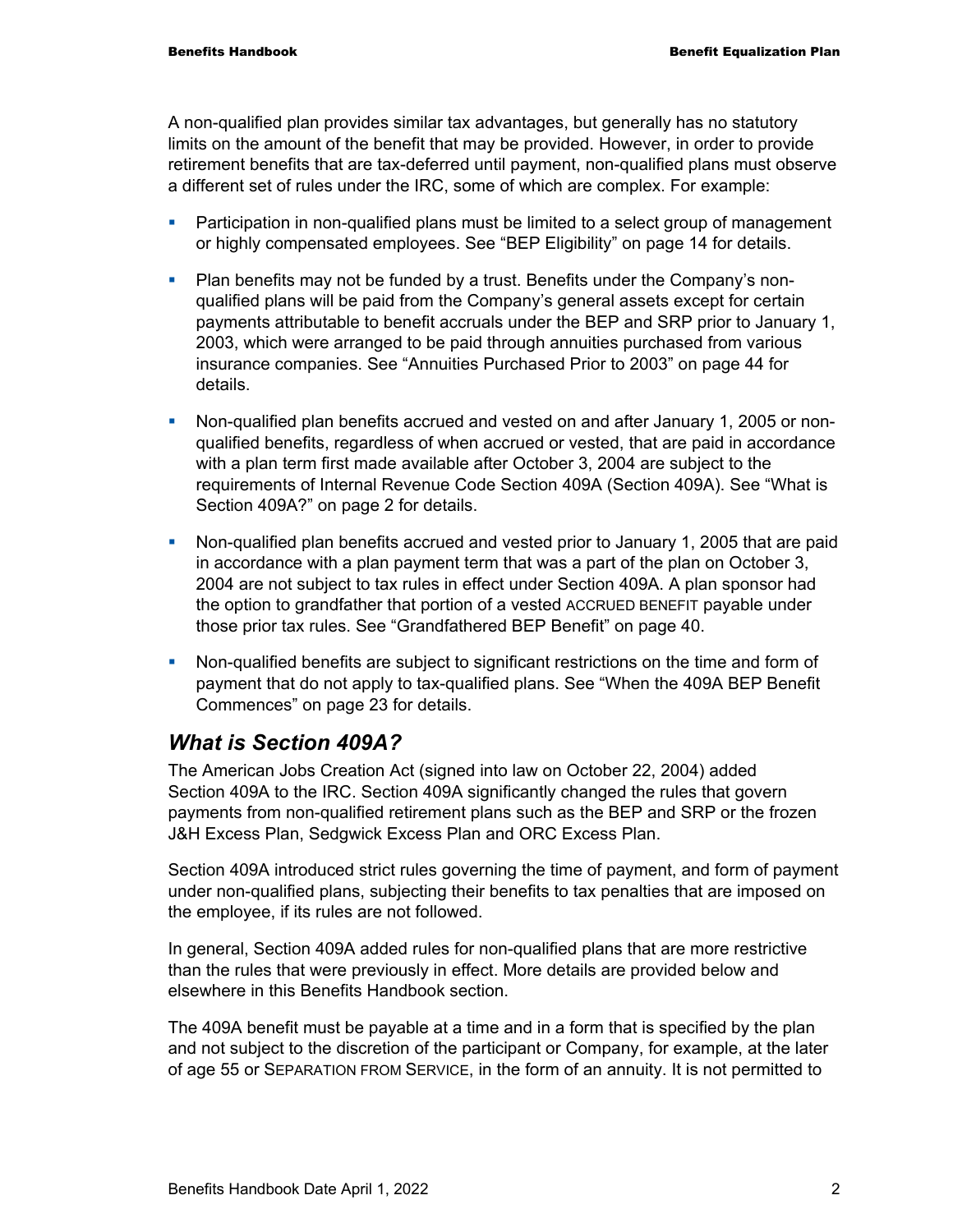provide a participant with choice between an annuity payment and a single sum payment. Further, once a form of annuity has been elected and benefit payments have commenced, the form of annuity cannot be changed. See "When the 409A BEP Benefit Commences" on page 23 for details.

If the IRS were to determine that a payment made to you from the BEP, SRP, J&H Excess Plan, Sedgwick Excess Plan, ORC Excess Plan or from another non-qualified arrangement aggregated with any of these plans under the Section 409A aggregation rules, is not compliant with Section 409A, you could be subject to immediate taxation and a 20% excise tax "penalty" on all aggregated unpaid plan benefits that are subject to Section 409A.

### *Determination of a Grandfathered Benefit*

At the time that Section 409A was enacted, employers were permitted to "grandfather" non-qualified benefits accrued and vested before January 1, 2005, provided the benefit is paid according to plan terms that were in effect on October 3, 2004, under prior tax rules thereby exempting them from the rules imposed by Section 409A. Marsh McLennan took steps to secure grandfathered treatment for BEP, SRP, J&H Excess Plan or Sedgwick Excess Plan benefits.

A plan sponsor was not legally required to "grandfather" those non-qualified benefits that qualified for such treatment. If a plan sponsor chose not to "grandfather" those benefits then all benefits under the plan were subject to the restrictions of Section 409A rules. Organization Resources Counselors, Inc. (ORC), prior to its acquisition by the Company, determined that benefits under the ORC Excess Plan would not be grandfathered. Accordingly, all benefits under the ORC Excess Plan are subject to Section 409A.

Participant control over the time and form of payment of a grandfathered non-qualified benefit has to be subject to substantial limitations or restrictions; otherwise, the IRC would deem a participant to be in "constructive receipt" of his or her benefit, causing immediate income taxation of the benefit. These rules are reflected in the grandfathered benefit payment rules, where a grandfathered benefit commences at the same time and in the same form as elected for the TAX-QUALIFIED PLAN benefit. To the extent the participant is eligible for and wants to elect a single sum payment in lieu of an annuity, such an election must be made at least 12 months in advance of the payment date (or be subject to a 6% penalty reduction. See "Electing a Single Sum Payment" on page 42 for details.

At the time that the Company took steps to grandfather BEP and SRP benefits under prior tax rules, these plans provided a pre-commencement SPOUSE survivor benefit to eligible opposite-sex spouses. Therefore, a pre-commencement survivor benefit paid to an opposite-sex spouse with respect to a grandfathered benefit is also grandfathered. Effective January 1, 2009, the Company amended the BEP and SRP to extend eligibility for a pre-commencement survivor benefit to eligible same-sex spouses and eligible DOMESTIC PARTNERs. However, because this payment option was not part of the nonqualified plans on October 3, 2004, the payment of a survivor benefit to an eligible same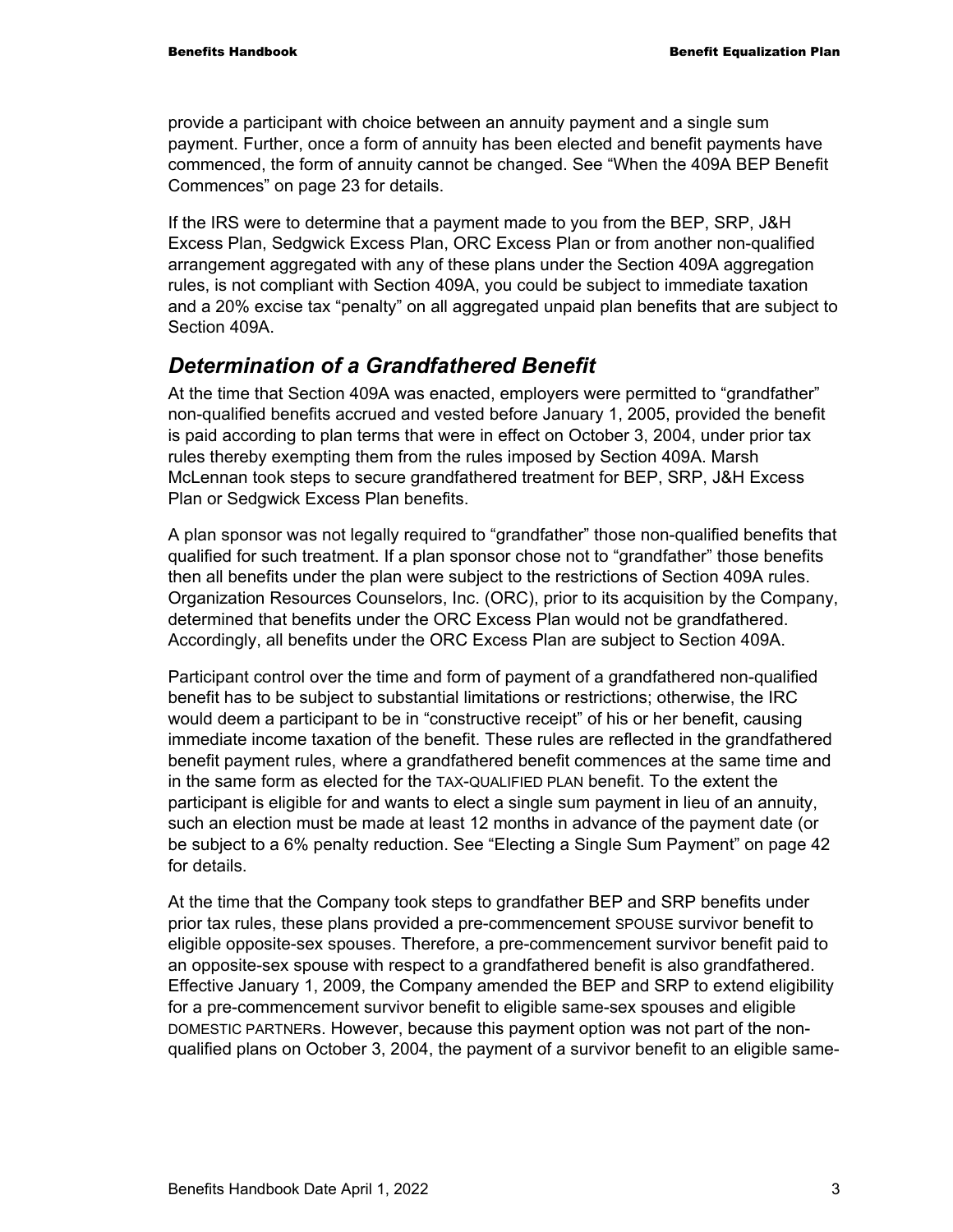sex spouse or domestic partner, regardless of when the benefit was accrued and vested, is not grandfathered and therefore subject to Section 409A.

### *Summary of Time and Form of Payment Rules under the Marsh & McLennan Companies Non-qualified Retirement Plans*

Below is a summary of the key rules relating to time (when benefits are paid) and form (how benefits are paid) of payment under the Company's non-qualified retirement plans. The summary shows the 409A benefit and grandfathered benefit rules in effect for benefits payable from the BEP, SRP, J&H Excess Plan or Sedgwick Excess Plan.

All benefits payable from the ORC Excess Plan are subject to Section 409A.

### *When Benefits Are Paid*

Non-qualified retirement benefits are generally paid when you have an employment event that triggers payment. However, different rules apply to the commencement of the 409A benefit than to the grandfathered benefit.

| <b>409A Benefit</b>                                                                                                                                             | <b>Grandfathered Benefit</b>                                     |
|-----------------------------------------------------------------------------------------------------------------------------------------------------------------|------------------------------------------------------------------|
| If You Separate from Service and Have a Small                                                                                                                   | If You Terminate Employment and Have a Small                     |
| 409A Benefit                                                                                                                                                    | <b>Grandfathered Benefit</b>                                     |
| If you experience a Separation from Service                                                                                                                     | If you terminate employment and your                             |
| and your 409A benefit is a small benefit, a                                                                                                                     | grandfathered benefit is a small benefit, a                      |
| single sum 409A benefit payment will be made                                                                                                                    | single sum grandfathered benefit payment will                    |
| following your Separation from Service.                                                                                                                         | be made immediately following termination of                     |
| The single sum payment for the 409A benefit                                                                                                                     | employment.                                                      |
| payable from the BEP, SRP, J&H Excess Plan<br>or Sedgwick Excess Plan will be made in the<br>fourth month following Separation from Service.                    | There is no grandfathered ORC Excess Plan<br>benefit.            |
| The single sum payment for the 409A benefit<br>payable from the ORC Excess Plan 409A<br>benefit will be made in the month following<br>Separation from Service. |                                                                  |
| If You Separate from Service Due to a Reduction                                                                                                                 | If You Terminate Employment and Your                             |
| in Hours or Leave of Absence Lasting Longer                                                                                                                     | <b>Grandfathered Benefit is Not a Small Benefit</b>              |
| Than 6 Months and Your 409A Benefit is Not a                                                                                                                    | If you terminate employment and your                             |
| <b>Small Benefit</b>                                                                                                                                            | grandfathered benefit is not a small benefit,                    |
| If you have a Separation from Service due to a                                                                                                                  | your grandfathered benefit will commence at                      |
| reduction in hours and your 409A benefit is not                                                                                                                 | the same time as your tax-qualified Marsh &                      |
| a small benefit, it will be paid following your                                                                                                                 | McLennan Companies Retirement Plan benefit.                      |
| Separation from Service.                                                                                                                                        | If you terminate employment and your                             |
| A 409A benefit payable from the BEP, SRP,                                                                                                                       | grandfathered benefit is not a small benefit,                    |
| J&H Excess Plan or Sedgwick Excess Plan will                                                                                                                    | your SRP, J&H Excess Plan or Sedgwick                            |
| commence effective in the month following the                                                                                                                   | Excess Plan grandfathered benefit will                           |
| later of Separation from Service or the                                                                                                                         | commence at the same time as your tax-                           |
| attainment of age 55. However, payment will be<br>delayed until the fourth month following<br>Separation from Service, unless the participant                   | qualified Marsh & McLennan Companies<br>Retirement Plan benefit. |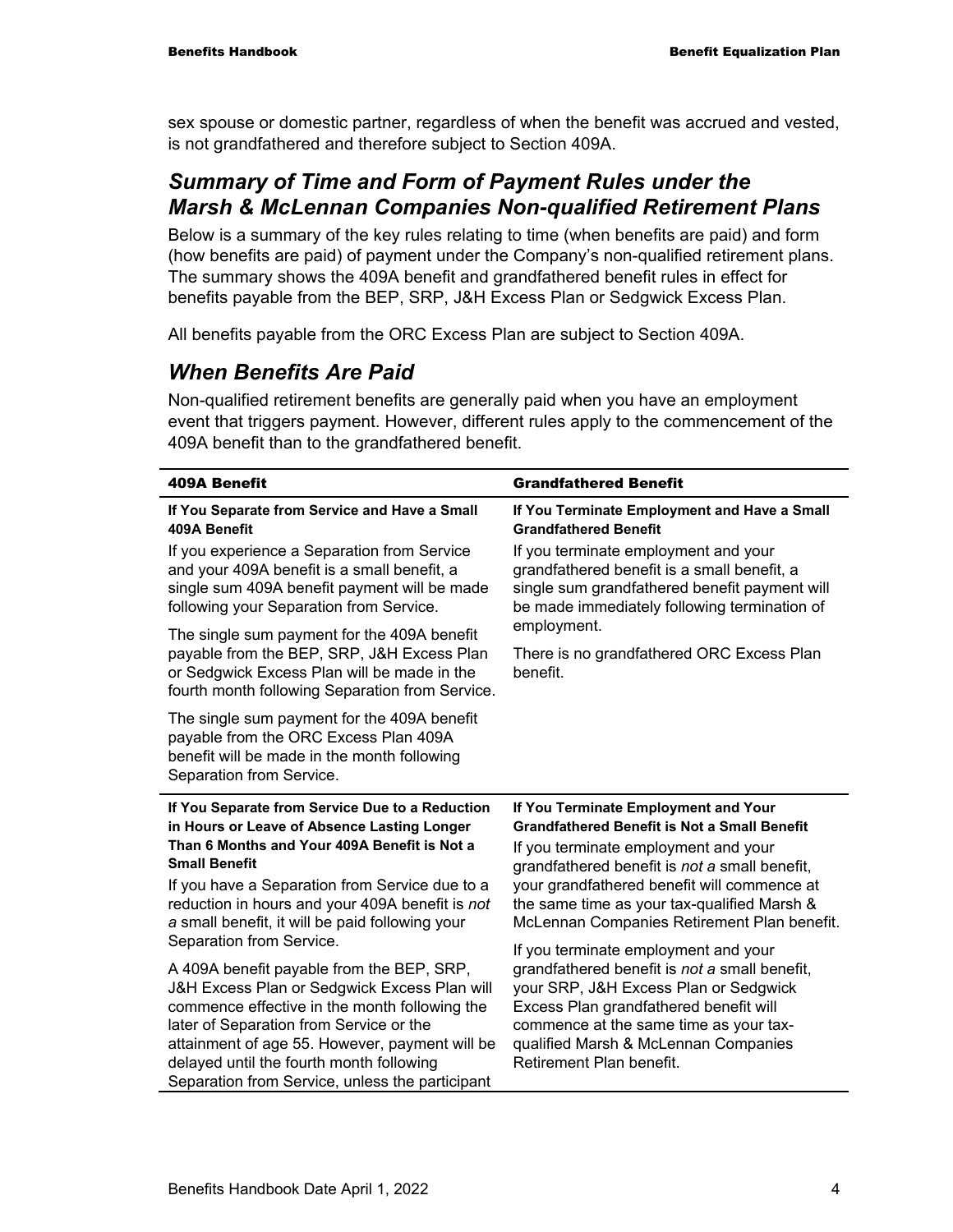| 409A Benefit                                                                                                                                                                                                                                                                                                                                                                                                                                                                                                                                                                                                                                                                                                 | <b>Grandfathered Benefit</b>                                                                                                                                                                                                                                                                                     |
|--------------------------------------------------------------------------------------------------------------------------------------------------------------------------------------------------------------------------------------------------------------------------------------------------------------------------------------------------------------------------------------------------------------------------------------------------------------------------------------------------------------------------------------------------------------------------------------------------------------------------------------------------------------------------------------------------------------|------------------------------------------------------------------------------------------------------------------------------------------------------------------------------------------------------------------------------------------------------------------------------------------------------------------|
| is deemed a SPECIFIED EMPLOYEE at the time of<br>commencement. If the participant is a Specified<br>Employee at the time of commencement,<br>payment will be delayed until the seventh<br>month following Separation from Service.                                                                                                                                                                                                                                                                                                                                                                                                                                                                           | There is no grandfathered ORC Excess Plan<br>benefit.                                                                                                                                                                                                                                                            |
| A 409A benefit payable from the ORC<br>Supplemental Retirement Plan will commence<br>at the later of the first month following<br>Separation from Service or the first month<br>following the attainment of age 62. Payments<br>are not subject to a delay, unless the<br>participant is deemed to be a Specified<br>Employee at the time of commencement, in<br>which case the payments are delayed until the<br>seventh month following Separation from<br>Service.                                                                                                                                                                                                                                        |                                                                                                                                                                                                                                                                                                                  |
| A Specified Employee (generally one of a<br>company's 50 top-paid officers) may not<br>receive a payment of a 409A benefit, earlier<br>than the seventh month following Separation<br>from Service, except in the case of a<br>Separation from Service due to death or<br>disability.                                                                                                                                                                                                                                                                                                                                                                                                                        |                                                                                                                                                                                                                                                                                                                  |
| If You Have a Separation from Service Due to a<br><b>Disability Absence</b><br>If you are absent from work due to a disability<br>and are determined to be disabled as defined<br>by the Marsh & McLennan Companies Long-<br>Term Disability Plan you will incur a Separation<br>from Service when you have been absent for a<br>period of 29 months.<br>A 409A benefit payable from the BEP, SRP,<br>J&H Excess Plan or Sedgwick Excess Plan will<br>commence in the first month following the<br>attainment of age 65 if you have a Separation<br>from Service due to disability before age 65. If<br>you separate from service due to disability after<br>attaining age 65, your benefit will commence in | If You Become Disabled<br>If you become disabled, as defined by the<br>Marsh & McLennan Companies Long-Term<br>Disability Plan, no payment event will occur<br>until you terminate employment and elect to<br>commence your tax-qualified plan benefit.<br>There is no grandfathered ORC Excess Plan<br>benefit. |
| the month following your Separation from<br>Service.<br>A 409A benefit payable from the ORC Excess<br>Plan will commence in the later of the first<br>month following Separation from Service or the<br>first of the month following the attainment of<br>age 60 if Separation from Service occurs<br>before age 60.                                                                                                                                                                                                                                                                                                                                                                                         |                                                                                                                                                                                                                                                                                                                  |
| If You Die While Employed and Before Your 409A                                                                                                                                                                                                                                                                                                                                                                                                                                                                                                                                                                                                                                                               | If You Die While Employed and Before Your                                                                                                                                                                                                                                                                        |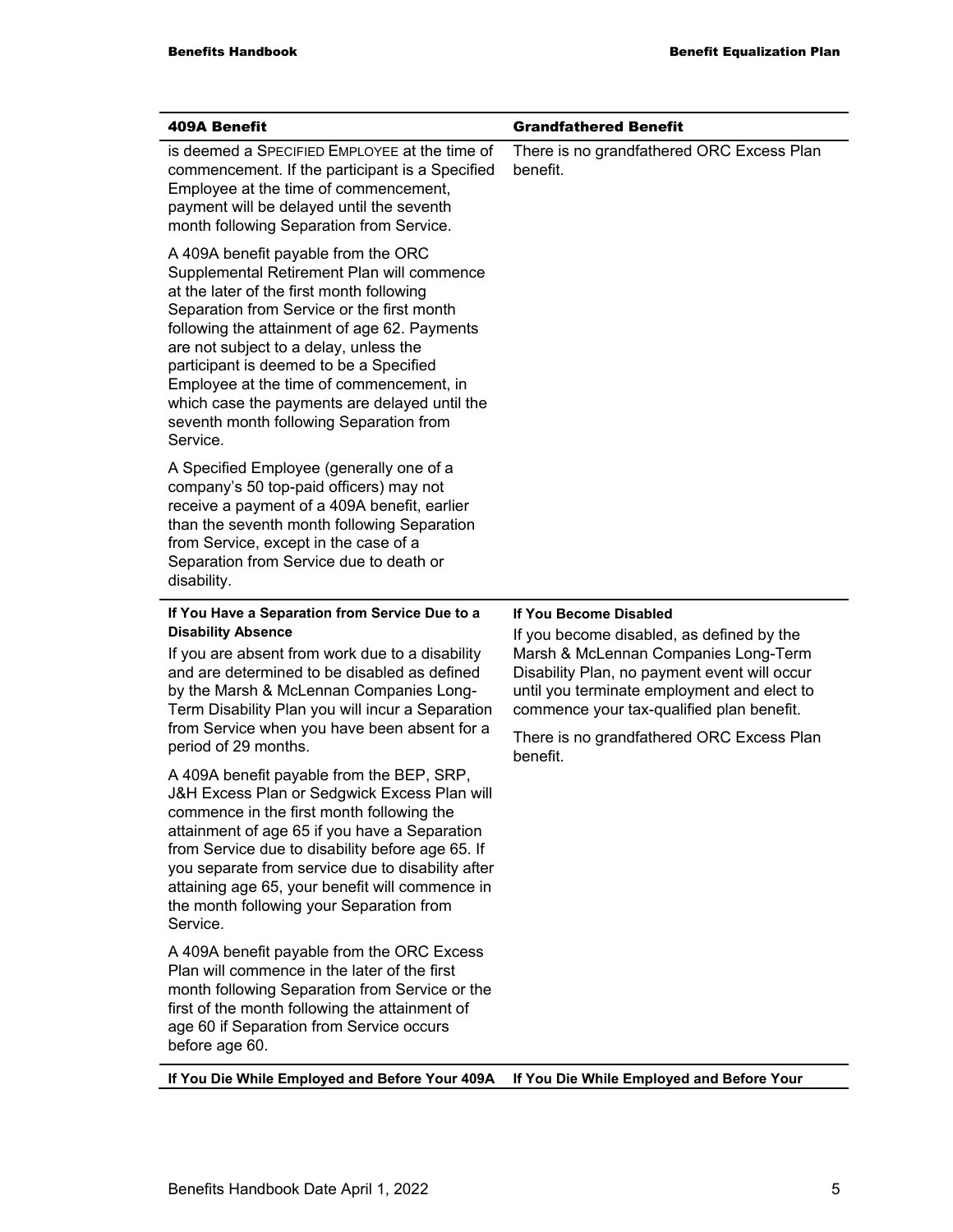| <b>409A Benefit</b>                                                                                                                                                                                                                                                                                                                        | <b>Grandfathered Benefit</b>                                                                                                                                                                                                                                                                                                                                |
|--------------------------------------------------------------------------------------------------------------------------------------------------------------------------------------------------------------------------------------------------------------------------------------------------------------------------------------------|-------------------------------------------------------------------------------------------------------------------------------------------------------------------------------------------------------------------------------------------------------------------------------------------------------------------------------------------------------------|
| <b>Benefit Commences</b>                                                                                                                                                                                                                                                                                                                   | <b>Grandfathered Benefit Commences</b>                                                                                                                                                                                                                                                                                                                      |
| If you die before attaining age 50 while<br>employed and before a 409A BEP, SRP, J&H<br>Excess Plan or Sedgwick Excess Plan benefit<br>commences, a 409A Survivor Benefit will be<br>paid to an eligible Spouse or Domestic Partner<br>on the date you would have attained age 55.<br>If you die on or after attaining age 50 while        | If you die before attaining age 50 while<br>employed and before your grandfathered BEP,<br>SRP, J&H Excess Plan or Sedgwick Excess<br>Plan benefit commences, a Grandfathered<br>Survivor Benefit will be paid to your eligible<br>opposite-sex Spouse on the date you would<br>have reached age 65. However, your opposite-                                |
| employed and before your 409A BEP, SRP,<br>J&H Excess Plan or Sedgwick Excess Plan<br>benefit commences, your 409A Survivor                                                                                                                                                                                                                | sex Spouse can elect a reduced benefit<br>starting as early as the date you would have<br>attained age 55.                                                                                                                                                                                                                                                  |
| Benefit will be paid to your eligible Spouse or<br>Domestic Partner on the first of the month<br>following your death.                                                                                                                                                                                                                     | If you die on or after attaining age 50 while<br>employed and before your grandfathered BEP,<br>SRP, J&H Excess Plan or Sedgwick Excess<br>Plan benefit commences, a Grandfathered<br>Survivor Benefit will be paid to your eligible<br>opposite-sex Spouse on the first of the month<br>following your death.                                              |
| If You Die After Termination of Employment and<br><b>Before Your 409A Benefit Commences</b>                                                                                                                                                                                                                                                | If You Die After Termination of Employment and<br><b>Before Your Grandfathered Benefit Commences</b>                                                                                                                                                                                                                                                        |
| If you die after termination of employment and<br>before a 409A BEP, SRP, J&H Excess Plan or<br>Sedgwick Excess Plan benefit commences,<br>your 409A Survivor Benefit will be paid to your<br>eligible Spouse or Domestic Partner in the<br>month following the later of your date of death<br>or the date you would have attained age 55. | If you die after termination of employment and<br>before your grandfathered BEP, SRP, J&H<br>Excess Plan or Sedgwick Excess Plan benefit<br>commences, your Grandfathered Survivor<br>Benefit will be paid to your eligible opposite-sex<br>Spouse in the month following the later of your<br>date of death or the date you would have<br>attained age 55. |
| If You Die and Have an ORC Excess Plan Benefit<br>If you die before attaining age 60 and before an<br>ORC Excess Plan benefit commences, an<br>ORC Survivor Benefit will be paid to your<br>eligible Spouse or Domestic Partner on the<br>date you would have attained age 60.                                                             | If You Die and Have an ORC Excess Plan Benefit<br>There is no grandfathered ORC Excess Plan<br>benefit.                                                                                                                                                                                                                                                     |
| If you die on or after attaining age 60 and<br>before an ORC Excess Plan benefit<br>commences, an ORC Survivor Benefit will be<br>paid to your eligible Spouse or Domestic<br>Partner beginning on the first day of the month<br>following your death.                                                                                     |                                                                                                                                                                                                                                                                                                                                                             |

## *How Benefits Are Paid*

In general, you will receive your non-qualified retirement benefit as a monthly annuity, provided it is not a small benefit amount. A small benefit amount is a benefit amount that is below a certain minimum value. The minimum value for a 409A benefit is different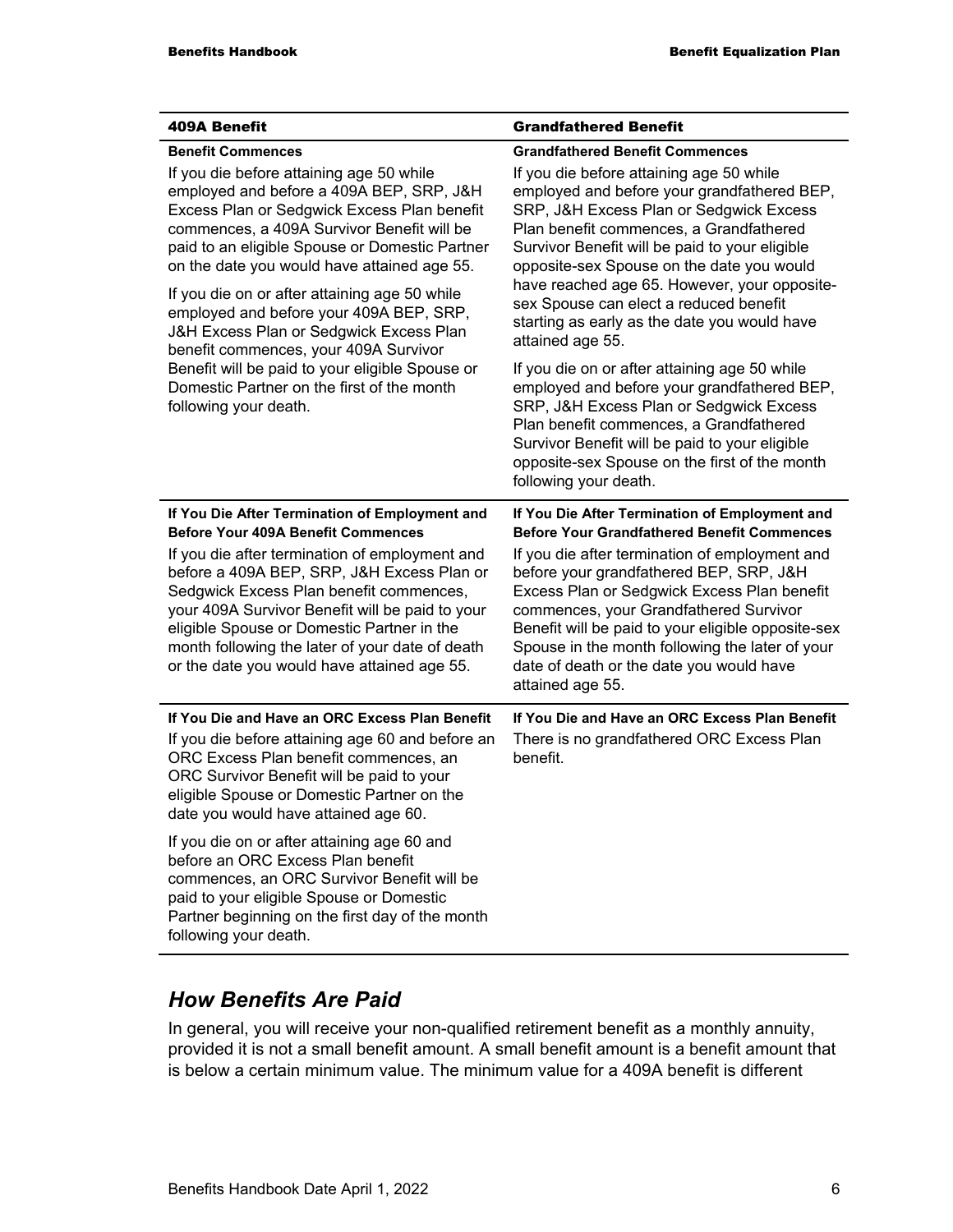than the minimum value for a grandfathered benefit. You will automatically receive a single sum payment if your non-qualified retirement benefit is a small benefit amount. In addition, you might be eligible to elect a single sum payment of a grandfathered benefit in lieu of a monthly annuity.

| $\overline{a}$ and $\overline{b}$ are $\overline{a}$ and $\overline{a}$ and $\overline{a}$                                                                                                                                                                                                                                                                                                                                                                                                                                                                                                                                                                                                                                                                                                                                                                                                                                                                                                                                                                                                                                                                                                                                                                                                                                                           |                                                                                                                                                                                                                                                                                                                                                                                                                                                                                                                                                                                                                                                                                                                                                                                                                                                                                                                                                                                                                                                                 |  |
|------------------------------------------------------------------------------------------------------------------------------------------------------------------------------------------------------------------------------------------------------------------------------------------------------------------------------------------------------------------------------------------------------------------------------------------------------------------------------------------------------------------------------------------------------------------------------------------------------------------------------------------------------------------------------------------------------------------------------------------------------------------------------------------------------------------------------------------------------------------------------------------------------------------------------------------------------------------------------------------------------------------------------------------------------------------------------------------------------------------------------------------------------------------------------------------------------------------------------------------------------------------------------------------------------------------------------------------------------|-----------------------------------------------------------------------------------------------------------------------------------------------------------------------------------------------------------------------------------------------------------------------------------------------------------------------------------------------------------------------------------------------------------------------------------------------------------------------------------------------------------------------------------------------------------------------------------------------------------------------------------------------------------------------------------------------------------------------------------------------------------------------------------------------------------------------------------------------------------------------------------------------------------------------------------------------------------------------------------------------------------------------------------------------------------------|--|
| <b>409A Benefit</b>                                                                                                                                                                                                                                                                                                                                                                                                                                                                                                                                                                                                                                                                                                                                                                                                                                                                                                                                                                                                                                                                                                                                                                                                                                                                                                                                  | <b>Grandfathered Benefit</b>                                                                                                                                                                                                                                                                                                                                                                                                                                                                                                                                                                                                                                                                                                                                                                                                                                                                                                                                                                                                                                    |  |
| <b>Payment Form</b><br>Payment of BEP, SRP, J&H Excess Plan or<br>Sedgwick Excess Plan or ORC Excess Plan<br>409A benefit will generally be made as a<br>monthly payment in the normal form.<br>If you are not married on your BENEFIT<br>COMMENCEMENT DATE, your normal form of<br>payment is a Single Life Annuity. If you are<br>married on your benefit commencement date,<br>your normal form of payment is a 50%<br>Contingent Annuity with your spouse as the<br>contingent annuitant.<br>You may elect to commence your benefit in<br>one of the optional forms of annuity payment<br>(such as the Single Life Annuity, Contingent<br>Annuity and Period Certain option). You must<br>complete an election at the time your benefit<br>commences. This election will be separate<br>from your Marsh & McLennan Companies<br>Retirement Plan payment election. No elective<br>single sum payment option is available for any<br>benefit amounts.<br>Generally, if the combined single sum value of<br>any 409A benefit payable from the BEP, SRP,<br>J&H Excess Plan or Sedgwick Excess Plan<br>and ORC Supplemental Retirement Plan is<br>\$18,000 (the 2016 IRS limit) or less, those<br>benefits will be paid to you in a single sum<br>when you Separate from Service. This IRS limit<br>is subject to annual cost-of-living adjustments. | <b>Payment Form</b><br>Payment of BEP, SRP, J&H Excess Plan or<br>Sedgwick Excess Plan grandfathered benefit<br>will generally be made in the same form that<br>you elect under the tax-qualified Retirement<br>Plan.<br>A grandfathered benefit that is not a small<br>benefit will generally be paid as an annuity.<br>If you accrued a benefit before 2003 which was<br>funded with an annuity contract, that portion of<br>your benefit will be paid at the same time and<br>in the same form as your tax-qualified<br>Retirement Plan benefit.<br>If the monthly annuity amount that is the result<br>of combining both the 409A benefit and<br>grandfathered portion of a BEP, SRP, J&H<br>Excess Plan or Sedgwick Excess Plan benefit,<br>is less than \$100, the grandfathered portion of<br>the BEP, SRP, J&H Excess Plan or Sedgwick<br>Excess Plan benefit will be considered a small<br>benefit and you will receive a single sum<br>distribution of the value of your grandfathered<br>benefit immediately following termination of<br>employment. |  |
| <b>Payment Elections</b><br>Your 409A benefit will be paid at the specified                                                                                                                                                                                                                                                                                                                                                                                                                                                                                                                                                                                                                                                                                                                                                                                                                                                                                                                                                                                                                                                                                                                                                                                                                                                                          | <b>Payment Elections</b><br>You must elect to commence your tax-qualified                                                                                                                                                                                                                                                                                                                                                                                                                                                                                                                                                                                                                                                                                                                                                                                                                                                                                                                                                                                       |  |
| date, following a Separation from Service.                                                                                                                                                                                                                                                                                                                                                                                                                                                                                                                                                                                                                                                                                                                                                                                                                                                                                                                                                                                                                                                                                                                                                                                                                                                                                                           | Retirement Plan benefit in order to commence<br>your non-qualified grandfathered benefit.                                                                                                                                                                                                                                                                                                                                                                                                                                                                                                                                                                                                                                                                                                                                                                                                                                                                                                                                                                       |  |
| You will receive the normal form of payment for                                                                                                                                                                                                                                                                                                                                                                                                                                                                                                                                                                                                                                                                                                                                                                                                                                                                                                                                                                                                                                                                                                                                                                                                                                                                                                      |                                                                                                                                                                                                                                                                                                                                                                                                                                                                                                                                                                                                                                                                                                                                                                                                                                                                                                                                                                                                                                                                 |  |

Generally, your grandfathered benefit will pay in the same form of payment that you elect for your Tax-Qualified Plan benefit and there is no separate election.

**Single Sum Option Community Community Single Sum Option Community Community Community Community Community Community Community Community Community Community Community Community Community Community Community Community Commu** 

Service.

your 409A benefit unless you elect another payment option. If you wish to make an election for another payment option, you may make this election at the time your benefit commences, following a Separation from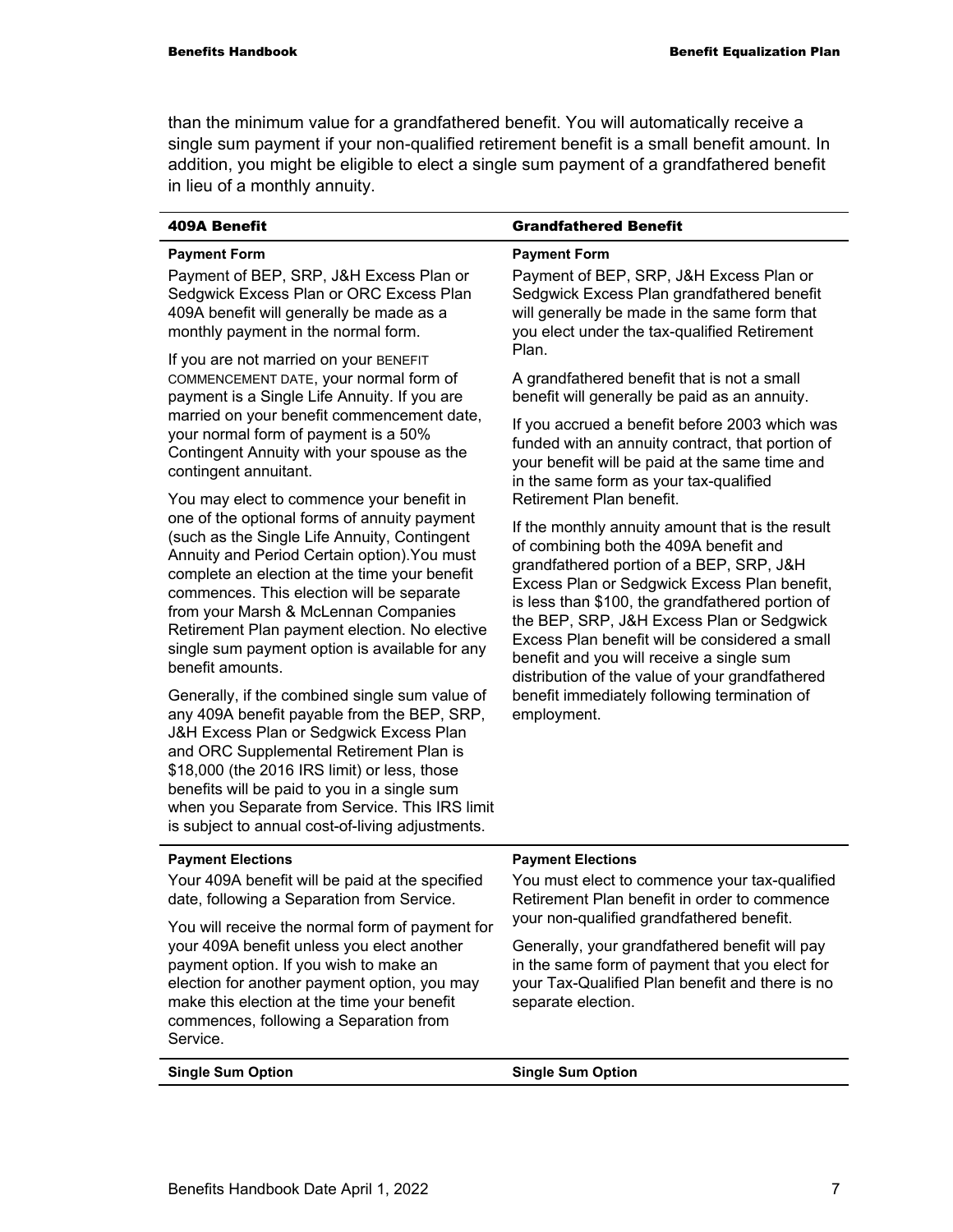| <b>409A Benefit</b>                                                                                         | <b>Grandfathered Benefit</b>                                                                                                                                                                                                                                                                                                                                                      |
|-------------------------------------------------------------------------------------------------------------|-----------------------------------------------------------------------------------------------------------------------------------------------------------------------------------------------------------------------------------------------------------------------------------------------------------------------------------------------------------------------------------|
| You do not have the option to elect a single<br>sum form of payment for your non-qualified<br>409A benefit. | You might be able to elect to have all or a<br>portion of your grandfathered BEP and/or SRP<br>benefit paid as an ACTUARIALLY EQUIVALENT<br>single sum payment. Generally, this election<br>must be on file at least 12 months prior to your<br>commencement date.                                                                                                                |
|                                                                                                             | You may change your payment form from an<br>annuity to a single sum or from a single sum to<br>an annuity. However, if your new election is not<br>on file for at least 12 months prior to the date<br>benefits commence, your benefits will be<br>reduced by 6%, consistent with Marsh<br>McLennan's interpretation of governing tax law<br>and the plans' administrative rules. |
|                                                                                                             | If you do not complete a BEP/SRP<br><b>Grandfathered Benefit Distribution Election</b><br>Form electing a single sum payment for your<br>grandfathered benefit, such grandfathered BEP<br>and/or SRP benefit will be paid in the same<br>form of payment that you elect for your tax-<br>qualified Marsh & McLennan Companies<br>Retirement Plan benefit.                         |

# US Retirement Program

Provided you meet the Program's eligibility requirements, the US Retirement Program will provide income for your retirement based on a formula that considers your ELIGIBLE MONTHLY PAY and Benefit Service with the Company up to and including December 31, 2016, the date benefit accruals were discontinued under the Program.

### *How the US Retirement Program Works*

The US Retirement Program includes benefits from three sources: the TAX-QUALIFIED PLAN and for certain highly compensated employees, from two non-qualified plans.

The US Retirement Program includes:

- the Marsh & McLennan Companies Retirement Plan (tax-qualified), and for eligible participants,
- the Benefit Equalization Plan (non-qualified),
- the Supplemental Retirement Plan (non-qualified).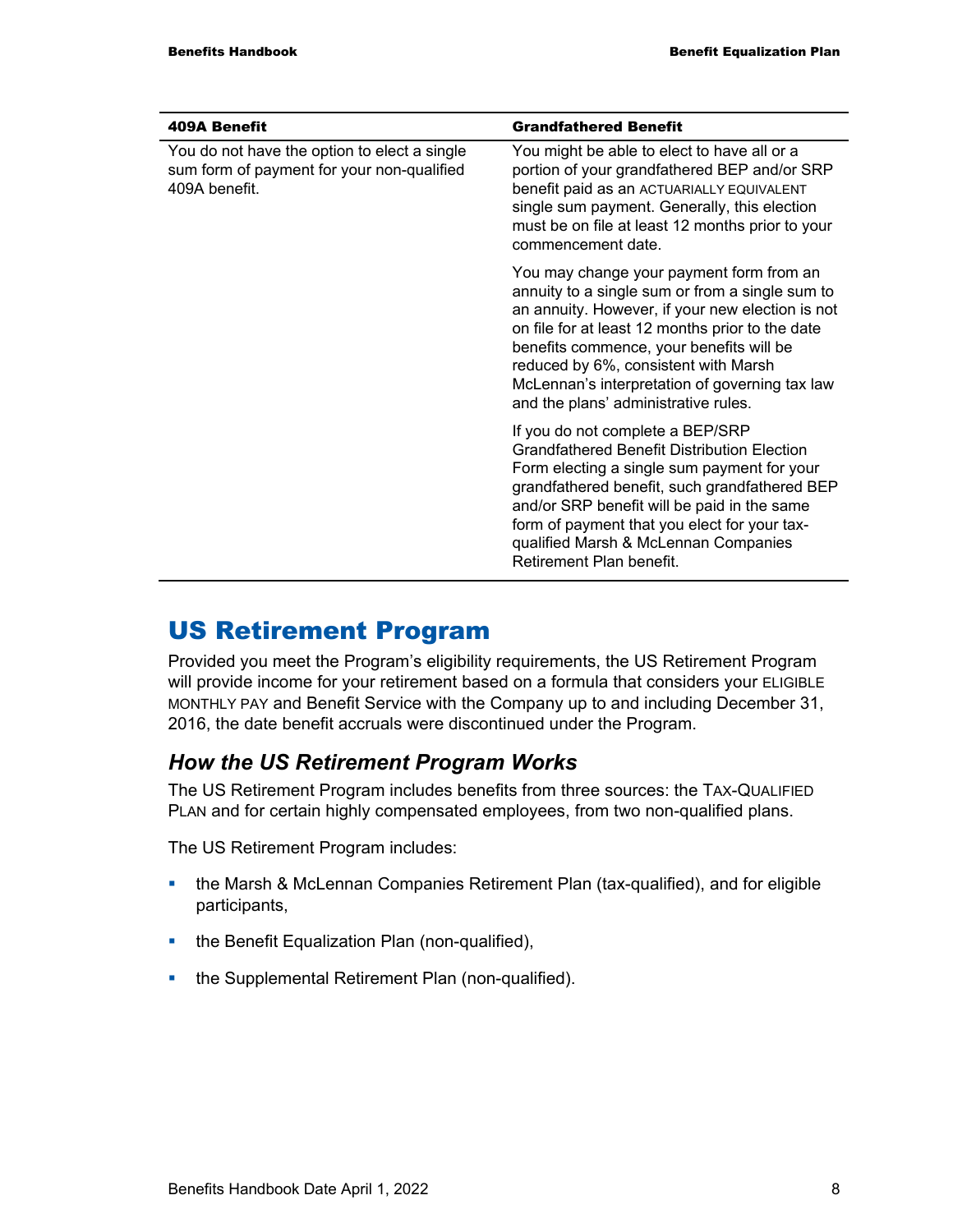# How to Use this Section of the Benefits Handbook

This section of the Benefits Handbook summarizes the Benefit Equalization Plan. The BEP is a non-qualified retirement plan designed to rely on many of the provisions of the Marsh & McLennan Companies Retirement Plan (Retirement Plan). For the most part, this section describes rules that are unique to the BEP and provides cross-references to the *Marsh & McLennan Companies Retirement Plan* section where a provision relies on the underlying Retirement Plan

In 2004 Congress enacted the American Jobs Creation Act which provided for a substantial change in the way non-qualified retirement plans such as the BEP can pay benefits. A benefit that is either accrued or vested after December 31, 2004, or is paid according to plan terms that were introduced after October 3, 2004, is subject to IRC Section 409A and is referred to as a 409A BEP BENEFIT throughout this section of the Benefits Handbook.

At the time the American Jobs Creation Act went into effect, the Company elected to take steps to preserve prior tax rules for benefits that were accrued and vested as of December 31, 2004, provided they were paid according to plan terms in effect on October 3, 2004. This is referred to as a GRANDFATHERED BEP BENEFIT throughout this section of the Benefits Handbook.

This section of the Benefits Handbook addresses the payment rules imposed by IRC Section 409A first and then addresses the grandfathered benefits subject to prior tax rules. There are cross-references to indicate where grandfathered rules might apply.

As you read this section, please look for indications that a cross reference applies and be sure to access the details for a complete understanding of the BEP.

| <b>Plan Feature</b> | <b>Highlights</b>                                                                                                                                                                                                                        |
|---------------------|------------------------------------------------------------------------------------------------------------------------------------------------------------------------------------------------------------------------------------------|
| <b>Eligibility</b>  | You are eligible to participate in the BEP if you participate in the<br>Retirement Plan and your Retirement Plan benefit would otherwise<br>exceed limits imposed by the Internal Revenue Code (IRC) for TAX-<br><b>QUALIFIED PLANS.</b> |

### The BEP at a Glance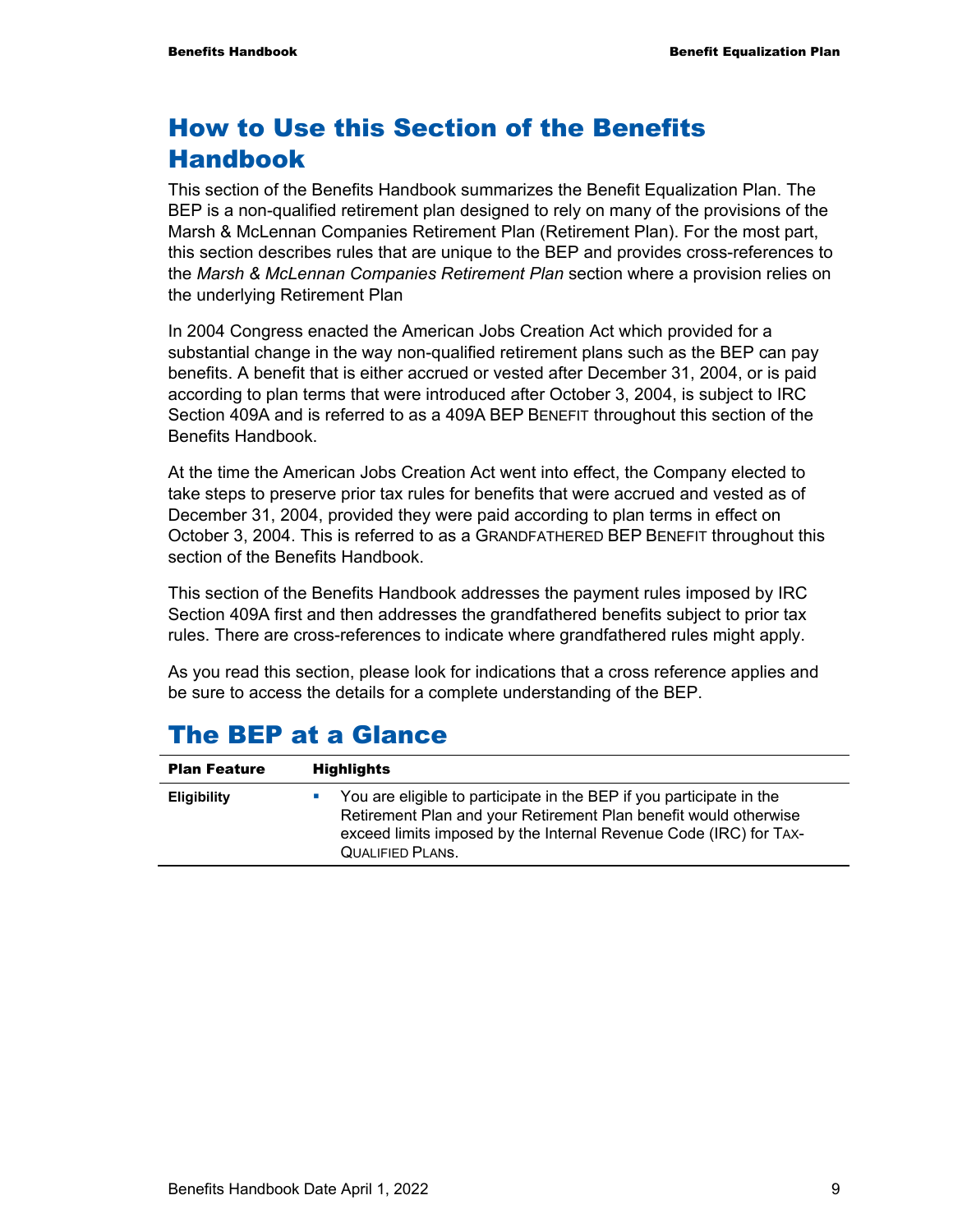| <b>Plan Feature</b>                     | <b>Highlights</b>                                                                                                                                                                                                                                                                                                                                                                                                                                                                                                                                                                                                                                 |
|-----------------------------------------|---------------------------------------------------------------------------------------------------------------------------------------------------------------------------------------------------------------------------------------------------------------------------------------------------------------------------------------------------------------------------------------------------------------------------------------------------------------------------------------------------------------------------------------------------------------------------------------------------------------------------------------------------|
| <b>How the Plan</b><br><b>Works</b>     | The BEP is designed to restore the benefits you cannot accrue under<br>a.<br>the Retirement Plan due to limits imposed by the IRC. As such, the BEP<br>benefit is the difference between your ACCRUED BENEFIT determined<br>under the Retirement Plan when the IRC limitations are applied and the<br>benefit that you would have accrued under the Retirement Plan if the<br>IRC limits were not applied. Because benefit accruals were discontinued<br>effective December 31, 2016 under both the Retirement Plan and the<br>BEP, you cannot accrue any additional benefits under the BEP on or<br>after January 1, 2017.                       |
|                                         | The BEP benefit is determined through a three step process. The first<br>$\blacksquare$<br>step calculates the benefit that would be payable under the Retirement<br>Plan without regard to any benefit limit imposed by the IRC. This is<br>called the Formula Benefit. The second step calculates the benefit that<br>would be payable under the Retirement Plan when the IRC limitations<br>are applied. This is the Retirement Plan Accrued Benefit. The third and<br>final step subtracts the Retirement Plan Accrued Benefit from the<br>Formula Benefit. The result is the BEP Benefit. See "How the BEP<br>Works" on page 14 for details. |
| <b>When You</b><br><b>Become Vested</b> | You will have a vested accrued benefit after completing 60 months (5)<br>ш<br>years) of VESTING SERVICE or if you have attained age 65, provided you<br>have completed at least one year of Vesting Service and are employed<br>by a company in Marsh McLennan' WORLD-WIDE CONTROLLED GROUP.                                                                                                                                                                                                                                                                                                                                                      |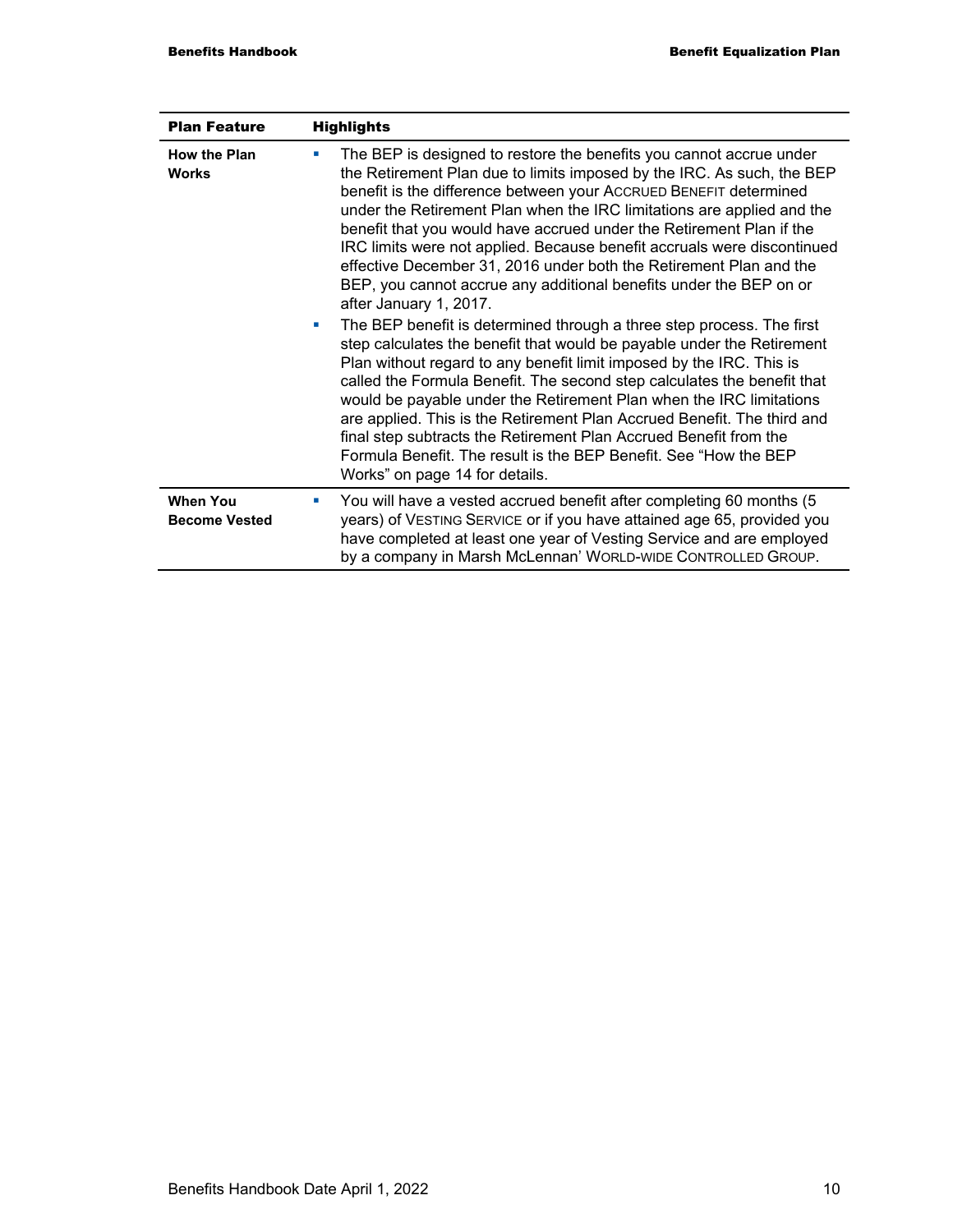| <b>Plan Feature</b>                                             | <b>Highlights</b>                                                                                                                                                                                                                                                                                                                                                                                                                                                                                                                                                                                                                                                                                                                               |
|-----------------------------------------------------------------|-------------------------------------------------------------------------------------------------------------------------------------------------------------------------------------------------------------------------------------------------------------------------------------------------------------------------------------------------------------------------------------------------------------------------------------------------------------------------------------------------------------------------------------------------------------------------------------------------------------------------------------------------------------------------------------------------------------------------------------------------|
| Time and Form of<br><b>Payment Under</b><br><b>Section 409A</b> | Section 409A governs the time and form of payment of non-qualified<br>retirement plans such as the BEP. Generally, a BEP benefit that was<br>accrued or vested after 2004 or a BEP benefit that is paid in a form of<br>payment first made available under the plan after October 3, 2004 is subject<br>to Section 409A (409A BEP BENEFIT). The following distribution rules apply<br>to your 409A BEP Benefit:                                                                                                                                                                                                                                                                                                                                 |
|                                                                 | You must incur a SEPARATION FROM SERVICE in order to commence a vested<br>409A BEP Benefit. See "Separation from Service" on page 24.                                                                                                                                                                                                                                                                                                                                                                                                                                                                                                                                                                                                           |
|                                                                 | Separation from Service due to a reduction in hours or extended leave of<br>absence:                                                                                                                                                                                                                                                                                                                                                                                                                                                                                                                                                                                                                                                            |
|                                                                 | If you incur a Separation from Service due to a termination of<br>L,<br>employment, a reduction in hours or extended leave of absence, your<br>409A BEP Benefit will commence effective with the first of month the<br>following the later of (i) the month in which you attain age 55 or (ii) the<br>month in which you have a Separation from Service. However, the first<br>payment will be delayed until the fourth month (seventh month if you are<br>a SPECIFIED EMPLOYEE) following the month of your SEPARATION FROM<br>SERVICE. See "Separation from Service Due to a Reduction in Hours" on<br>page 24 and "Separation from Service Due to an Unpaid Leave of<br>Absence" on page 26.<br>Separation from Service Due to a Disability: |
|                                                                 | If you incur a Separation from Service due to a disability, the 409A BEP<br>Benefit will commence in the calendar month following the later of the<br>month in which you (i) separate from service or (ii) attain age 65. See<br>"Separation from Service Due to Disability" on page 26.                                                                                                                                                                                                                                                                                                                                                                                                                                                        |
|                                                                 | Separation from Service Due to Death:                                                                                                                                                                                                                                                                                                                                                                                                                                                                                                                                                                                                                                                                                                           |
|                                                                 | If you die before attaining age 50, while actively employed and before<br>ш<br>your vested 409A BEP Benefit commences, your 409A Survivor Benefit<br>will commence to an eligible surviving SPOUSE or DOMESTIC PARTNER in<br>the month following the month in which you would have attained age 55.<br>If you die on or after attaining age 50, while actively employed and<br>ш<br>before your vested 409 BEP Benefit commences, your 409A Survivor<br>Benefit will commence to your eligible surviving Spouse or Domestic<br>Partner in the month following your date of death. See "409A Survivor<br>Benefit If You Die While Actively Employed" on page 37.                                                                                 |
|                                                                 | If you die after terminating employment and before your vested 409A<br>×<br>BEP Benefit has commenced, your 409A Survivor Benefit will<br>commence to your eligible surviving Spouse or Domestic Partner in the<br>month following the later of your date of death or the date you would<br>have attained age 55. See "409A Survivor Benefit if You Die after<br>Termination of Employment but before Commencing a 409A BEP<br>Benefit" on page 38.                                                                                                                                                                                                                                                                                             |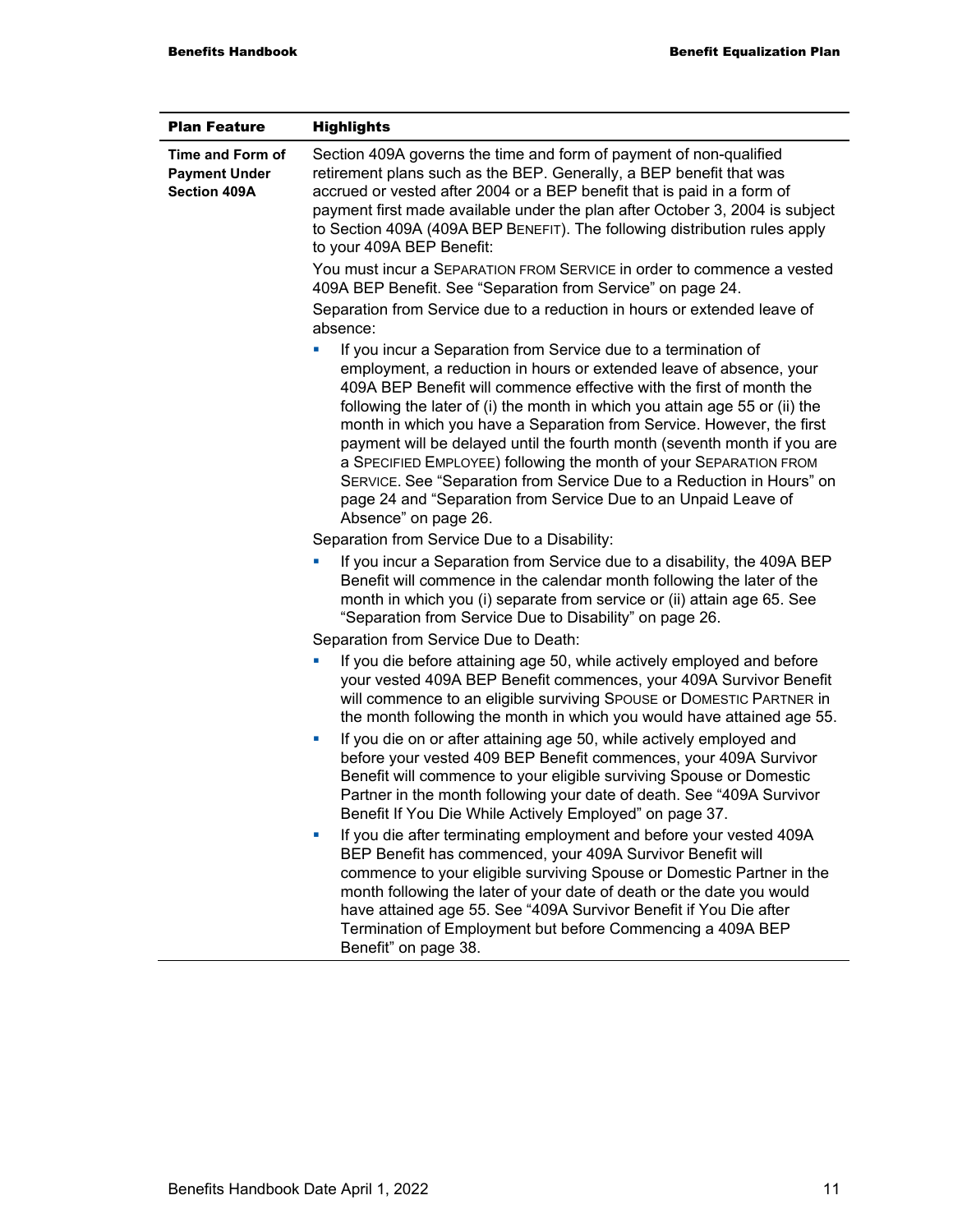| <b>Plan Feature</b>                                               | <b>Highlights</b>                                                                                                                                                                                                                                                                                                                                                                                                                       |
|-------------------------------------------------------------------|-----------------------------------------------------------------------------------------------------------------------------------------------------------------------------------------------------------------------------------------------------------------------------------------------------------------------------------------------------------------------------------------------------------------------------------------|
| <b>Payment Options</b>                                            | If your vested 409A BEP Benefit is deemed to be a small benefit under<br><b>C</b><br>the BEP's small benefit rule for 409A BEP Benefits, it will be paid in a<br>single sum.                                                                                                                                                                                                                                                            |
|                                                                   | A vested 409A BEP Benefit that is not deemed to be a small benefit is<br>L.<br>paid as a monthly annuity. You select the annuity payment form you<br>want at the time your benefit "first" commences. See "How Benefits Are<br>Paid" on page 6 and "Payment Form Options" on page 30 for details.                                                                                                                                       |
| Taxes on 409A<br><b>Payments</b>                                  | A 409A BEP Benefit is subject to federal, Social Security, and federal,<br>ш<br>state and local taxes, as applicable.                                                                                                                                                                                                                                                                                                                   |
|                                                                   | If the IRS were to determine that a payment made to you from the BEP<br>L.<br>or another non-qualified arrangement aggregated with the BEP under<br>Section 409A aggregation rules, is not compliant with Section 409A, you<br>could be subject to immediate taxation, interest charges and a 20% tax<br>penalty on all aggregated unpaid non-qualified plan benefits subject to<br>Section 409A.                                       |
|                                                                   | See "How 409A BEP Benefit is Taxed" on page 39 for details.<br>ш                                                                                                                                                                                                                                                                                                                                                                        |
| <b>Grandfathered</b><br><b>Benefits Subject</b><br>to Prior Rules | The Company chose to grandfather a BEP benefit that was accrued and<br>$\blacksquare$<br>vested prior to January 1, 2005, provided it is paid according to a plan<br>term that was in effect on October 3, 2004. GRANDFATHERED BEP<br>BENEFITS are not subject to IRC 409A's rules governing the time and<br>form of payment. However they are subject to the tax rules that were in<br>effect prior to the implementation of IRC 409A. |
|                                                                   | Generally, the Grandfathered BEP Benefit will pay at the same time and<br>L.<br>in the same form that you elect under the tax-qualified Retirement Plan.<br>See "Grandfathered BEP Benefit" on page 40 and "Annuities Purchased<br>Prior to 2003" on page 44.                                                                                                                                                                           |
|                                                                   | If your Grandfathered BEP Benefit is deemed to be a small benefit<br>under the BEP's Small Benefit Rule for grandfathered BEP benefit, it will<br>be paid in a single sum.                                                                                                                                                                                                                                                              |
|                                                                   | Participants might be able to elect to have all or a portion of the<br>ш<br>Grandfathered BEP Benefit paid in a single sum. See "How<br>Grandfathered BEP Benefits are Paid" on page 42.                                                                                                                                                                                                                                                |
|                                                                   | If Marsh McLennan purchased an annuity contract for all or a portion of<br>ш<br>Grandfathered BEP Benefit accrued prior to 2003, the annuity contract<br>will pay in the same form of annuity payment you elect when you<br>commence your tax-qualified Retirement Plan benefit. You may not elect<br>a single sum payment for this portion of your Grandfathered BEP<br>Benefit. See "Annuities Purchased Prior to 2003" on page 44.   |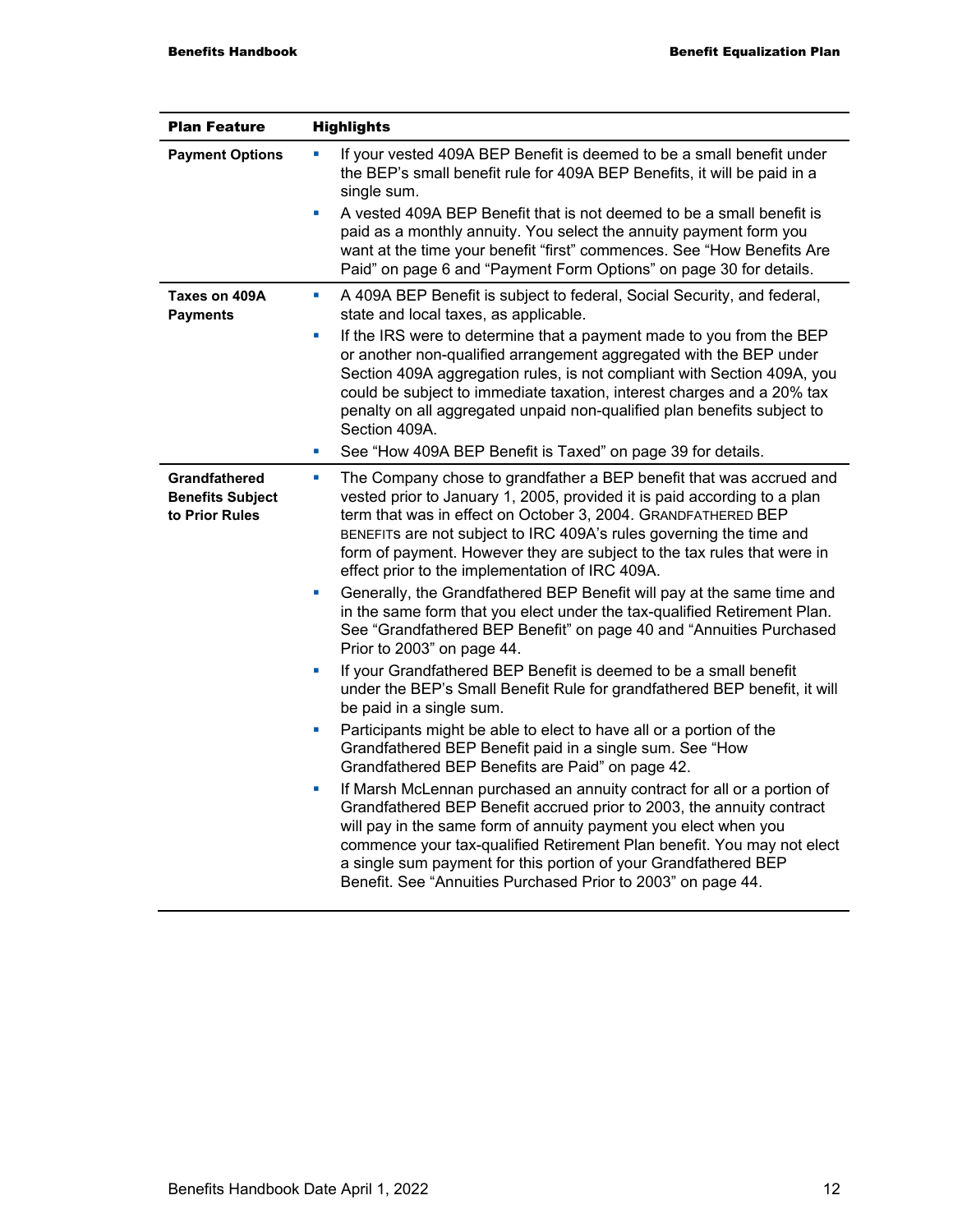| <b>Plan Feature</b>                                                              | <b>Highlights</b>                                                                                                                                                                                                                                                                                                                                                                                                                                                                                                                                                                                                                                                                                                                                                                                                                                                                                                                                                                                                                                                                                                                                                                                                                                                                                                                                                                                                                                                                                            |
|----------------------------------------------------------------------------------|--------------------------------------------------------------------------------------------------------------------------------------------------------------------------------------------------------------------------------------------------------------------------------------------------------------------------------------------------------------------------------------------------------------------------------------------------------------------------------------------------------------------------------------------------------------------------------------------------------------------------------------------------------------------------------------------------------------------------------------------------------------------------------------------------------------------------------------------------------------------------------------------------------------------------------------------------------------------------------------------------------------------------------------------------------------------------------------------------------------------------------------------------------------------------------------------------------------------------------------------------------------------------------------------------------------------------------------------------------------------------------------------------------------------------------------------------------------------------------------------------------------|
| Grandfathered<br><b>Survivor Benefit-</b><br><b>Death Before</b><br>Commencement | In the event of your death while actively employed and before attaining<br>×,<br>age 50, a Grandfathered Survivor Benefit, will commence to your eligible<br>surviving opposite-sex Spouse in the month following the month in<br>which you would have attained age 65. However, your eligible surviving<br>opposite-sex Spouse may elect to receive a reduced benefit as early as<br>the month following the month you would have attained age 55. See<br>"Grandfathered Survivor Benefits" on page 45.<br>In the event of your death while actively employed and after attaining<br>ш<br>age 50, a Grandfathered Survivor Benefit will commence to your eligible<br>surviving opposite-sex Spouse as soon as administratively practical<br>after your death. See "Grandfathered Survivor Benefits" on page 45.<br>In the event of your death after termination of employment a<br>ш<br>Grandfathered Survivor Benefit will commence to your eligible surviving<br>opposite-sex Spouse in the month following the month in which you<br>would have attained age 65. However, your eligible surviving opposite-<br>sex Spouse may elect to receive a reduced benefit as early as the first<br>of the month following the month you would have attained age 55.<br>Your eligible opposite-sex Spouse must apply for the 409A Survivor<br>ш<br>Benefit following your death. See "409A Survivor Benefit if You Die after<br>Termination of Employment but before Commencing a 409A BEP<br>Benefit" on page 38. |
| <b>Taxes on</b><br><b>Grandfathered</b><br><b>Payments</b>                       | A Grandfathered BEP Benefit is subject to Social Security and federal,<br>ш<br>state and local taxes, as applicable.<br>The entire FICA tax obligation on the Grandfathered BEP Benefit that is<br>ш<br>not secured by a purchased annuity will be satisfied at the time when<br>the benefit commences. A single sum distribution sufficient to satisfy the<br>entire FICA tax obligation on your Grandfathered BEP Benefit as well as<br>income tax on the portion of your Grandfathered BEP Benefit distributed<br>to satisfy the FICA obligation is made from your Grandfathered BEP<br>Benefit and remitted to the appropriate tax authorities. No further FICA<br>tax will be due on your Grandfathered BEP Benefit.<br>Payments from the BEP other than payments from purchased annuities<br>ш<br>are taxed as ordinary income when they are received. Generally, state<br>and local taxes, if any, are withheld based on your state of residency<br>when you receive payment.<br>If all or a portion of your payments are derived from a purchased<br>annuity(ies), the Company paid the taxes on the annuity when it was<br>purchased and therefore a portion of your benefit derived from the<br>purchased annuity is not taxable to you when benefits are paid. You are<br>responsible, for taxes on the portion of your benefit payment that derives<br>from the growth in the value of the annuity contract since it was<br>purchased.                                                           |
| <b>Funding</b>                                                                   | With the exception of any payments that are made from annuities<br>×<br>purchased from various insurance companies prior to 2003, benefits<br>under the BEP are paid from the Company's general assets. See<br>"Annuities Purchased Prior to 2003" on page 44 for details.                                                                                                                                                                                                                                                                                                                                                                                                                                                                                                                                                                                                                                                                                                                                                                                                                                                                                                                                                                                                                                                                                                                                                                                                                                   |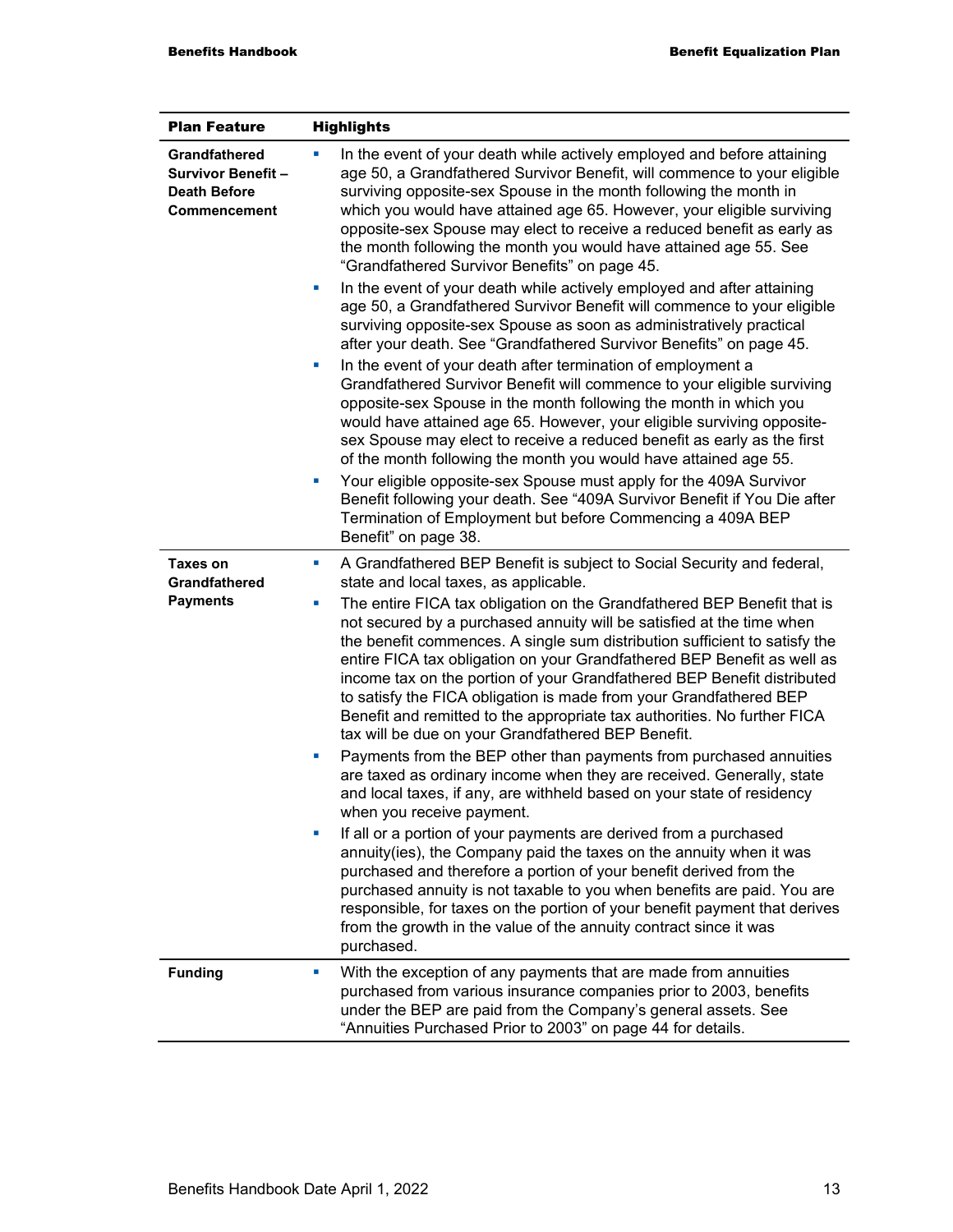| <b>Plan Feature</b>                  | <b>Highlights</b>                                                                                                                                                                                 |
|--------------------------------------|---------------------------------------------------------------------------------------------------------------------------------------------------------------------------------------------------|
| <b>Contact</b><br><b>Information</b> | Plan Administrator – Benefit Equalization Plan<br>c/o Global Benefits Department, 3rd Floor<br>Marsh McLennan<br><b>Waterfront Corporate Center</b><br>121 River Street<br>Hoboken, NJ 07030-5794 |

This section addresses your BEP benefit. Marsh McLennan reserves the right to make changes to the operating rules under the BEP as Marsh McLennan may determine, in its sole discretion, are necessary.

# Participating in the Plan *BEP Eligibility*

You are eligible to participate in the BEP if your ACCRUED BENEFIT under the Retirement Plan is reduced due to limitations imposed by the IRC for TAX-QUALIFIED PLANs.

#### *When Participation Begins*

If you are eligible to participate in the BEP, your participation will begin as of the first day that your benefit under the Retirement Plan is limited by the tax-qualified plan limits.

# How the BEP Works

The BEP is designed to restore the benefits you cannot accrue under the Retirement Plan due to limits imposed by the IRC. As such, the BEP pays the difference between your ACCRUED BENEFIT determined under the Retirement Plan when the IRC limitations are applied and the benefit that you would have accrued under the Retirement Plan if the IRC limits were not applied.

Because benefit accruals were discontinued December 31, 2016 under both the Retirement Plan and the BEP, you cannot accrue additional benefits under the BEP on or after January 1, 2017.

The following three illustrations demonstrate the calculation of the BEP benefit under three different participant categories. Generally, you will be in only one of these three categories as follows:

- If you are a participant whose entire benefit has accrued on or after January 1, 2006 and before January 1, 2017, see "Plan Benefit Formula for Benefit Accrued on or after January 1, 2006 and before January 1, 2017 and before January 1, 2017" on page 15 for details.
- If you are a participant whose entire benefit accrued and vested prior to January 1, 2006, see "Plan Benefit Formula for Benefit Accrued prior to January 1, 2006" on page 16 for details.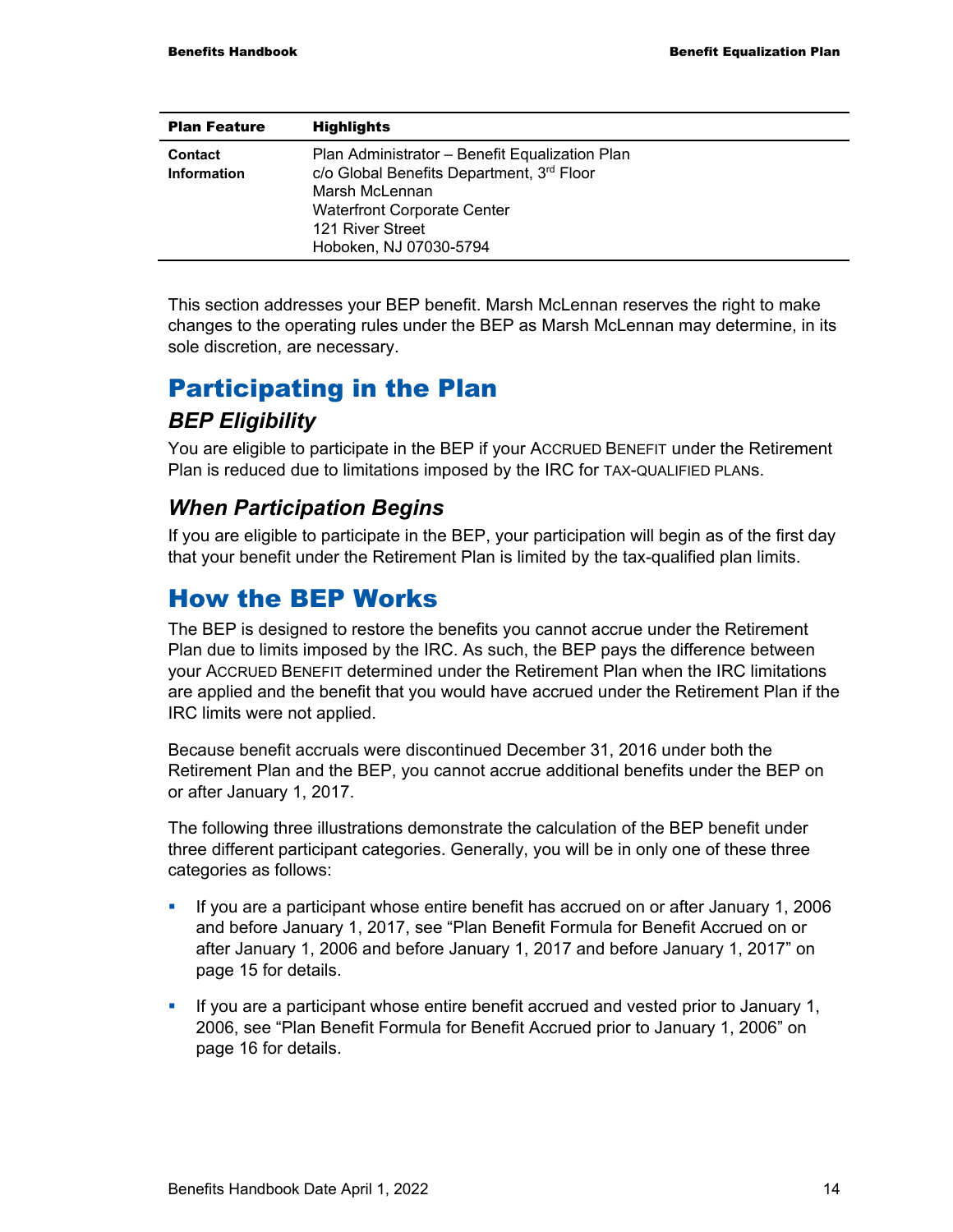If you are a participant whose benefit accrued both before and after January 1, 2006, see "Accrued Benefit Credited Both Before and After January 1, 2006" on page 18 for details.

### Plan Benefit Formula for Benefit Accrued on or after January 1, 2006 and before January 1, 2017

*Example –* **Alessandro, a participant whose benefit has been entirely accrued on or after January 1, 2006** 

Alessandro was born on January 1, 1975, was hired by the Company on February 1, 2006, and terminated employment with the Company on April 30, 2011.

 Alessandro had 63 months (5 years and 3 months) of both BENEFIT SERVICE and VESTING SERVICE as of April 30, 2011. Therefore, he is vested in his accrued BEP benefit.

In March 2010, Alessandro's ELIGIBLE MONTHLY PAY reaches the IRC limit on pay that may be considered for TAX-QUALIFIED PLANs. The example below shows how the BEP works to begin providing benefits once this limit has been reached. The example focuses on the portion of Alessandro's benefit that accrues during 2010.

| <b>Time Period</b>      | <b>Unlimited Eligible</b><br><b>Monthly Pay</b> | <b>IRC-Limited</b><br><b>Eligible Monthly</b><br>Pay | Covered<br><b>Compensation</b><br>(Monthly) |
|-------------------------|-------------------------------------------------|------------------------------------------------------|---------------------------------------------|
| 1/1/2010 - 2/28/2010    | \$20,000.00                                     | \$20,000.00                                          | \$8,888.00                                  |
| $3/1/2010 - 12/31/2010$ | \$21,666.67                                     | \$20,416.67                                          | \$8,888.00                                  |

| <b>How BEP benefit for 2010 is</b><br>calculated: | For the 1/1/2010 to 2/28/2010 time period (before IRC pay limit is<br>reached)       |
|---------------------------------------------------|--------------------------------------------------------------------------------------|
|                                                   | "Unlimited" Retirement Plan Benefit - calculated without<br>regard to IRC pay limit: |
|                                                   | 1.6% times $$20,000.00/m$ onth times 2 months = $$640.00$                            |
|                                                   | <b>Minus</b>                                                                         |
|                                                   | 0.4% times $$8,888.00$ /month times 2 months = $$71.10$                              |
|                                                   | <b>Equals \$568.90</b>                                                               |
|                                                   | "IRC-limited" Retirement Plan Benefit - calculated under<br><b>IRC</b> pay limit:    |
|                                                   | 1.6% times $$20,000.00/m$ onth times 2 months = $$640.00$                            |
|                                                   | <b>Minus</b>                                                                         |
|                                                   | 0.4% times $$8,888.00$ /month times 2 months = $$71.10$                              |
|                                                   | <b>Equals \$568.90</b>                                                               |
|                                                   | BEP Benefit Accrued for the Period 1/1/2010 to 2/28/2010                             |
|                                                   | "Unlimited" Retirement Plan benefit of \$568.90                                      |
|                                                   | <b>Minus</b>                                                                         |
|                                                   | "IRC-limited" Retirement Plan benefit of \$568.90"                                   |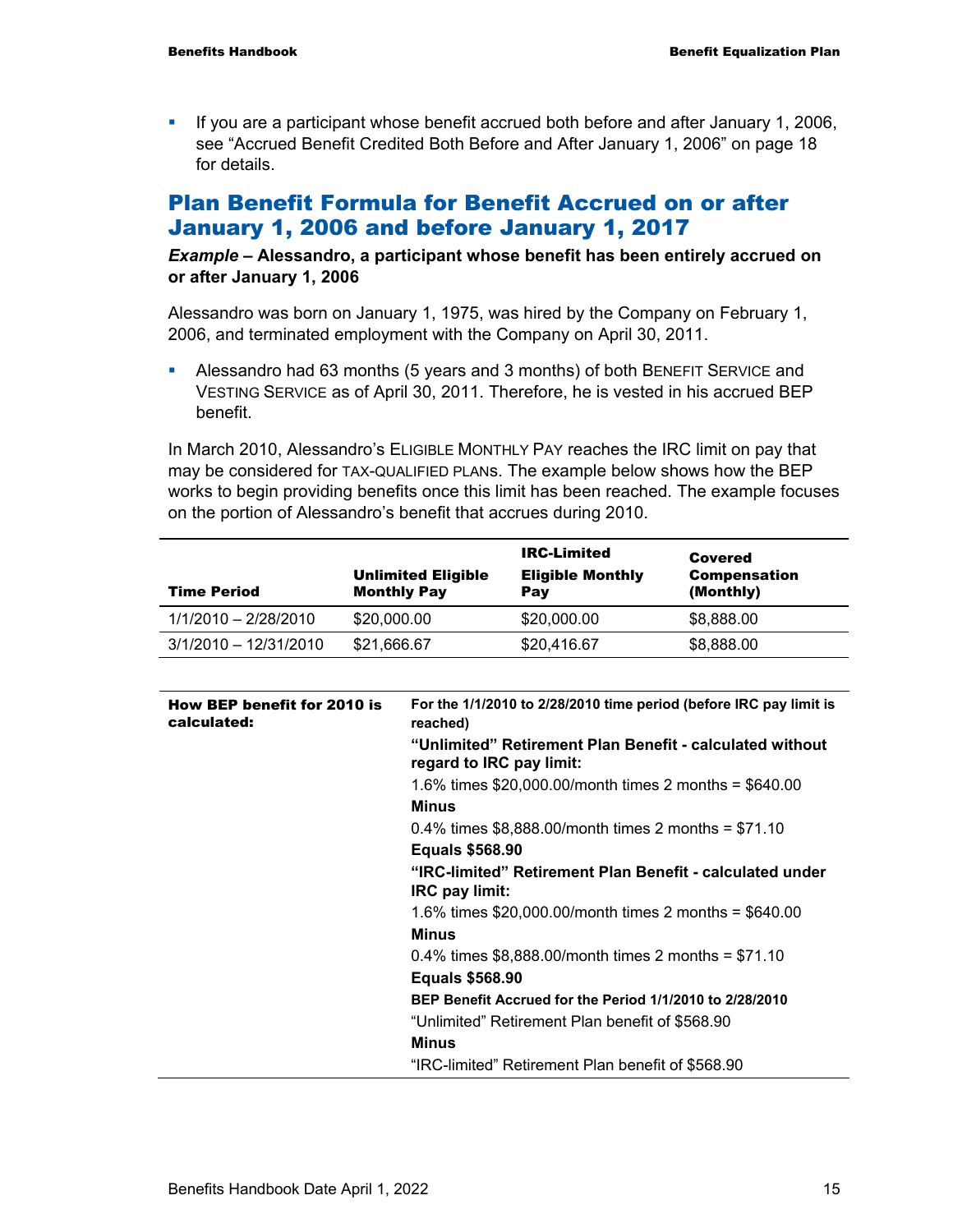|                                                                                 | <b>Equals</b>                                                                                                                                                                                                                                                     |
|---------------------------------------------------------------------------------|-------------------------------------------------------------------------------------------------------------------------------------------------------------------------------------------------------------------------------------------------------------------|
|                                                                                 | BEP benefit of \$0.00                                                                                                                                                                                                                                             |
|                                                                                 | (the benefit is not yet affected by the pay limit)                                                                                                                                                                                                                |
|                                                                                 | For the 3/1/2010 to 12/31/2010 time period (after IRC pay limit is<br>reached)                                                                                                                                                                                    |
|                                                                                 | "Unlimited" Retirement Plan Benefit - calculated without<br>regard to IRC pay limit:                                                                                                                                                                              |
|                                                                                 | 1.6% times \$21,666.67/month times 10 months = \$3,466.67<br><b>Minus</b>                                                                                                                                                                                         |
|                                                                                 |                                                                                                                                                                                                                                                                   |
|                                                                                 | 0.4% times $$8,888.00/m$ onth times 10 months = $$355.52$<br>Equals \$3,111.15                                                                                                                                                                                    |
|                                                                                 | "IRC-limited" Retirement Plan Benefit - calculated under IRC<br>pay limit:                                                                                                                                                                                        |
|                                                                                 | 1.6% times \$20,416.67/month times 10 months = \$3,266.67                                                                                                                                                                                                         |
|                                                                                 | <b>Minus</b>                                                                                                                                                                                                                                                      |
|                                                                                 | 0.4% times $$8,888.00/m$ onth times 10 months = $$355.52$                                                                                                                                                                                                         |
|                                                                                 | Equals \$2,911.15                                                                                                                                                                                                                                                 |
|                                                                                 | BEP Benefit Accrued for the Period 3/1/2010 to 12/31/2010:                                                                                                                                                                                                        |
|                                                                                 | "Unlimited" Retirement Plan benefit of \$3,111.15                                                                                                                                                                                                                 |
|                                                                                 | <b>Minus</b>                                                                                                                                                                                                                                                      |
|                                                                                 | "IRC-limited" Retirement Plan benefit of \$2,911.15                                                                                                                                                                                                               |
|                                                                                 | <b>Equals</b>                                                                                                                                                                                                                                                     |
|                                                                                 | BEP Benefit of \$200.00 Accrued for the Period 3/1/2010 to<br>12/31/2010                                                                                                                                                                                          |
| <b>Total Benefit Accrued During</b><br><b>2010 from the Retirement</b><br>Plan: | \$3,480.05 (\$568.90 accrued from 1/1/2010 to 2/28/2010 +<br>\$2,911.15 accrued from 3/1/2010 to 12/31/2010) per year<br>(\$290.00 per month), assuming for this example that<br>payment begins upon attainment of age 65 in the form of<br>a single life annuity |
| <b>Total Benefit Accrued During</b><br>2010 from the BEP:                       | \$200.00 (\$0 accrued from 1/1/2010 to 2/28/2010 + \$200.00<br>accrued from 3/1/2010 to 12/31/2010) per year (\$16.67 per<br>month), assuming for this example that payment begins<br>upon attainment of age 65 in the form of a single life<br>annuity           |

#### Plan Benefit Formula for Benefit Accrued prior to January 1, 2006

*Example –* **Terry, a participant whose benefit was entirely accrued prior to January 1, 2006** 

Terry was born on January 1, 1955, was hired by the Company on July 1, 1999, and terminated employment with the Company on December 31, 2005.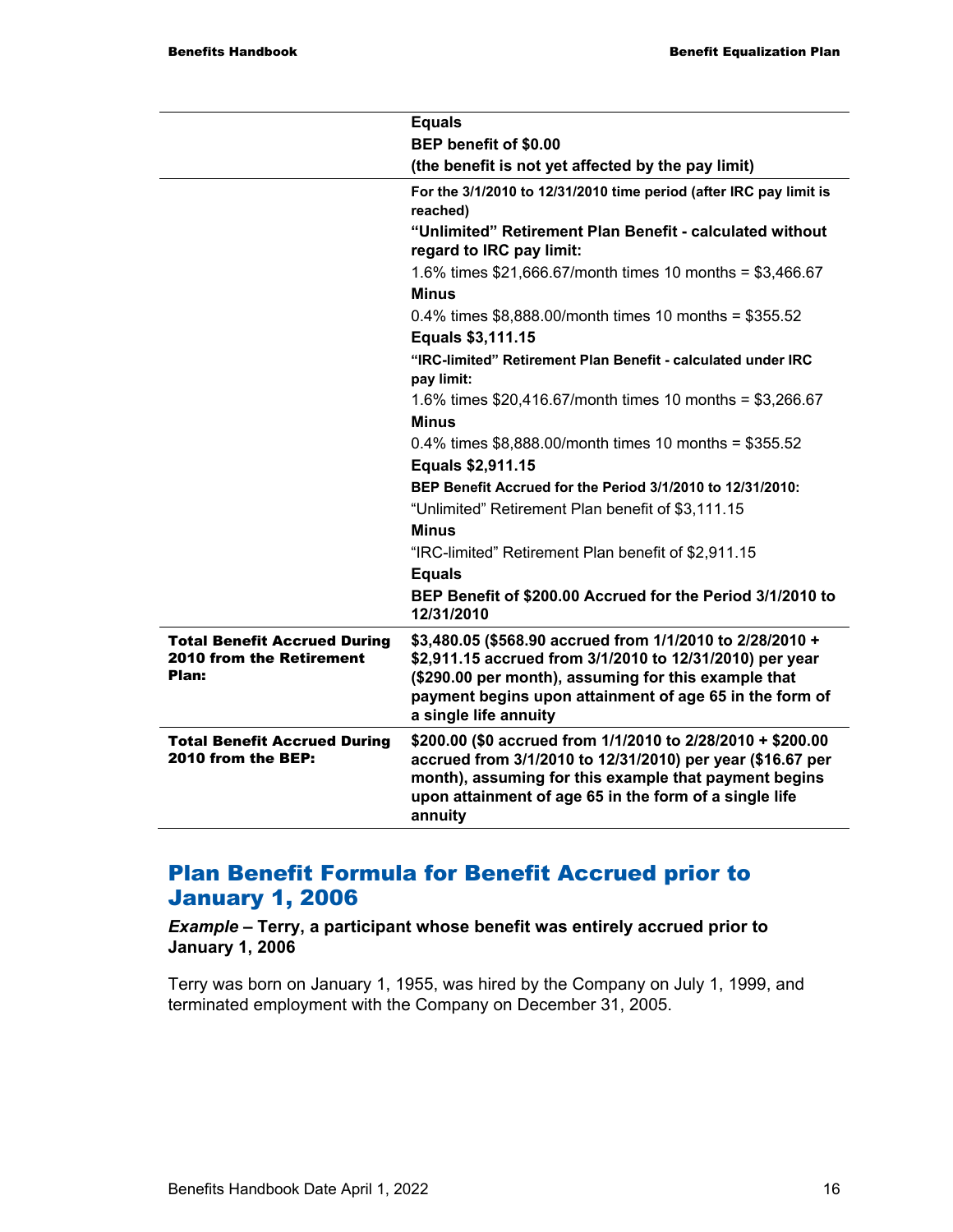- Terry had 78 months (6 years and 6 months or 6.5 years) of both BENEFIT SERVICE and VESTING SERVICE as of December 31, 2005. Therefore, she is vested in her accrued retirement benefits.
- In 2001, Terry's compensation reaches the IRC limit on pay that may be considered for the Retirement Plan. The example below shows how the BEP works to provide additional benefits once this limit under the Retirement Plan has been reached.

| <b>Time Period</b>                                              | <b>Unlimited</b><br><b>Eligible</b><br><b>Monthly Salary</b> | <b>IRC-limited</b><br><b>Eligible</b><br><b>Monthly Salary</b> | <b>Unlimited</b><br><b>Salary in</b><br><b>Period</b> | <b>IRC-limited</b><br><b>Salary in</b><br><b>Period</b> |
|-----------------------------------------------------------------|--------------------------------------------------------------|----------------------------------------------------------------|-------------------------------------------------------|---------------------------------------------------------|
| 7/1/1999 - 2/28/2001                                            | \$16,666.67                                                  | \$16,666.67                                                    | \$333,333                                             | \$333,333                                               |
| $3/1/2001 - 2/28/2003$                                          | \$17,500.00                                                  | \$16,666.67                                                    | \$420,000                                             | \$400,000                                               |
| $3/1/2003 - 12/31/2003$                                         | \$19,166.67                                                  | \$16,666.67                                                    | \$191,667                                             | \$166,667                                               |
| $1/1/2004 - 12/31/2004$                                         | \$19,166.67                                                  | \$17,083.33                                                    | \$230,000                                             | \$205,000                                               |
| $1/1/2005 - 2/28/2005$                                          | \$19,166.67                                                  | \$17,500.00                                                    | \$38,333                                              | \$35,000                                                |
| $3/1/2005 - 12/31/2005$                                         | \$20,833.33                                                  | \$17,500.00                                                    | \$208,333                                             | \$175,000                                               |
| Total for high 60-month<br>period from 1/1/2001 -<br>12/31/2005 |                                                              |                                                                | \$1,121,667                                           | \$1,015,000                                             |

Terry's highest 60 consecutive months of ELIGIBLE MONTHLY SALARY occurred during her last 60 months of employment, from 1/1/2001 through 12/31/2005. She earned \$1,121,667 during that period. Under IRC limits, the maximum amount of annual compensation that could be considered for this period was \$1,015,000.

Terry's unlimited FINAL AVERAGE SALARY is her average over the highest consecutive 60 months (5 years): \$1,121,667/ 5 = \$224,333.

Terry's IRC-limited Final Average Salary is the average over the highest consecutive 60 months (5 years): \$1,015,000 / 5 = \$203,000.

Terry's annual COVERED COMPENSATION for 2005 was \$78,228.

| <b>How BEP benefit is</b><br>calculated: | "Unlimited" Retirement Plan Benefit - calculated without regard to IRC<br>pay limit:                                                                      |
|------------------------------------------|-----------------------------------------------------------------------------------------------------------------------------------------------------------|
|                                          | 1.6% times unlimited Final Average Salary (\$224,333) times 6.5<br>$years = $23,330.67$                                                                   |
|                                          | <b>Minus</b>                                                                                                                                              |
|                                          | 0.4% of the lesser of unlimited Final Average Salary (\$224,333) or<br>Covered Compensation as of $12/31/2005$ (\$78,228) times 6.5 years =<br>\$2,033.93 |
|                                          | Equals \$21,296.74 "Unlimited" Retirement Plan Benefit                                                                                                    |
|                                          | "IRC-limited" Retirement Plan Benefit - calculated under IRC pay limit:                                                                                   |
|                                          | 1.6% times IRC-limited Final Average Salary (\$203,000) times 6.5<br>$years = $21,112.00$                                                                 |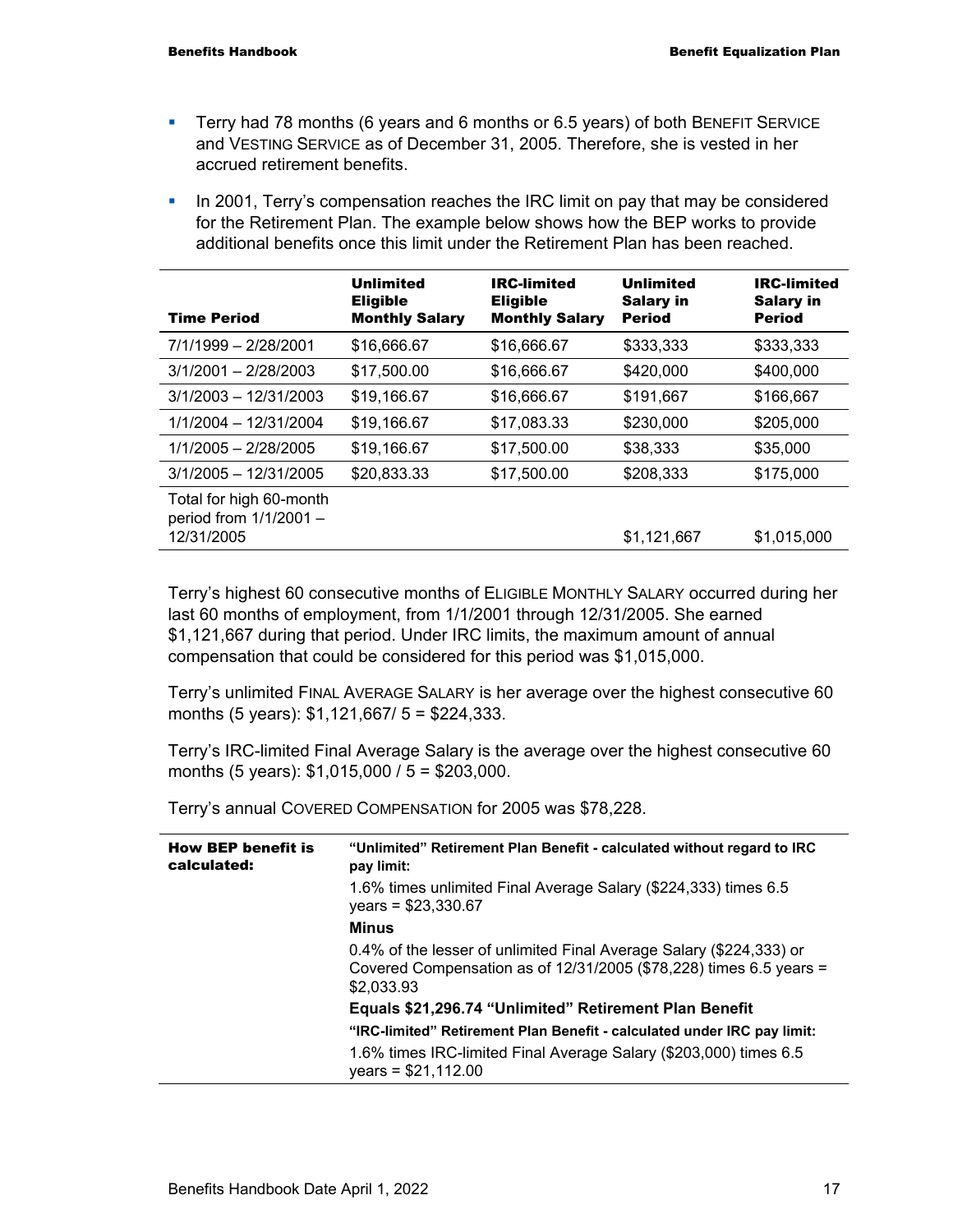|                                                                                   | <b>Minus</b>                                                                                                                                                    |
|-----------------------------------------------------------------------------------|-----------------------------------------------------------------------------------------------------------------------------------------------------------------|
|                                                                                   | 0.4% of the lesser of Final Average Salary (\$203,000) or Covered<br>Compensation as of 12/31/2005 (\$78,228) times 6.5 years = \$2,033.93                      |
|                                                                                   | Equals \$19,078.07 "IRC Limited" Retirement Plan Benefit                                                                                                        |
|                                                                                   | <b>BEP Benefit:</b>                                                                                                                                             |
|                                                                                   | "Unlimited" Retirement Plan benefit of \$21,296.74                                                                                                              |
|                                                                                   | <b>Minus</b>                                                                                                                                                    |
|                                                                                   | "IRC-limited" Retirement Plan benefit of \$19,078.07                                                                                                            |
|                                                                                   | <b>Equals</b>                                                                                                                                                   |
|                                                                                   | <b>BEP benefit of \$2,218.67</b>                                                                                                                                |
| <b>Total Accrued</b><br><b>Retirement benefit</b><br>from the Retirement<br>Plan: | \$19,078.07 per year (\$1,589.84 per month), assuming for this<br>example that payment begins once Terry attains age 65 in the<br>form of a single life annuity |
| <b>Total Accrued</b><br><b>Retirement benefit</b><br>from the BEP:                | \$2,218.67 per year (\$184.89 per month), assuming for this example<br>that payment begins once Terry attains age 65 in the form of a<br>single life annuity    |

#### Accrued Benefit Credited Both Before and After January 1, 2006

If you had periods of eligible service both before and after January 1, 2006, your BEP benefit will consist of two parts: a BEP benefit accrued as of December 31, 2005 and a BEP benefit accrued on or after January 1, 2006 and before January 1, 2017.

The BEP benefit accrued as of December 31, 2005 will be calculated under the BEP formula in effect prior to January 1, 2006 and will be based solely on your BENEFIT SERVICE and your FINAL AVERAGE SALARY as of December 31, 2005. See "Plan Benefit Formula for Benefit Accrued prior to January 1, 2006" on page 16 for details.

The BEP benefit accrued on or after January 1, 2006 and before January 1, 2017 will be calculated under the BEP formula in effect on or after January 1, 2006 and will be based on your ELIGIBLE MONTHLY PAY and the Plan's benefit accrual percentage for each month that you are eligible. See "Plan Benefit Formula for Benefit Accrued on or after January 1, 2006 and before January 1, 2017" on page 15 for details.

Please note that participants who met certain age and service criteria on December 31, 2005 may be eligible for a transition benefit, which may increase your benefit accrued as of December 31, 2005. See "Transition Benefit" on page 21 for details.

#### *Example* **– Jeanne – a participant whose benefit was accrued both before and after January 1, 2006**

Jeanne was born on January 1, 1955, was hired by the Company on July 1, 1999, and terminated employment with the Company on December 31, 2006. Jeanne accrued a Retirement Plan benefit and a BEP benefit before January 1, 2006 and on or after January 1, 2006.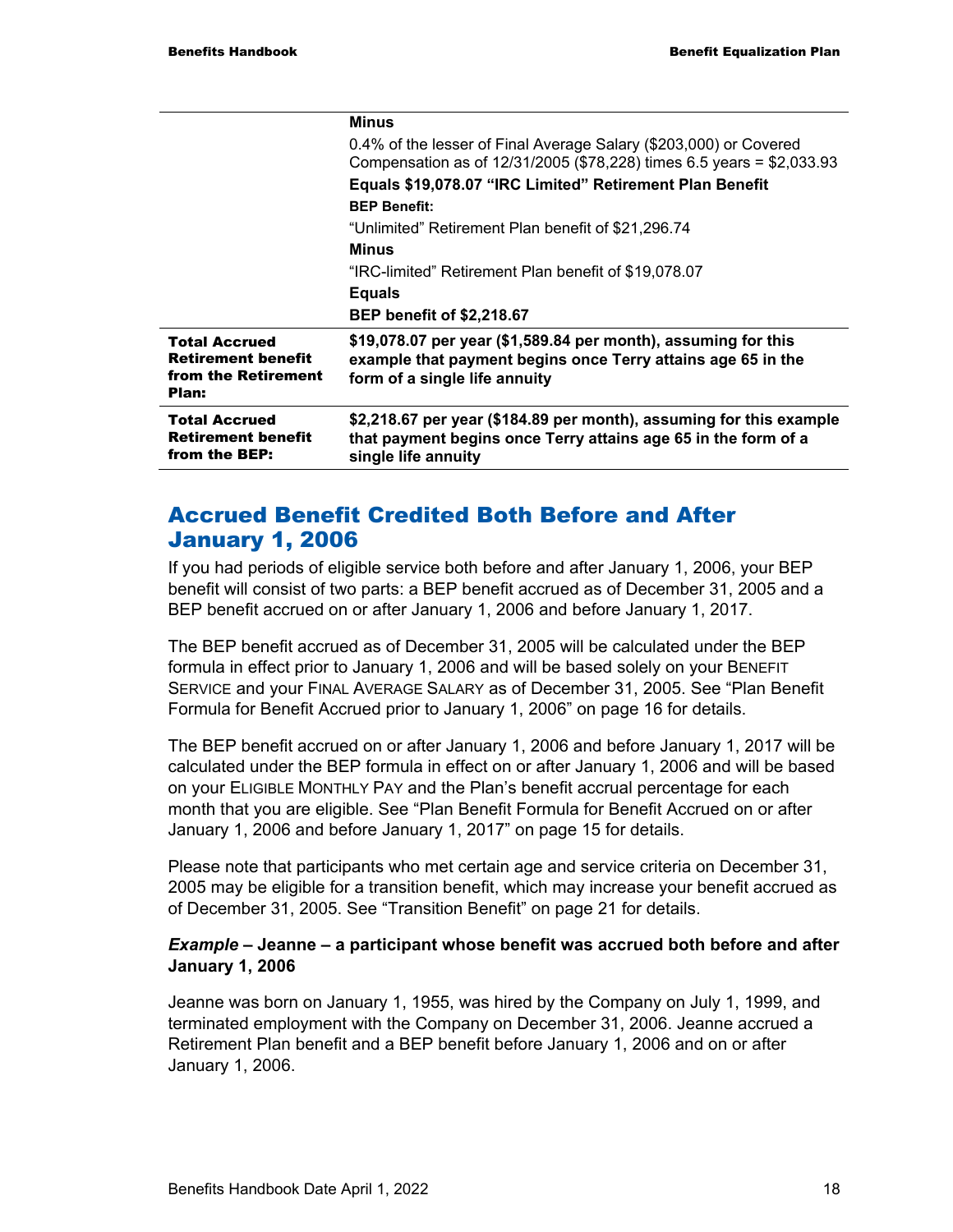- Jeanne had 90 months (7 years and 6 months) of both Benefit Service and VESTING SERVICE as of December 31, 2006. Therefore, she was vested in her accrued retirement benefits.
- **Jeanne's ELIGIBLE MONTHLY SALARY during the period from 7/1/1999 through** 12/31/2005 was as follows:

| <b>Time Period</b>                                              | Unlimited<br><b>Eligible</b><br><b>Monthly</b><br><b>Salary</b> | <b>IRC-Limited</b><br><b>Eligible</b><br><b>Monthly Salary</b> | <b>Unlimited</b><br><b>Salary in</b><br><b>Period</b> | <b>IRC-Limited</b><br><b>Salary in</b><br><b>Period</b> |
|-----------------------------------------------------------------|-----------------------------------------------------------------|----------------------------------------------------------------|-------------------------------------------------------|---------------------------------------------------------|
| 7/1/1999 - 2/28/2001                                            | \$16,666.67                                                     | \$16,666.67                                                    | \$333,333                                             | \$333,333                                               |
| $3/1/2001 - 2/28/2003$                                          | \$17,500.00                                                     | \$16,666.67                                                    | \$420,000                                             | \$400,000                                               |
| $3/1/2003 - 12/31/2003$                                         | \$19,166.67                                                     | \$16,666.67                                                    | \$191,667                                             | \$166,667                                               |
| 1/1/2004 - 12/31/2004                                           | \$19,166.67                                                     | \$17,083.33                                                    | \$230,000                                             | \$205,000                                               |
| $1/1/2005 - 2/28/2005$                                          | \$19,166.67                                                     | \$17,500.00                                                    | \$38,333                                              | \$35,000                                                |
| $3/1/2005 - 12/31/2005$                                         | \$20,833.33                                                     | \$17,500.00                                                    | \$208,333                                             | \$175,000                                               |
| Total for high 60-month<br>period from 1/1/2001 -<br>12/31/2005 |                                                                 |                                                                | \$1,121,667                                           | \$1.015.000                                             |

- **Jeanne's highest 60 consecutive months of Eligible Monthly Salary for purposes of** her benefit accrued through December 31, 2005 were from 1/1/2001 through 12/31/2005. She earned \$1,121,667 during that period. Under IRC limits, the maximum amount of annual compensation that could be considered for this period was \$1,015,000.
- Jeanne's unlimited Final Average Salary for purposes of her benefit accrued through December 31, 2005 is her average annual salary over her highest-paid consecutive 60 months (5 years): \$1,121,667/ 5 = \$224,333.
- **Jeanne's IRC-limited Final Average Salary for purposes of her benefit accrued** through December 31, 2005 is her average annual salary over her highest-paid consecutive 60 months (5 years), subject to IRC limits:  $$1,015,000 / 5 = $203,000$ .
- Jeanne's annual COVERED COMPENSATION for 2005 was \$78,228.
- Jeanne's Eligible Monthly Pay (used to determine her benefit for the Retirement Plan formula in effect in 2006 and later years) for the period from January 2006 through December 2006 was as follows:

| <b>Time Period</b>    | Unlimited<br><b>Eligible</b><br><b>Monthly Pay</b> | <b>IRC-Limited</b><br><b>Eligible Monthly Pay</b> | Covered<br><b>Compensation</b><br>(Monthiv) |
|-----------------------|----------------------------------------------------|---------------------------------------------------|---------------------------------------------|
| 1/1/2006 - 12/31/2006 | \$20,833.33                                        | \$18,333.33                                       | \$6,869.00                                  |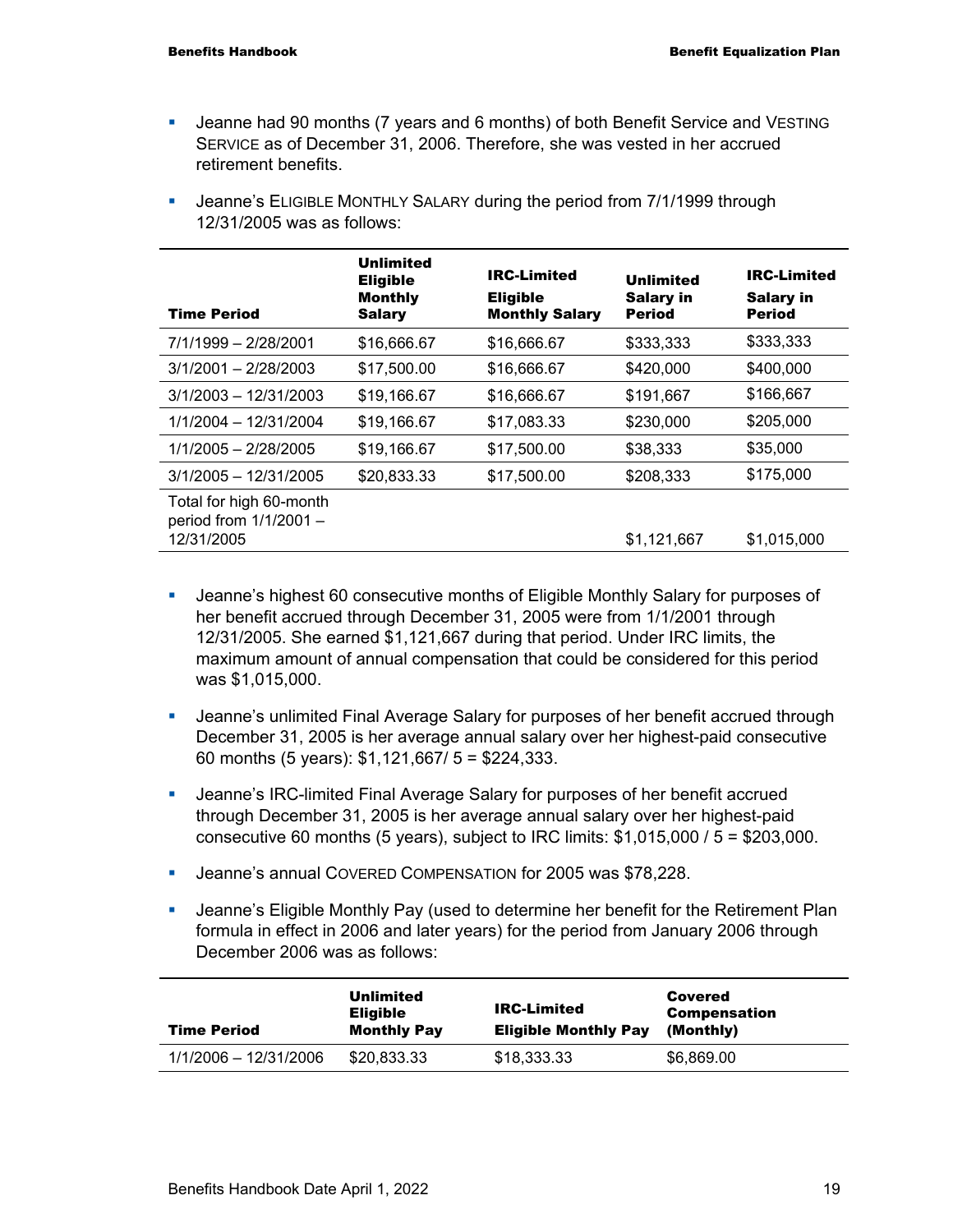| <b>How BEP benefit</b><br>before January 1,                              | "Unlimited" Retirement Plan Benefit - calculated without regard to IRC pay<br>limit:                                                                                                                                                                                                 |
|--------------------------------------------------------------------------|--------------------------------------------------------------------------------------------------------------------------------------------------------------------------------------------------------------------------------------------------------------------------------------|
| 2006 is calculated:                                                      | 1.6% times unlimited Final Average Salary (\$224,333) times 6.5 years =<br>\$23,330.67                                                                                                                                                                                               |
|                                                                          | <b>Minus</b>                                                                                                                                                                                                                                                                         |
|                                                                          | 0.4% of the lesser of unlimited Final Average Salary (\$224,333) or<br>Covered Compensation as of 12/31/2005 (\$78,228) times 6.5 years =<br>\$2,033.93                                                                                                                              |
|                                                                          | Equals \$21,296.74                                                                                                                                                                                                                                                                   |
|                                                                          | "IRC-limited" Retirement Plan Benefit - calculated under IRC pay limit:<br>1.6% times IRC-limited Final Average Salary (\$203,000) times 6.5<br>$years = $21,112.00$                                                                                                                 |
|                                                                          | <b>Minus</b>                                                                                                                                                                                                                                                                         |
|                                                                          | 0.4% of the lesser of Final Average Salary (\$203,000) or Covered<br>Compensation as of 12/31/2005 (\$78,228) times 6.5 years = \$2,033.93                                                                                                                                           |
|                                                                          | Equals \$19,078.07                                                                                                                                                                                                                                                                   |
|                                                                          | BEP Benefit Accrued before January 1, 2006:                                                                                                                                                                                                                                          |
|                                                                          | "Unlimited" Retirement Plan benefit of \$21,296.74                                                                                                                                                                                                                                   |
|                                                                          | <b>Minus</b>                                                                                                                                                                                                                                                                         |
|                                                                          | "IRC-limited" Retirement Plan benefit of \$19,078.07                                                                                                                                                                                                                                 |
|                                                                          | <b>Equals</b><br>BEP benefit of \$2,218.67 Accrued before January 1, 2006                                                                                                                                                                                                            |
|                                                                          |                                                                                                                                                                                                                                                                                      |
| <b>How BEP benefit on</b><br>or after January 1,                         | "Unlimited" Retirement Plan Benefit - calculated without regard to IRC<br>pay limit:                                                                                                                                                                                                 |
| 2006 is calculated:                                                      | 1.6% times $$20,833.33/m$ onth times 12 months = $$4,000.00$                                                                                                                                                                                                                         |
|                                                                          | <b>Minus</b>                                                                                                                                                                                                                                                                         |
|                                                                          | 0.4% times $$6,689.00/m$ onth times 12 months = $$321.07$                                                                                                                                                                                                                            |
|                                                                          | Equals \$3,678.93                                                                                                                                                                                                                                                                    |
|                                                                          | "IRC-limited" Retirement Plan Benefit - calculated under IRC pay limit:                                                                                                                                                                                                              |
|                                                                          | 1.6% times $$18,333.33/$ month times 12 months = 3,520.00                                                                                                                                                                                                                            |
|                                                                          | <b>Minus</b>                                                                                                                                                                                                                                                                         |
|                                                                          | 0.4% times $$6,689.00/m$ onth times 12 months = $$321.07$                                                                                                                                                                                                                            |
|                                                                          | Equals \$3,198.93                                                                                                                                                                                                                                                                    |
|                                                                          | BEP Benefit Accrued on or after January 1, 2006:                                                                                                                                                                                                                                     |
|                                                                          | "Unlimited" Retirement Plan benefit of \$3,678.93                                                                                                                                                                                                                                    |
|                                                                          | <b>Minus</b>                                                                                                                                                                                                                                                                         |
|                                                                          | "IRC-limited" Retirement Plan Benefit of \$3,198.93                                                                                                                                                                                                                                  |
|                                                                          | <b>Equals</b>                                                                                                                                                                                                                                                                        |
|                                                                          | BEP Benefit of \$480.00 Accrued on or after January 1, 2006                                                                                                                                                                                                                          |
| <b>Accrued Retirement</b><br>benefit from the<br><b>Retirement Plan:</b> | \$22,277.00 (\$19,078.07 accrued before January 1, 2006 + \$3,198.93<br>accrued on or after January 1, 2006 = \$22,277.00) per year, or<br>\$1,856.42 per month, assuming for this example that payment<br>begins once Jeanne attains age 65 in the form of a single life<br>annuity |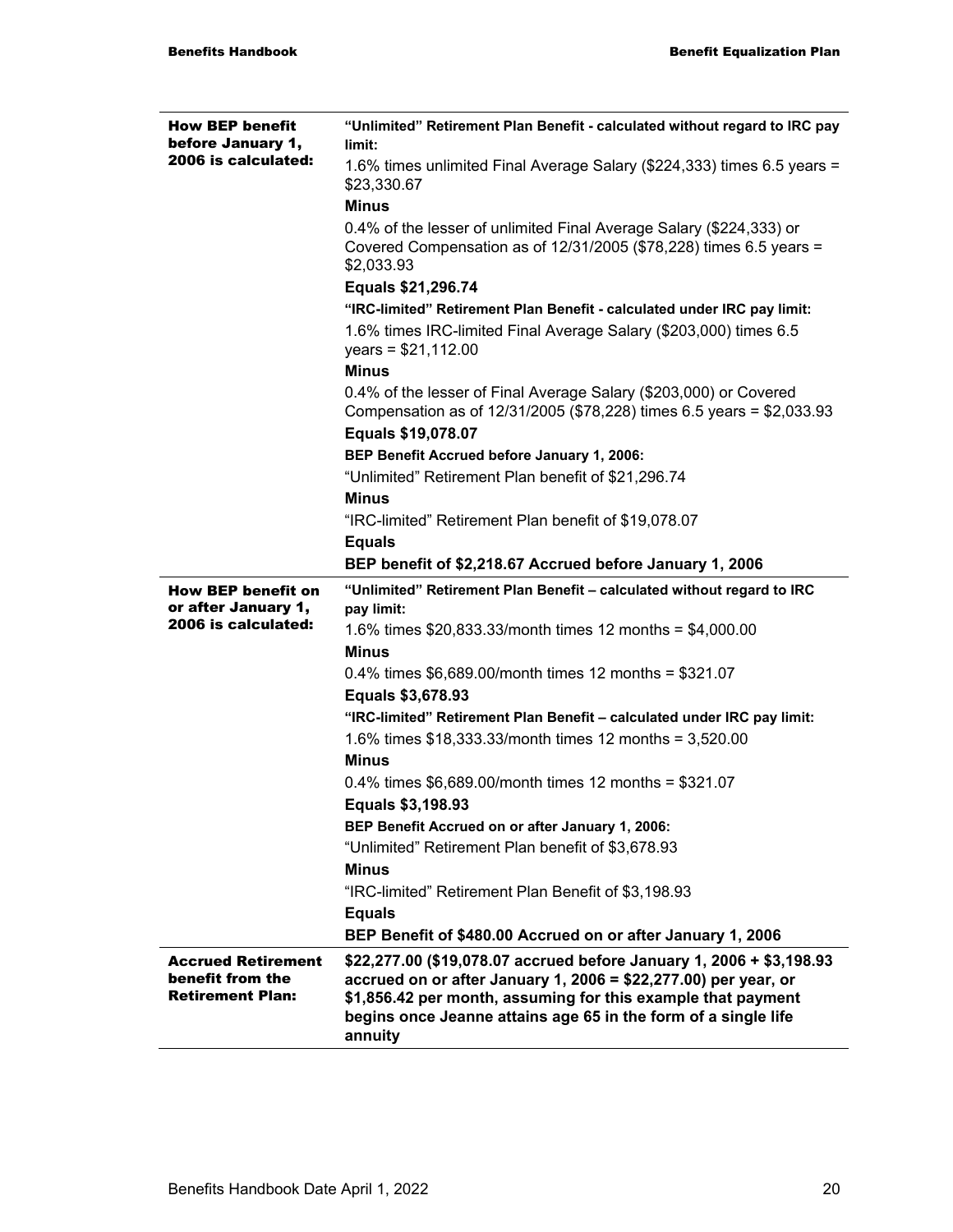| <b>Accrued Retirement</b><br>benefit from the<br><b>BEP:</b> | \$2,698.67 (\$2,218.67 accrued before January 1, 2006 + \$480.00<br>accrued on or after January 1, 2006 = \$2,698.67) per year, or<br>\$224.89 per month, assuming for this example that payment<br>begins once Jeanne attains age 65 in the form of a single life<br>annuity |
|--------------------------------------------------------------|-------------------------------------------------------------------------------------------------------------------------------------------------------------------------------------------------------------------------------------------------------------------------------|
|--------------------------------------------------------------|-------------------------------------------------------------------------------------------------------------------------------------------------------------------------------------------------------------------------------------------------------------------------------|

#### Transition Benefit

If you are eligible for a transition benefit as described in the Retirement Plan, the same transition benefit rules apply when calculating your benefit under the BEP.

For information on the Transition Benefit and the Temporary Transition Benefit, see the *Marsh & McLennan Companies Retirement Plan A* section.

Because benefit accruals were discontinued under both the Retirement Plan and the BEP effective December 31, 2016, the Final Average Salary used to calculate the transition benefit will be determined at the earlier of your first termination date or December 31, 2016.

#### *Example* **– Han, a participant eligible for the transition benefit**

Han was born on March 15, 1944, was hired by the Company on January 1, 1969 and terminated employment with the Company on March 31, 2009. Han accrued a Retirement Plan benefit and a BEP benefit before January 1, 2006 and on or after January 1, 2006. Because Han was employed, had an ACCRUED BENEFIT and met the specified age and service requirements on December 31, 2005, he was also entitled to a Transition Benefit with respect to his Retirement Plan benefits accrued as of December 31, 2005. The Transition Benefit also applies to his BEP benefit accrued as of December 31, 2005. The example below shows how the Transition Benefit applies to Han's BEP benefit.

- **Han had 483 months (40 years and 3 months) of both BENEFIT SERVICE and VESTING** SERVICE as of March 31, 2009. Therefore, he is vested in his accrued Retirement Plan and BEP benefit.
- Han was employed, had an Accrued Benefit in the Plan, was age 61 and 9 months and had 444 months (37 years) of Vesting Service on December 31, 2005, making him eligible for the Transition Benefit. This means that in addition to Han's Accrued Benefit as of December 31, 2005, Han will receive a Transition Benefit based on increases in his ELIGIBLE MONTHLY PAY after December 31, 2005.
- **For purposes of the Transition Benefit, Han's IRC-limited FINAL AVERAGE SALARY** increased from \$203,000 to \$218,000 (or by 7.39%) from December 31, 2005 to March 31, 2009.
- Han's unlimited Final Average Salary increased from \$224,667 to \$250,667 (or by 11.57%) from December 31, 2005 to March 31, 2009.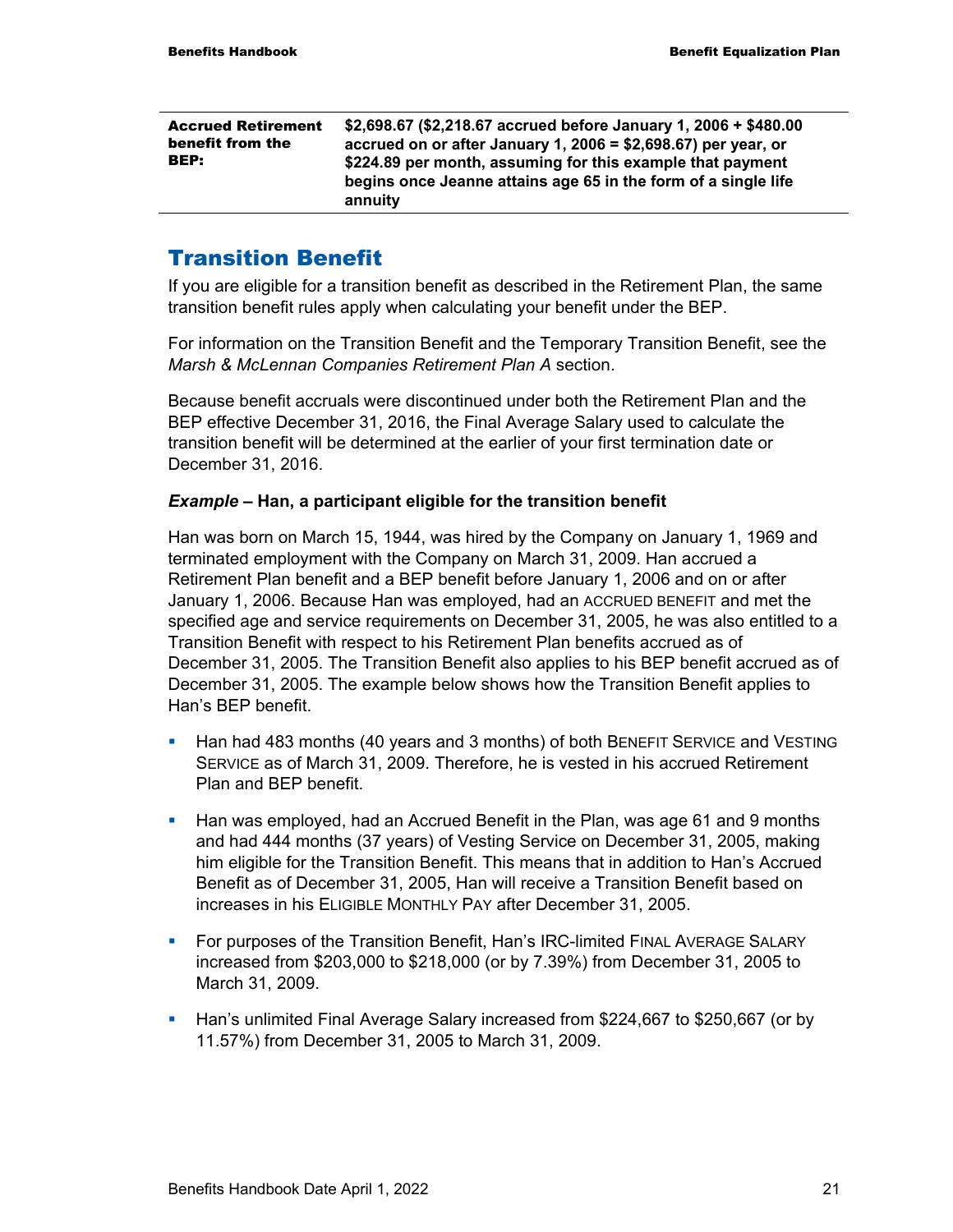| <b>How the BEP benefit</b><br>as of December 31,   | "Unlimited" Retirement Plan Benefit - calculated without regard to IRC<br>pay limit:                                                                       |
|----------------------------------------------------|------------------------------------------------------------------------------------------------------------------------------------------------------------|
| 2005 is calculated:                                | 1.6% times unlimited Final Average Salary (\$224,667) times 30.0<br>$years = $107,840.00$                                                                  |
|                                                    | <b>Plus</b>                                                                                                                                                |
|                                                    | 1.0% times unlimited Final Average Salary (\$224,333) times 7.0<br>years = $$15,726.67$                                                                    |
|                                                    | <b>Minus</b>                                                                                                                                               |
|                                                    | 0.4% of the lesser of unlimited Final Average Salary (\$224,667) or<br>COVERED COMPENSATION as of 12/31/2005 (\$57,636) times 35 years =<br>\$8,069.04     |
|                                                    | Equals \$115,497.63                                                                                                                                        |
|                                                    | "Limited" Retirement Plan Benefit - calculated under IRC pay limit:                                                                                        |
|                                                    | 1.6% times IRC- limited Final Average Salary (\$203,000) times 30.0<br>$years = $97,440$                                                                   |
|                                                    | <b>Plus</b>                                                                                                                                                |
|                                                    | 1.0% times IRC-limited Final Average Salary (\$203,000) times 7.0<br>$years = $14,210$                                                                     |
|                                                    | <b>Minus</b>                                                                                                                                               |
|                                                    | 0.4% of the lesser of IRC-limited Final Average Salary (\$203,000) or<br>Covered Compensation as of $12/31/2005$ (\$57,636) times 35 years =<br>\$8,069.04 |
|                                                    | Equals \$103,580.96                                                                                                                                        |
|                                                    | <b>BEP Benefit:</b>                                                                                                                                        |
|                                                    | "Unlimited" Retirement Plan benefit of \$115,497.63                                                                                                        |
|                                                    | <b>Minus</b>                                                                                                                                               |
|                                                    | "Limited" Retirement Plan benefit of \$103,580.96                                                                                                          |
|                                                    | <b>Equals</b>                                                                                                                                              |
|                                                    | <b>BEP benefit of \$11,916.67</b>                                                                                                                          |
|                                                    | (assuming for this example that payment begins once Han attains<br>age 65, in the form of a single life annuity)                                           |
| <b>How the BEP</b><br><b>Transition Benefit as</b> | Transition Benefit rule applied to 12/31/2005 "Unlimited" Tax-Qualified<br><b>Retirement Plan benefit:</b>                                                 |
| of March 31, 2009 is<br>calculated:                | 11.57% (Han's increase in Final Average Salary from December 31,<br>2005 to March 31, 2009, without regard to IRC limits)                                  |
|                                                    | <b>Times</b>                                                                                                                                               |
|                                                    | "Unlimited" Tax-Qualified Retirement Plan benefit of \$115,497.63                                                                                          |
|                                                    | <b>Equals</b>                                                                                                                                              |
|                                                    | "Unlimited" TAX-QUALIFIED PLAN Transition Benefit of \$13,363.08                                                                                           |
|                                                    | Transition Benefit rule applied to 12/31/2005 "IRC-limited" Tax-<br><b>Qualified Retirement Plan benefit:</b>                                              |
|                                                    | 7.39% (Han's increase in IRC-limited Final Average Salary from<br>December 31, 2005 to March 31, 2009)                                                     |
|                                                    | <b>Times</b>                                                                                                                                               |
|                                                    | "IRC-limited" Tax-Qualified Retirement Plan Benefit at 12/31/2005 of<br>\$103,580.96                                                                       |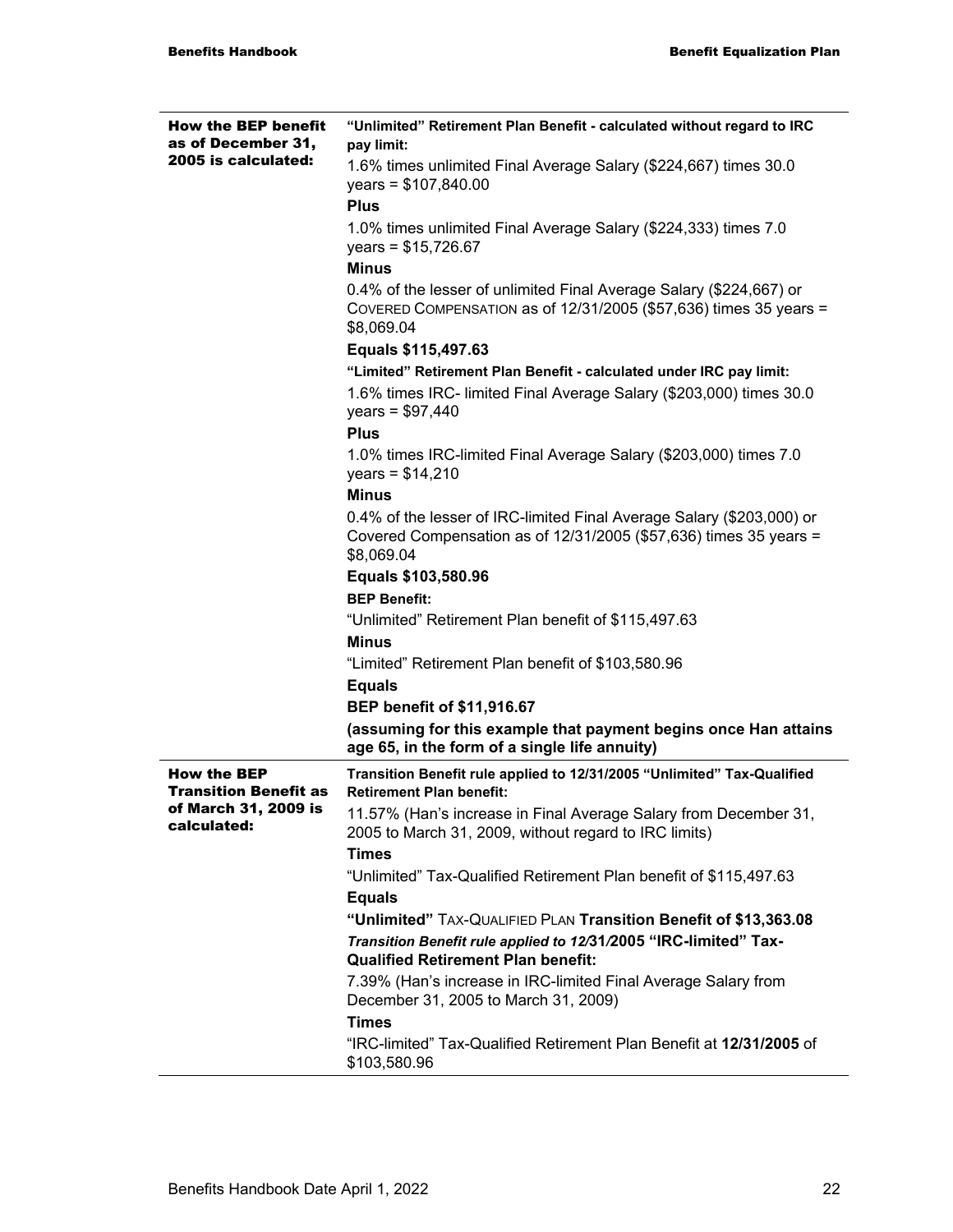| <b>Equals</b>                                                                                                    |
|------------------------------------------------------------------------------------------------------------------|
| "IRC-limited" Tax-Qualified Plan Transition Benefit of \$7,654.63                                                |
| <b>BEP Transition Benefit</b>                                                                                    |
| "Unlimited" Tax-Qualified Plan Transition Benefit of \$13,363.08                                                 |
| Minus                                                                                                            |
| "IRC-limited" Tax-Qualified Plan Transition Benefit of \$7,654.63                                                |
| <b>Equals</b>                                                                                                    |
| <b>BEP Transition Benefit of \$5,708.45</b>                                                                      |
| (assuming for this example that payment begins once Han attains<br>age 65, in the form of a single life annuity) |

#### What Pay Counts

BEP benefits are calculated using the same pay used in the Retirement Plan. However, the pay used to calculate the BEP benefit is not subject to IRC limits that can potentially cap the amount of benefits that can be paid by the Retirement Plan. For example, the IRC limit on the amount of annual compensation that can be taken into account in calculating benefits payable from a TAX-QUALIFIED PLAN is \$265,000 for 2016. The BEP, a non-qualified plan, pays benefits in excess of these limits. See "What Pay Counts" in the *Marsh & McLennan Companies Retirement Plan* for additional details.

Any pay attributable to your employment with Marsh McLennan after December 31, 2016 is not included in determining your BEP benefit.

### **Vesting**

VESTING SERVICE is calculated in the same way that it is in the TAX-QUALIFIED PLAN. You are fully (100%) vested in your benefit accrued under the BEP after you complete 60 months (5 years) of VESTING SERVICE. However, if you have less than 60 months of VESTING SERVICE, you are fully vested once you attain age 65 provided you have at least one year of VESTING SERVICE and are actively employed with a company in the WORLD-WIDE CONTROLLED GROUP. See "How Does the Plan Measure Vesting Service?" under the "Vesting Service" in the *Marsh & McLennan Companies Retirement Plan* section.

### When the 409A BEP Benefit Commences

This sub-section describes the payment rules for a BEP benefit that was accrued or vested after December 31, 2004 following a SEPARATION FROM SERVICE due to a reduction in hours, an extended leave of absence, disability or death. It also describes the payment rules for a survivor benefit when paid to a surviving SPOUSE, same-sex spouse or DOMESTIC PARTNER. These BEP benefit payments are subject to Section 409A.

If you have a GRANDFATHERED BEP BENEFIT (a BEP benefit accrued and vested prior to January 1, 2005) different rules govern the time and form of payment of that portion of your BEP benefit. See "Grandfathered BEP Benefit" on page 40.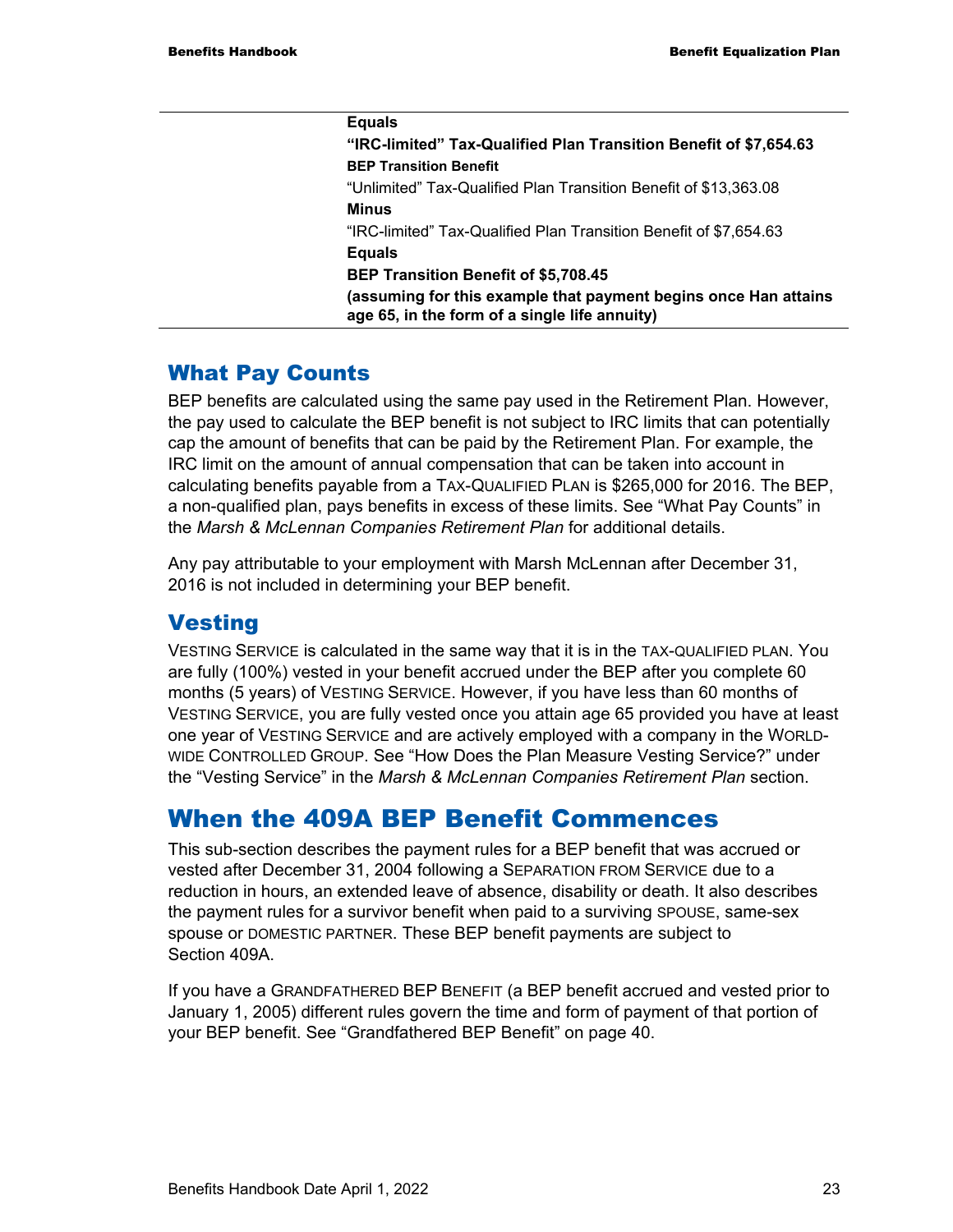### Separation from Service

A 409A BEP BENEFIT will commence at a specified time after you have incurred a SEPARATION FROM SERVICE. The portion of the BEP benefit and the time of the commencement depends in part, on the reason for the Separation from Service.

You are considered to have incurred a Separation from Service when any of the following occur:

- The number of hours you perform service for the Company in a week is 20% or less of the average weekly hours you worked during the previous 36 months (3 year) period.
- You are absent from work due to your own physical or mental condition for 29 consecutive months and you are entitled to a benefit under the Marsh & McLennan Companies Long Term Disability Plan.
- You are on an unpaid bona fide leave of absence for more than 6 months.
- You die before incurring a Separation from Service (e.g., death during active employment with the Company).

### Separation from Service Due to a Reduction in Hours

A SEPARATION FROM SERVICE occurs when the number of hours you perform paid service for the Company in a week is 20% or less of the average weekly hours you worked during the previous 36 month period. Generally, if you perform service on a salaried-paid basis, your regularly scheduled hours are used to determine the number of hours performed, and if you perform services on an hourly-paid basis, your actual paid hours will be used to determine if a SEPARATION FROM SERVICE has occurred.

You do not have to terminate employment to incur a SEPARATION FROM SERVICE. For example, if Carol has had regular scheduled hours of 40 hours per week during the previous 36 months and her regularly scheduled hours are reduced to 8 hours per week on May 1, and the reduction in her schedule is expected to continue for an indefinite period, she will incur a SEPARATION FROM SERVICE on April 30, her last day of work at the 40 hour schedule.

If you terminate your employment and discontinue all paid service for the Company, you will incur a SEPARATION FROM SERVICE. However, if you terminate your employment but continue to perform paid service for the Company on any basis, e.g., through a third party temporary agency, you will incur a SEPARATION FROM SERVICE on your last day of work only if the number of hours you work per week are 20% or less than the average number of hours you worked per week over the previous 36 months. For example, Henry has had regularly scheduled hours of 40 hours per week for the previous 36 months. On May 1, he terminates employment but continues to provide service to the Company through a third party agency at an average rate of 10 hours per week. The 10 hours per week is more than 20% of the average 40 hours per week that Henry worked during the previous 36 months. Therefore, Henry is not separated.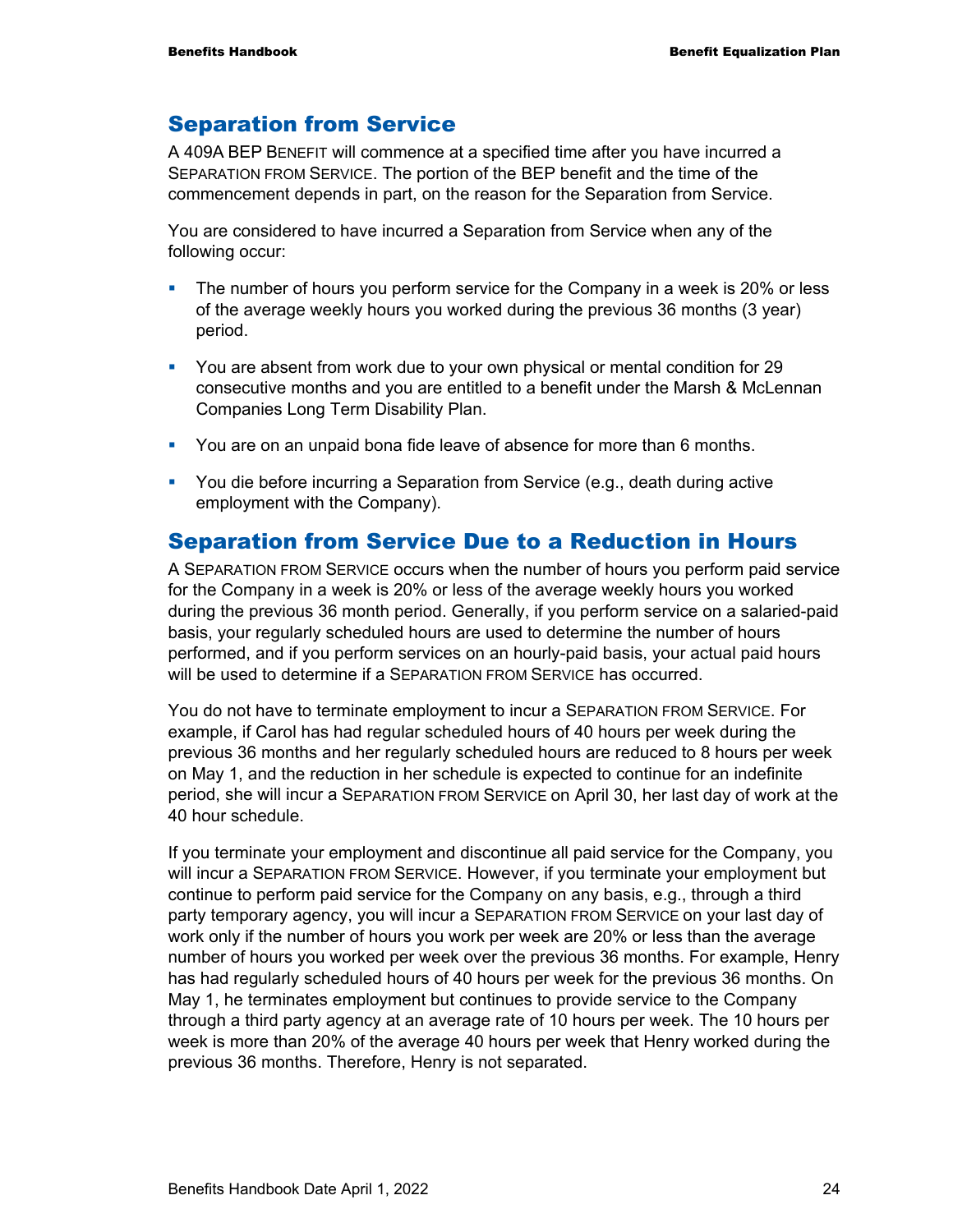### *When Payments are Made following A Separation from Service Due to a Reduction in Hours*

When you incur a SEPARATION FROM SERVICE due to a reduction in hours, the vested 409A BEP BENEFIT that is accrued as of the separation date, less any portion of the 409A BEP Benefit that may have already been paid, must commence effective with the later of

- the calendar month following the calendar month in which you separate from service, or
- the calendar month following the month in which you attain age 55,

whether or not you are performing paid services for the Company at that time. Your first payment must be delayed until the fourth month following Separation from Service, unless you are a SPECIFIED EMPLOYEE. See "Seven Month Delay Period for Specified Employees" on page 25 for details.

If payments are delayed beyond your commencement effective date, your first payment will include any delayed monthly payments. For example, Susan incurs her first SEPARATION FROM SERVICE when she is age 49. She is not a Specified Employee. The portion of her 409A BEP Benefit that is vested and accrued as of the separation date will commence in the month following the month in which she attains age 55, whether or not she is employed by the Company on that date. Her payments will not be subject to any delay because the date she attains age 55 is later than the fourth month following her Separation from Service. Another example: George incurs his first SEPARATION FROM SERVICE on January 1, 2013 when he is age 60. George is not a Specified Employee. The portion of his 409A BEP Benefit that is vested and accrued as of his separation date will commence effective February 2013, however, he would not receive the first four monthly payments until May 2013, the fourth month following his Separation from Service.

### *Seven Month Delay Period for Specified Employees*

A SPECIFIED EMPLOYEE is generally an employee who is one of the Company's top-paid officers.

If you are classified as a SPECIFIED EMPLOYEE and your Separation from Service is due to a reduction in hours, the vested 409A BEP Benefit that is accrued as of the separation date, less any portion of the 409A BEP Benefit that may have already been paid, must commence effective with the later of (i) the calendar month following the calendar month in which you separate from service or (ii) the calendar month following the month in which you attain age 55. However, the first payment must be delayed until the seventh month following your Separation from Service. If payments are delayed beyond your commencement effective date, your first payment will include any delayed monthly payments. For example, Henry incurs his first Separation from Service on February 12, 2014 when he is age 60. Henry is a Specified Employee at the time his payments commence. The portion of his 409A BEP Benefit that is vested and accrued as of his separation date will commence effective March 2014. However, he would not receive the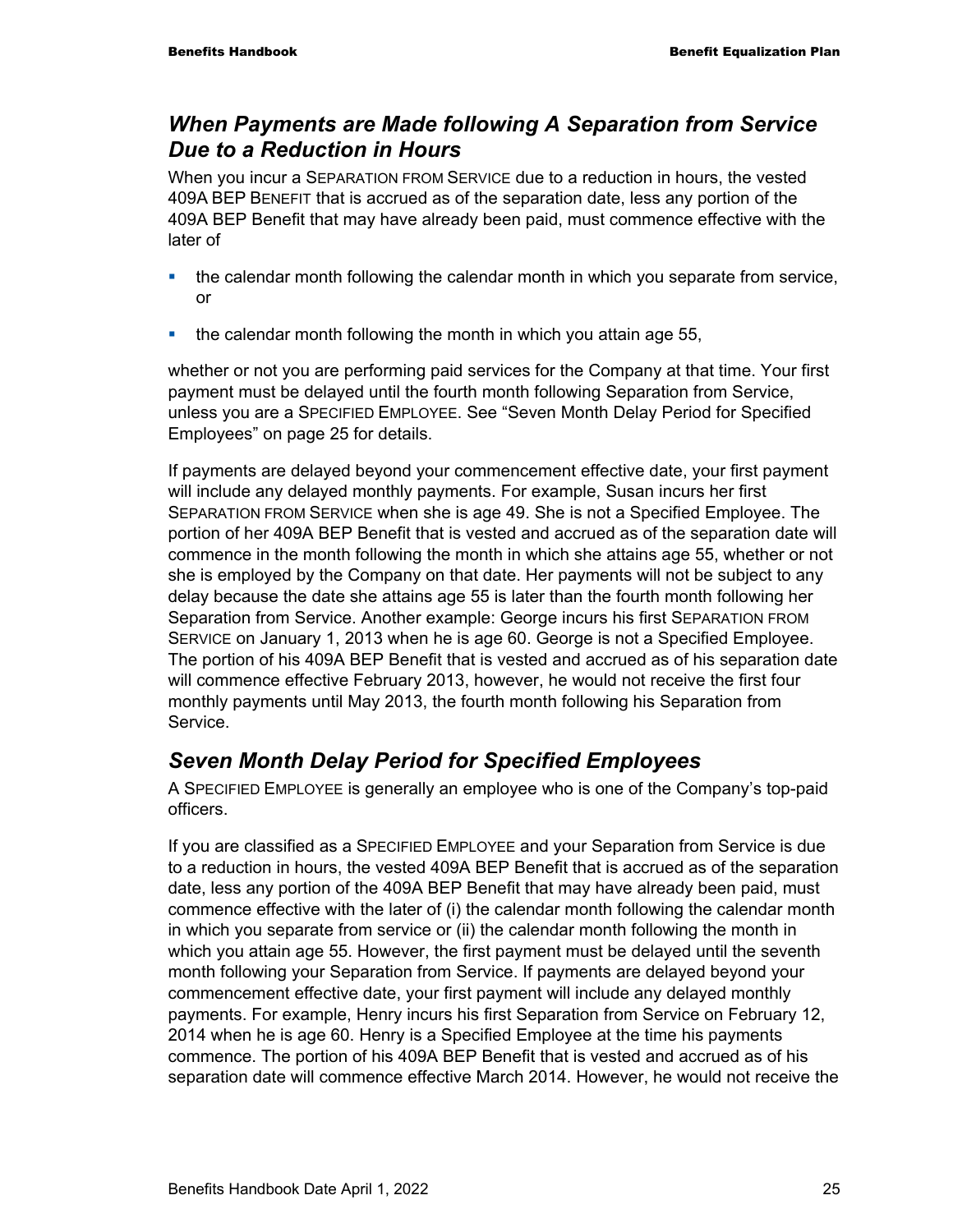first seven monthly payments until September 2014, the seventh month following his Separation from Service.

## *Death During the Delayed Payment Period*

If the payment of your 409A BEP Benefit is subject to a mandatory delay and you die during the period of the delay, the monthly payments otherwise due but unpaid at the time of your death will be paid in a single sum to your Designated Survivor. If you do not have a Designated Survivor, the single sum will be paid to your SPOUSE or DOMESTIC PARTNER as the case may be. If you do not have a SPOUSE or Domestic Partner, the single sum will be paid to your estate. In no event will your Designated Survivor, SPOUSE or Domestic Partner or the representative of your estate be allowed to designate, directly, or indirectly, the taxable year of the single sum payment. For example: if George has a 409A BEP Benefit that is subject to a delay in payment from February to May, and he dies in April, his Designated Survivor will receive a single sum payment equal to the monthly payments George would have received for February, March and April, as soon as practicable following his death. If George had not selected a Designated Survivor, then the payment would be made to his Spouse, Domestic Partner, or his estate.

#### Separation from Service Due to an Unpaid Leave of Absence

A SEPARATION FROM SERVICE is deemed to occur if you are on a bona fide unpaid leave of absence for more than 6 months. Once you incur a Separation from Service due to a bona fide unpaid leave of absence, your 409A BEP BENEFIT will be paid in accordance with the timing rules for payments that commence due to a reduction in hours. See "When Payments are Made following A Separation from Service Due to a Reduction in Hours" on page 25 for details*.* 

### Separation from Service Due to Disability

If you are found to be disabled under the Marsh & McLennan Companies Long Term Disability Plan and you are absent from work due to that disability for a period of 29 continuous months, you will incur a disability SEPARATION FROM SERVICE. If you incur a disability separation, the portion of your vested 409A BEP BENEFIT that is subject to that payment trigger will commence in the calendar month following the month in which you attain age 65.

The portion of your vested 409A BEP Benefit that is subject to the disability payment trigger includes:

- The 409A BEP Benefit you accrued as of the date of your disability separation, plus
- The 409A BEP Benefit that you accrue after a disability separation and while you remain disabled under the Marsh & McLennan Companies Long Term Disability Plan and continue to accrue a 409A BEP Benefit, less
- Any portion of the 409A BEP Benefit that might be subject to a different separation event.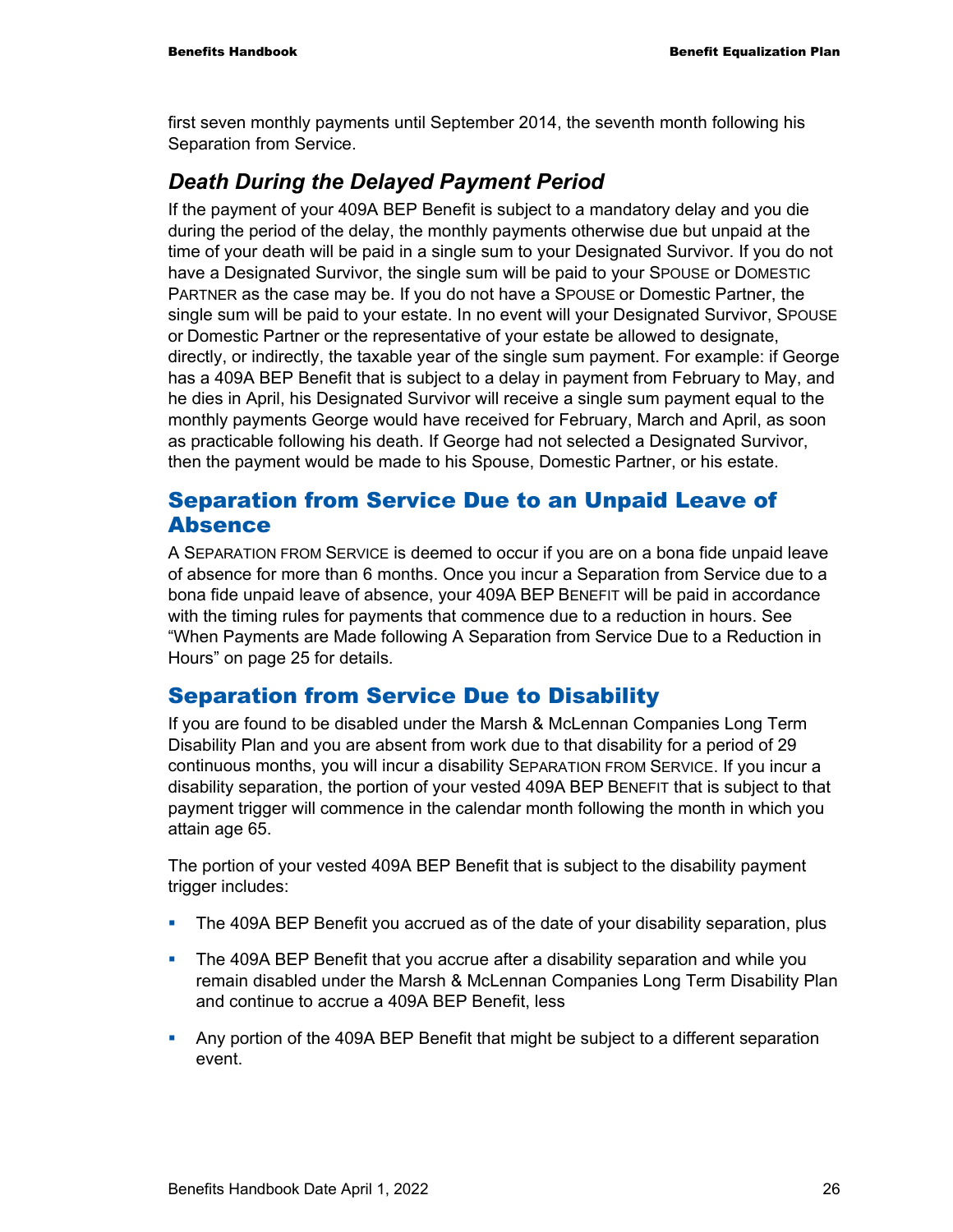For example, Jeanette had no prior separation events when she began a disability absence on June 1, 2010. She was approved for Long Term Disability benefits on December 1, 2010 and remained continuously eligible for Long Term Disability benefits through November 1, 2013 when she attained age 65 and retired. Jeannette incurred a disability separation on November 1, 2012, her 29<sup>th</sup> month of absence due to her disability. As a result of incurring a disability separation, the vested 409A BEP Benefit that Jeannette accrued as of November 2012, her disability separation date, plus the 409A BEP Benefit that she accrued from November 2012 through November 2013, her retirement date, will commence in December 2013, the calendar month following the month in which she attains age 65.

### *If you Continued to Accrue a BEP Benefit up to and including December 31, 2016 while on Disability after Age 65*

In the event that you remained eligible for Marsh & McLennan Companies Long Term Disability benefits and you continued to accrue a 409A BEP Benefit after you attained age 65, the timing of the payment of your 409A BEP Benefit will depend on when you incur a disability separation.

- If you incur a disability separation before you attain age 65. You will commence payment of your vested accrued 409A BEP Benefit in the calendar month following the month in which you attain age 65. Your payment will be based on the 409A BEP Benefit that is vested and accrued as of the end of the month in which you attain age 65. Thereafter, your 409A BEP Benefit amount will be adjusted each January 1st to reflect any additional 409A BEP Benefit you may have accrued after your 65<sup>th</sup> birthday up to and including December 31, 2016, the date benefit accruals were discontinued under the BEP. A final adjustment will be made following the month in which your BEP accruals stop.
- **If you incur a disability separation after you attain age 65, your vested accrued 409A** BEP Benefit will commence in the calendar month following your disability separation. Thereafter, your 409A BEP Benefit amount will be adjusted each January 1<sup>st</sup> to reflect any additional 409A BEP Benefit you may have accrued after you have commenced up to and including December 31, 2016, the date benefit accruals were discontinued under the BEP. A final adjustment will be made following the month in which your BEP accruals stop.

For example: Carlos incurs a disability separation in February 2010, after 29 months of continuous disability. Carlos attains age 65 in August 2010 having accrued a vested 409A BEP Benefit of \$1,000 per month. Carlos continues to accrue a 409A BEP Benefit until he is no longer eligible for Marsh & McLennan Companies LTD benefits in August 2011. As of December 2010 he accrued an additional \$40 per month and as of August 2011 he accrued another \$80 per month. Carlos' 409A BEP Benefit commenced in September 2010 and he received \$1,000 per month. His monthly 409A BEP Benefit was revalued based on additional accruals for September through December 2010 and increased to \$1,040 per month starting with the January 2011 payment. His monthly 409A BEP Benefit was revalued again based on additional accruals for January through August 2011 and increased by \$80 to \$1,120 per month starting with the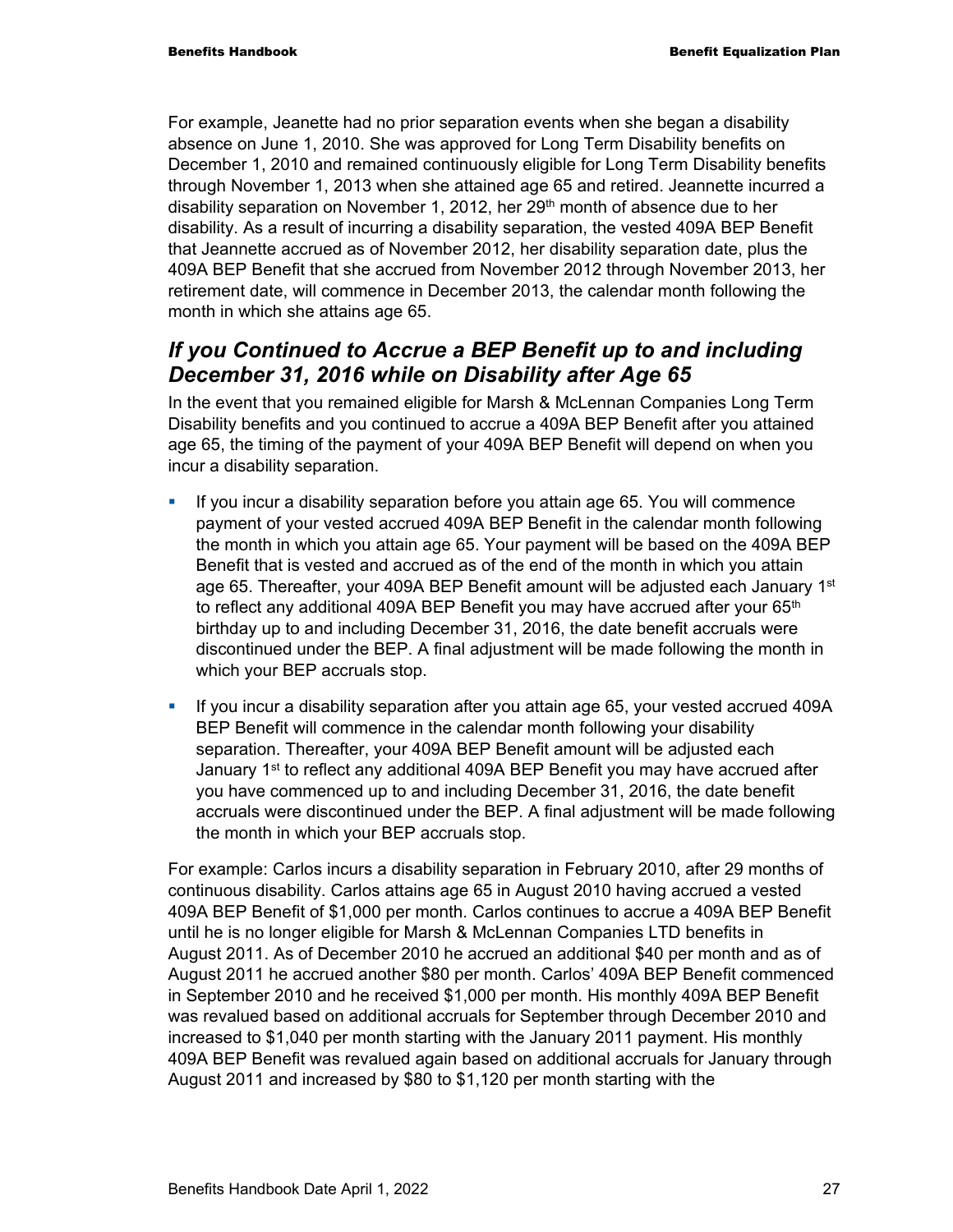September 2011 payment, the month following the month in which Carlos' BEP accruals stopped.

### *Return to Work following a Disability Separation*

If you have another period of employment at any time after incurring a disability separation, any portion of a 409A BEP Benefit you accrue during the subsequent period of employment, will not be paid until there is a subsequent Separation from Service. The payment terms will depend on the type of Separation from Service.

For example: Andrea incurs a Separation from Service after 29 continuous months of disability on January 15, 2010. Her continuous period of disability ends on February 28, 2010 and she terminates employment. Andrea had a vested ACCRUED BENEFIT of \$1,000 per month at the time of her termination. Several years later, Andrea is reemployed on March 1, 2013 and begins earning an additional 409A BEP Benefit. She works another three years and retires on February 28, 2016 at age 60, accruing an additional 409A BEP Benefit of \$250.00 per month. Andrea is deemed to have separated from service on February 28, 2016 due to a reduction in hours. The portion of her 409A BEP Benefit that was accrued through the end of her disability period (\$1,000 per month), will commence in the calendar month following the date she attains age 65. The portion of her 409A BEP Benefit that was accrued after she returned to active employment (\$250.00 per month) will commence effective March 1, 2016, the month following her second separation date, February 28, 2016. However, her payments are subject to a required delay. Andrea is not a SPECIFIED EMPLOYEE at the time her payment commences so she will receive a payment representing her first four monthly payments in June, 2016, the fourth month following the month in which she incurred a Separation from Service due to a reduction in hours.

### Separation from Service Due to Death prior to Commencement

A SEPARATION FROM SERVICE will occur in the event of your death. If you incur a Separation from Service due to death before your 409A BEP BENEFIT has commenced, the timing of the payment made to an eligible surviving SPOUSE or DOMESTIC PARTNER depends on your age and your employment status at the time of your death.

If you are employed and you have attained at least age 50 at the time of your death, a survivor benefit will be paid to your Eligible Survivor; a Spouse or Domestic Partner, commencing the first of the month following your date of death.

If you are not yet age 50 at the time of your death, a survivor benefit will be paid to your Eligible Survivor; a Spouse or Domestic Partner, commencing the first of the month following the month in which you would have attained age 55. For more information about the survivor benefit paid in the event that you die before your BEP benefit has commenced, see "Death Before 409A BEP Benefit Commences" on page 34 for details.

If you accrued a vested GRANDFATHERED BEP BENEFIT prior to January 1, 2005 and if the survivor benefit is payable to an eligible surviving opposite-sex Spouse, different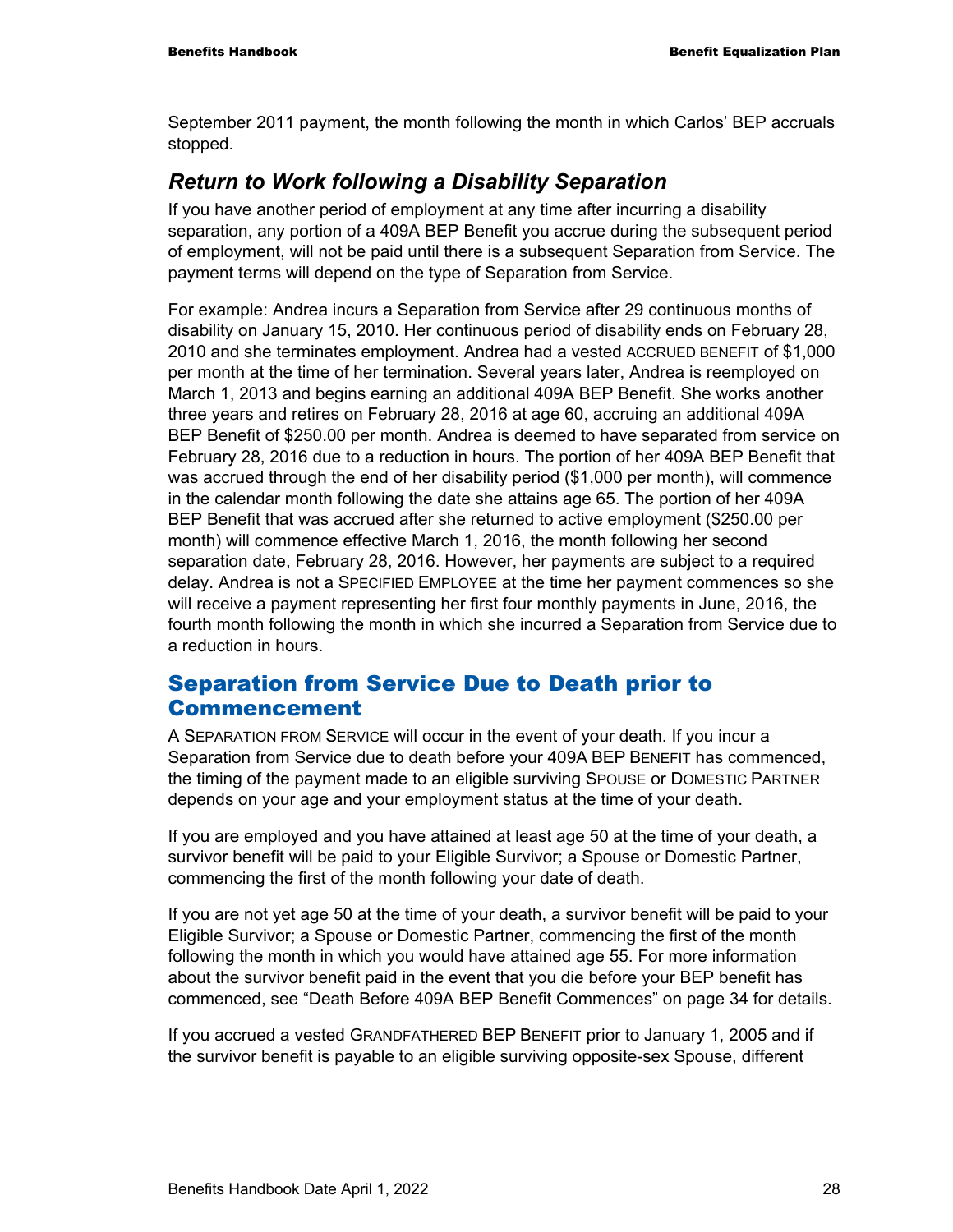rules govern the time and form of payment of the grandfathered portion of your BEP benefit. See "Grandfathered Survivor Benefits" on page 45 for details.

For more information about the survivor benefit paid in the event that you die after your BEP benefit has commenced, see "Payment Form Options" on page 30 for details.

#### 409A BEP Benefit Small Benefit Payment Rule

If you separate from service due to a reduction in hours or a bona fide unpaid leave of absence longer than six months, your 409A BEP BENEFIT will be aggregated with all 409A benefit amounts payable from all similar plans that you might have participated in, including but not limited to the Supplemental Retirement Plan, the Johnson & Higgins Supplementary Retirement, the Sedgwick Excess Plan, or the ORC Excess Plan, when evaluating whether your 409A benefits are a small benefit. Generally, your 409A benefit will be evaluated under the small benefit rule as of the first of the month following the calendar month in which you separate from service.

If your 409A benefit is determined to be a small benefit, you will receive a single sum payment representing your entire vested ACCRUED BENEFIT under the Plan, the single sum payment amount will be determined as of the first of the month following the calendar month in which you separate from service and payment will be made in the fourth month (seventh month if you are a SPECIFIED EMPLOYEE) following the calendar month in which you separate from service.

In the event that you die after your SEPARATION FROM SERVICE but before you receive your single sum payment, the single sum payment will be made to your Designated Survivor. If you do not have a Designated Survivor, the single sum will be paid to your SPOUSE or DOMESTIC PARTNER as the case may be. If you do not have a SPOUSE or Domestic Partner, the single sum will be paid to your estate.

If you have a disability separation, your 409A benefit will be evaluated under the small benefit rule as of the first of the month following the earlier of (i) the month in which you attain age 65 or (ii) the month your eligibility for a benefit under the MMC Long Term Disability Plan ends. Payment will be made as soon as practicable, but in no event more than 90 days later.

For a description of the small benefits payment rule that applies in the event of your death, see 409A Survivor Benefit If You Die While Actively Employed" on page 37 for details.

If you accrued a GRANDFATHERED BEP BENEFIT prior to January 1, 2005 different rules apply. See "Small Benefit Payment Rule for Grandfathered BEP Benefit" on page 41 for details.

#### *Small Benefit*

A 409A BEP Benefit is considered to be a small benefit if the aggregate single sum value of the benefit accruals attributable to the BEP, the SRP, the J&H Excess Plan, the Sedgwick Excess Plan, the ORC Excess Plan and all similar non-qualified plans that are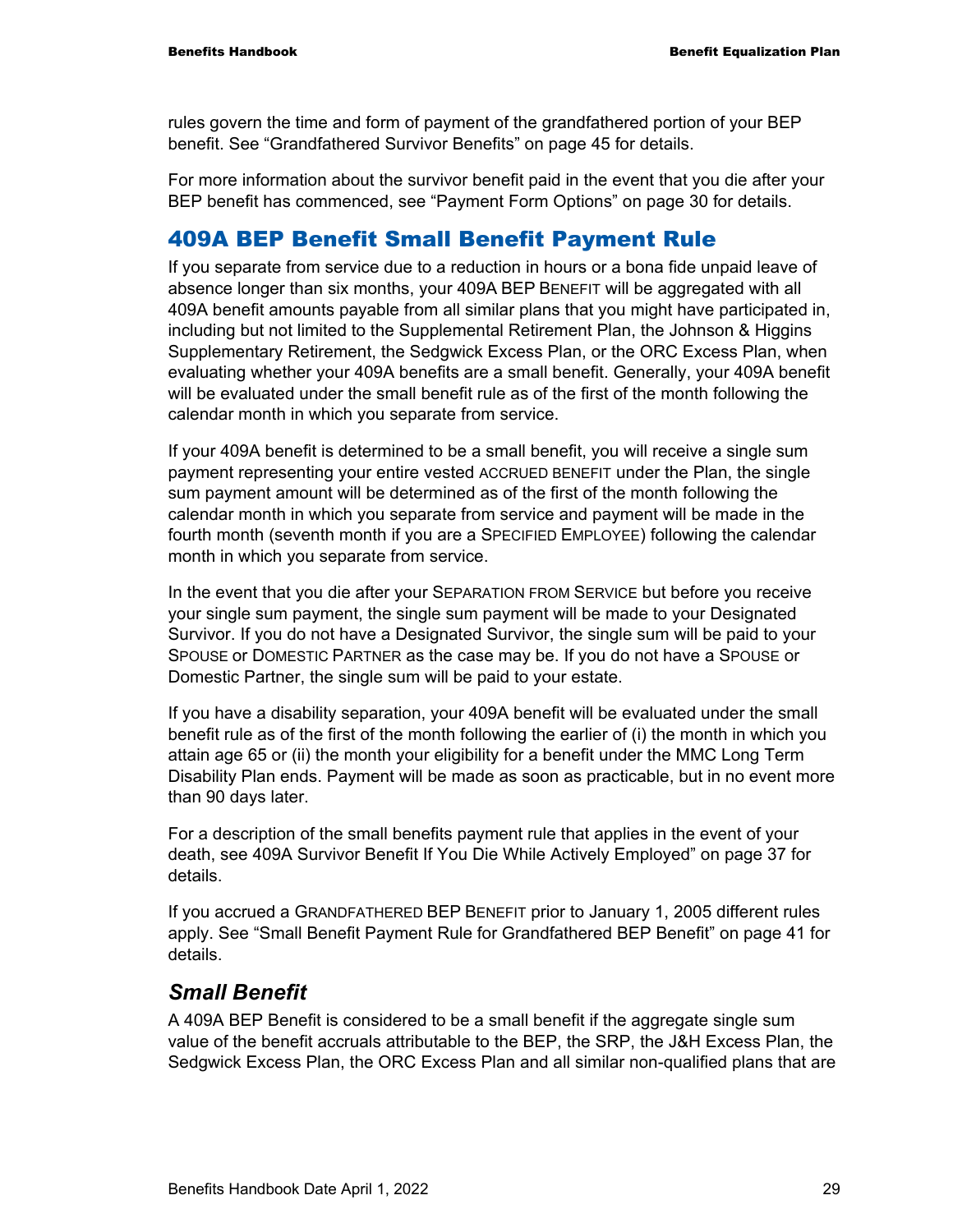subject to Section 409A, less any portion of the benefit that has already been paid is less than the IRS prescribed limit (\$18,000 for 2015) assuming payment of those accrued benefits occurs at the later of your earliest retirement age under each plan or your Separation from Service date.

For example, suppose Dave had a Separation from Service at age 65 on July 1, 2014. Let's assume he had accrued a 409A benefit of \$40.00 in the BEP and \$70.00 in the SRP. Dave's aggregate monthly 409A benefit is \$110 (\$40 BEP + \$70 SRP) and is expressed as a single life annuity. The single sum value of the aggregate monthly benefit of \$110, calculated using a current interest rates and a current mortality table is approximately \$14,500. Since this is less than the threshold amount of \$18,000, it is considered a small benefit and Dave would receive a single sum of \$14,500. He would not have the option of receiving his 409A benefit as an annuity.

#### *No Rollover*

Because the BEP is not a TAX-QUALIFIED PLAN, a single sum distribution of a small benefit cannot be rolled over to an IRA or other retirement plan eligible to receive rollovers.

# How the 409A BEP Benefit is Paid

The 409A BEP BENEFIT that is not a small benefit will be paid to you as a monthly annuity. See "409A BEP Benefit Small Benefit Payment Rule" on page 29 for details. Monthly annuity payment form options include the normal form (the BEP's default payment form), single life annuity, contingent annuity and period certain. (See "Payment Form Options" on page 30 for details.)

Each payment form is an ACTUARIALLY EQUIVALENT annuity—that is of equal value determined using the actuarial assumptions in the Retirement Plan. The differences in the amounts payable under each form of payment reflects any difference in age between you and, if applicable, the person you designate to receive your benefit when you die, the amount paid to the designated survivor, and the projected payout period.

#### How to Make an Election

An election kit for commencing your 409A BEP BENEFIT will be sent to your address of record within 90 days of the date your 409A BEP benefit is scheduled to commence. You must complete your election as instructed. If you fail to complete your election as instructed, your 409A BEP Benefit will commence in the Normal Form. Once payment of your 409A BEP Benefit commences you may not change your payment form.

### Payment Form Options

Payment of your 409A BEP BENEFIT will generally be made in the normal form. Other payment form options that you can elect include: the single life annuity, contingent annuity and period certain. If you do not make a timely election, your 409A BEP Benefit will pay in the normal form, which is the BEP's default payment form.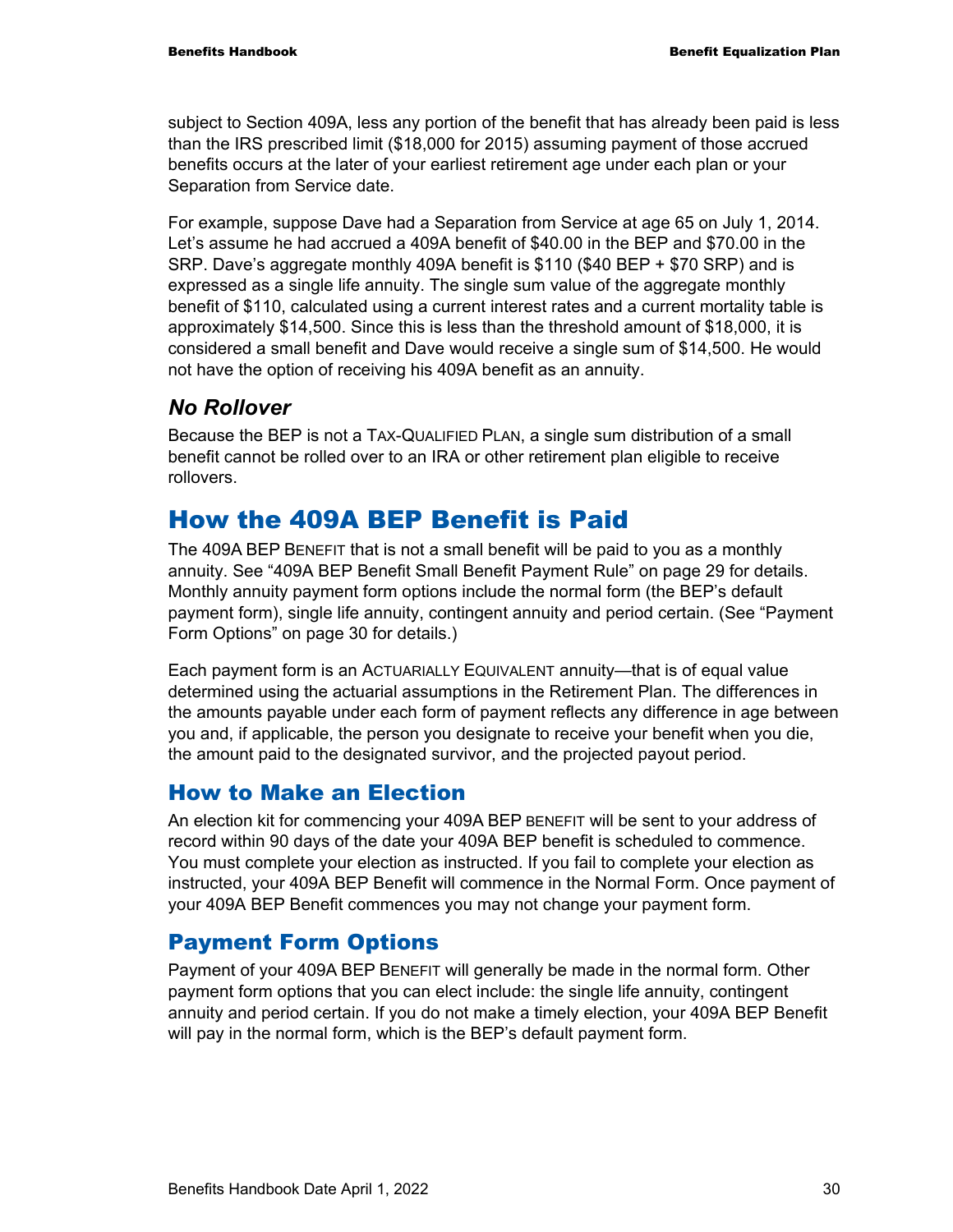Once your 409A BEP Benefit commences you may not change or revoke your payment form option election.

#### *Normal Form of Payment*

Your normal form of monthly payment depends on your marital status when benefits commence.

If you do not have a SPOUSE on your BENEFIT COMMENCEMENT DATE, your normal form of payment is a single life annuity.

If you have a SPOUSE on your Benefit Commencement Date, your normal form of payment is a 50% contingent annuity with your SPOUSE as the designated survivor.

#### *Single Life Annuity*

The single life annuity form of payment provides you with equal monthly payments for as long as you live. No payments are made after your death. If you are married to a Spouse, you must obtain your spouse's written notarized consent waiving his or her rights to a 50% contingent annuity if you wish to elect this option.

#### *Contingent Annuity*

The contingent annuity form of payment provides you with a monthly benefit payment for your life and when you die, it will provide a monthly benefit payment for the life of your designated survivor if that person is still living at your death.

When you elect to commence your monthly benefit payment, you select both the designated survivor and the specific percentage of your monthly benefit amount (50%, 662⁄3%, 75% or 100%) to be paid to your designated survivor. When you die, your designated survivor, if then living, will receive the percentage of your monthly benefit you selected for the remainder of his or her life.

If you elect this payment form, a reduction factor will be applied to your monthly benefit to take into account that payment will be made over the course of two lives—yours and in the event of your death, your designated survivor if he or she is still living at the time of your death. Once your monthly payments begin, you may not change the percentage you elected for your designated survivor, nor can you change your designated survivor even if he or she dies before you. If your designated survivor is not living at the time of your death, monthly benefit payments will stop.

However, if your designated survivor dies after your completed election is accepted by the Plan but before your elected Benefit Commencement Date, your election is cancelled and you may make a new payment election. If you do not make a new election, you will receive the normal form of payment based on your marital status at the time of your Benefit Commencement Date.

The following table approximates some common contingent annuity reduction factors (i.e., the reduction factor applied to the single life annuity payment form to account for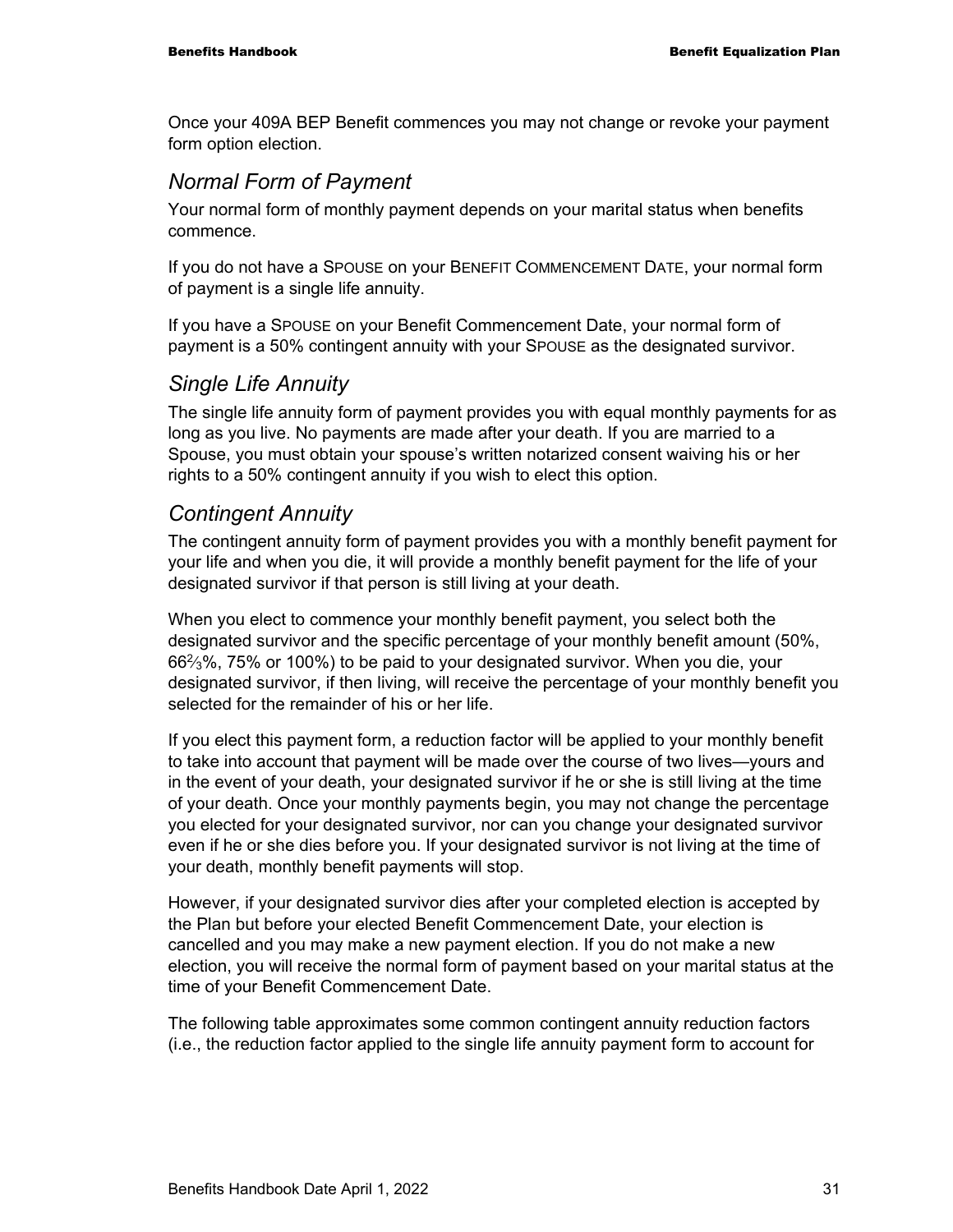the longer period over which your benefit may be paid if you select a contingent annuity form of payment). The reduction factor applied to your benefit depends on:

- The benefit percentage you elect for your designated survivor;
- **Your age on your Benefit Commencement Date; and**
- Your designated survivor's age on your Benefit Commencement Date.

| Your age at<br>your Benefit<br><b>Commencement</b><br><b>Date</b> | <b>Designated</b><br>survivor's age<br>at your Benefit<br>Commencement<br><b>Date</b> | 50%<br>benefit | 66-2/3%<br>benefit | 75%<br>benefit | 100%<br>benefit |
|-------------------------------------------------------------------|---------------------------------------------------------------------------------------|----------------|--------------------|----------------|-----------------|
| 55                                                                | 50                                                                                    | 94.1%          | 92.2%              | 91.4%          | 88.8%           |
|                                                                   | 55                                                                                    | 94.8%          | 93.3%              | 92.5%          | 90.2%           |
|                                                                   | 58                                                                                    | 95.6%          | 94.2%              | 93.5%          | 91.5%           |
| 62                                                                | 57                                                                                    | 91.1%          | 88.6%              | 87.3%          | 83.8%           |
|                                                                   | 62                                                                                    | 92.5%          | 90.3%              | 89.2%          | 86.1%           |
|                                                                   | 65                                                                                    | 93.4%          | 91.4%              | 90.4%          | 87.7%           |
| 65                                                                | 60                                                                                    | 89.5%          | 86.5%              | 85.1%          | 81.2%           |
|                                                                   | 65                                                                                    | 91.3%          | 88.7%              | 87.5%          | 84.0%           |
|                                                                   | 68                                                                                    | 92.4%          | 90.1%              | 89.1%          | 86.0%           |

The amount of your reduced monthly payments depends on the benefit percentage you choose for your designated survivor, the age difference between you and your designated survivor, and your age at your Benefit Commencement Date.

#### **Contingent Annuity Example**

Sally retires with a vested ACCRUED BENEFIT of \$1,000 per month and elects to commence her monthly benefit payments at age 65. Sally has a Spouse or DOMESTIC PARTNER, Jordan who is also age 65 when Sally elects to commence her monthly benefit payments. Sally selects a 50% contingent annuity form of payment and names Jordan as her designated survivor. In this case, Sally's monthly benefit payment will be reduced to \$913 (\$1,000 × 91.3%) and paid for the rest of her life. If Sally dies before Jordan, a monthly benefit payment of \$456.50 (\$913 × 50%) will be made to Jordan for the remainder of Jordan's life.

### *Naming or Changing Your Designated Survivor*

Your selection of a designated survivor is subject to the following restrictions:

If you have a Spouse and wish to name someone other than your Spouse as your designated survivor, your Spouse must consent. Your Spouse's consent must be in writing, witnessed by a notary public and be made within 90 days prior to your Benefit Commencement Date.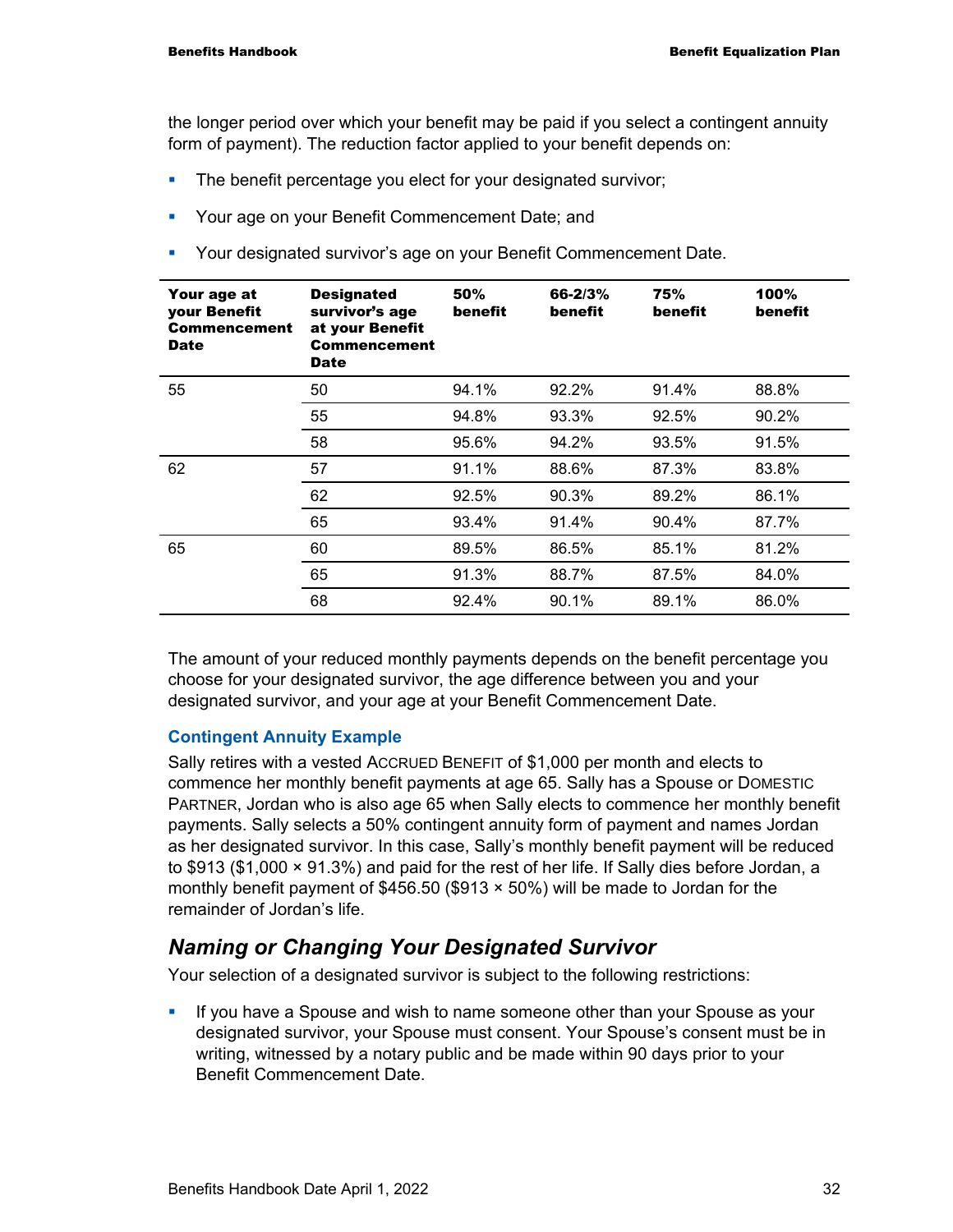If you name a designated survivor who is not your Spouse, the percentage of your benefit that is paid to your designated survivor may be limited by law based on your age and the age of your designated survivor on your Benefit Commencement Date. You will be notified if these limits affect your choice of a survivor percentage and beneficiary.

If you have a Domestic Partner and you wish to elect a contingent annuity with a designated survivor other than your Domestic Partner, you are not required to obtain your Domestic Partner's consent.

#### *Period Certain*

The period certain form of payment is a single life annuity combined with a guaranteed payment period. This form of payment provides you with equal monthly payments for your life and guarantees that benefits will be paid for a minimum of 5, 10, 15 or 20 years as you elect (but no longer than your life expectancy), in the event you die before all guaranteed payments are made.

If you die before all guaranteed payments are made, your period certain designated survivor will receive the remaining payments. If you survive the period of guaranteed payments, your monthly benefit will be continued for as long as you live, but no payments will be made to your period certain designated survivor after you die.

If both you and your designated survivor die before all guaranteed payments are made, the commuted value of the balance of the guaranteed payments will be made in a single sum to the executor or administrator as the case may be, of the last to die.

You can elect to change your designated survivor at any time prior to your death. However, if you elect to change your designated survivor after your Benefit Commencement Date and you had a SPOUSE on your Benefit Commencement Date, you must obtain his/her written, notarized consent to your election.

If you elect this payment form, a reduction factor based on your age will be applied to your monthly benefit to take into account the guarantee period. The longer the guarantee period you elect, the greater the reduction to your monthly benefit.

If you have a SPOUSE and wish to elect the period certain form of payment, you must obtain your Spouse's written, notarized consent to your election. If you have a Domestic Partner and you wish to elect a period certain form of payment with a designated survivor other than your Domestic Partner, you are not required to obtain your Domestic Partner's consent.

Legal limits based on your age when payments begin may restrict the length of the guaranteed payment period you elect. You will be notified if these limits affect your choice of a guaranteed payment period.

The following table shows the period certain annuity factors:

| <b>Participant Age</b> | 5 Year | 10 Year | 15 Year | 20 Year |
|------------------------|--------|---------|---------|---------|
|                        |        |         |         |         |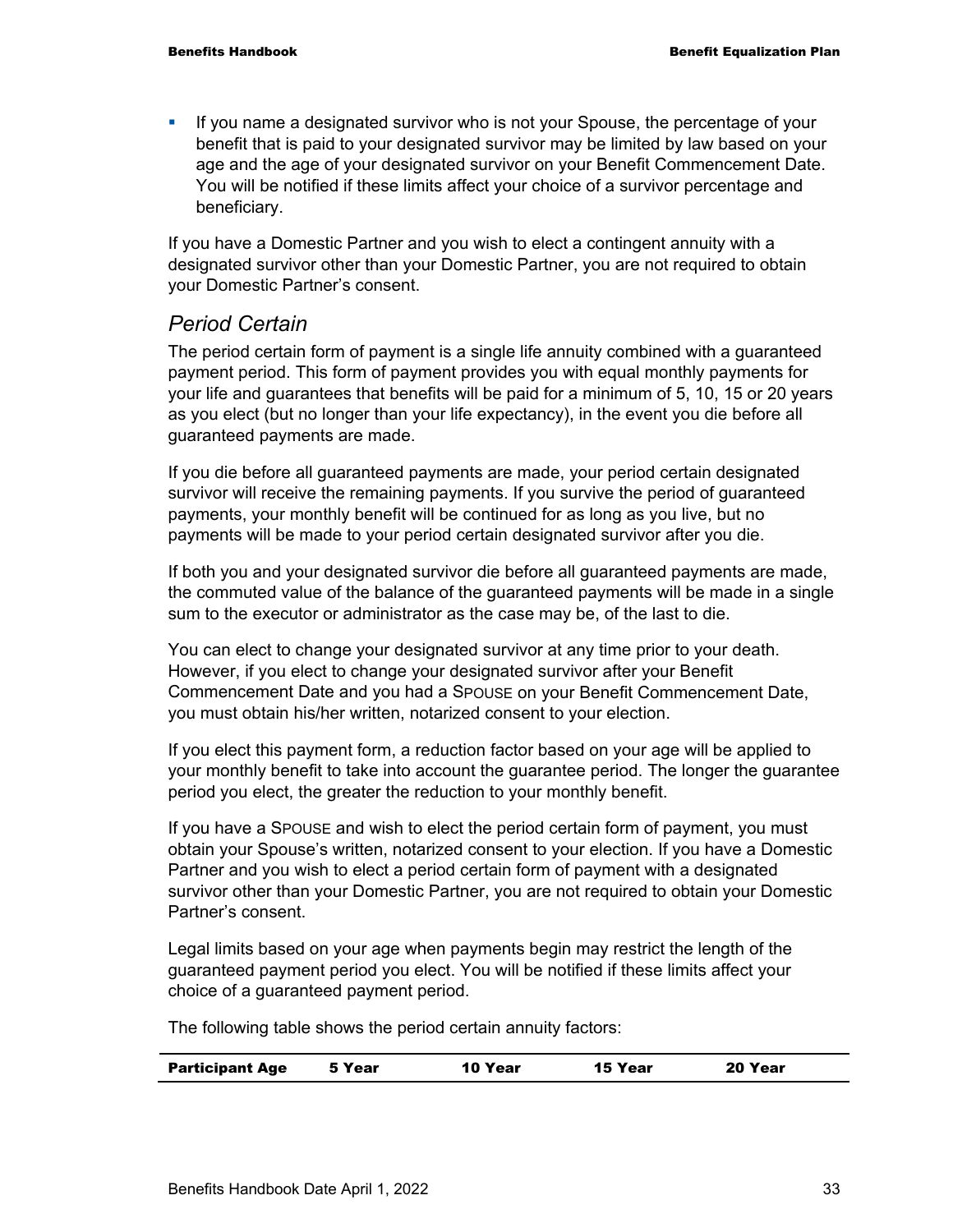| <b>Participant Age</b> | 5 Year | 10 Year | 15 Year | 20 Year |
|------------------------|--------|---------|---------|---------|
| 55                     | 99.5%  | 98.5%   | 96.3%   | 93.5%   |
| 56                     | 99.4%  | 98.0%   | 95.9%   | 92.4%   |
| 57                     | 99.4%  | 97.7%   | 95.4%   | 91.3%   |
| 58                     | 99.3%  | 97.5%   | 94.9%   | 90.2%   |
| 59                     | 99.2%  | 97.2%   | 94.4%   | 89.1%   |
| 60                     | 99.1%  | 96.8%   | 93.7%   | 88.0%   |
| 61                     | 99.0%  | 96.4%   | 93.0%   | 86.9%   |
| 62                     | 98.9%  | 96.0%   | 92.2%   | 85.8%   |
| 63                     | 98.7%  | 95.4%   | 91.3%   | 84.7%   |
| 64                     | 98.6%  | 94.9%   | 90.3%   | 83.6%   |
| 65                     | 98.5%  | 94.2%   | 89.2%   | 82.5%   |
| 66                     | 98.1%  | 93.5%   | 88.0%   | 80.8%   |
| 67                     | 97.8%  | 92.7%   | 86.7%   | 79.1%   |
| 68                     | 97.5%  | 91.8%   | 85.3%   | 77.4%   |
| 69                     | 97.2%  | 90.8%   | 83.8%   | 75.7%   |
| 70                     | 97.0%  | 89.8%   | 82.2%   | 74.0%   |
| 71                     | 96.8%  | 88.6%   | 80.6%   | 72.3%   |
| 72                     | 96.6%  | 87.4%   | 78.8%   | 70.6%   |
| 73                     | 96.4%  | 86.0%   | 76.9%   | 68.9%   |
| 74                     | 96.2%  | 84.5%   | 75.0%   | 67.2%   |
| 75                     | 96.0%  | 83.5%   | 74.0%   | 65.5%   |

### *Period Certain Example*

Sally retires with a vested Accrued Benefit of \$1,000 per month and elects to commence her monthly benefit payments at age 65. Sally has a Spouse or Domestic Partner, Jordan. Sally selects a 10 year period certain form of payment and names Jordan as her designated survivor. In this case, Sally's monthly benefit payment will be reduced to \$942 (\$1,000 × 94.2%) and paid for the rest of her life. If Sally dies before she has received monthly payments for at least 10 years, Jordan, will receive the monthly benefit payment of \$942 until the 10 year period has been met.

# Death Before 409A BEP Benefit Commences

This sub-section describes the survivor benefit that will pay to an Eligible Survivor if you die before a 409A BEP BENEFIT commences.

If you accrued a GRANDFATHERED BEP BENEFIT prior to January 1, 2005 and you are married to an eligible opposite-sex SPOUSE when you die, different rules apply to the grandfathered portion of your vested BEP benefit. See "Grandfathered Survivor Benefits"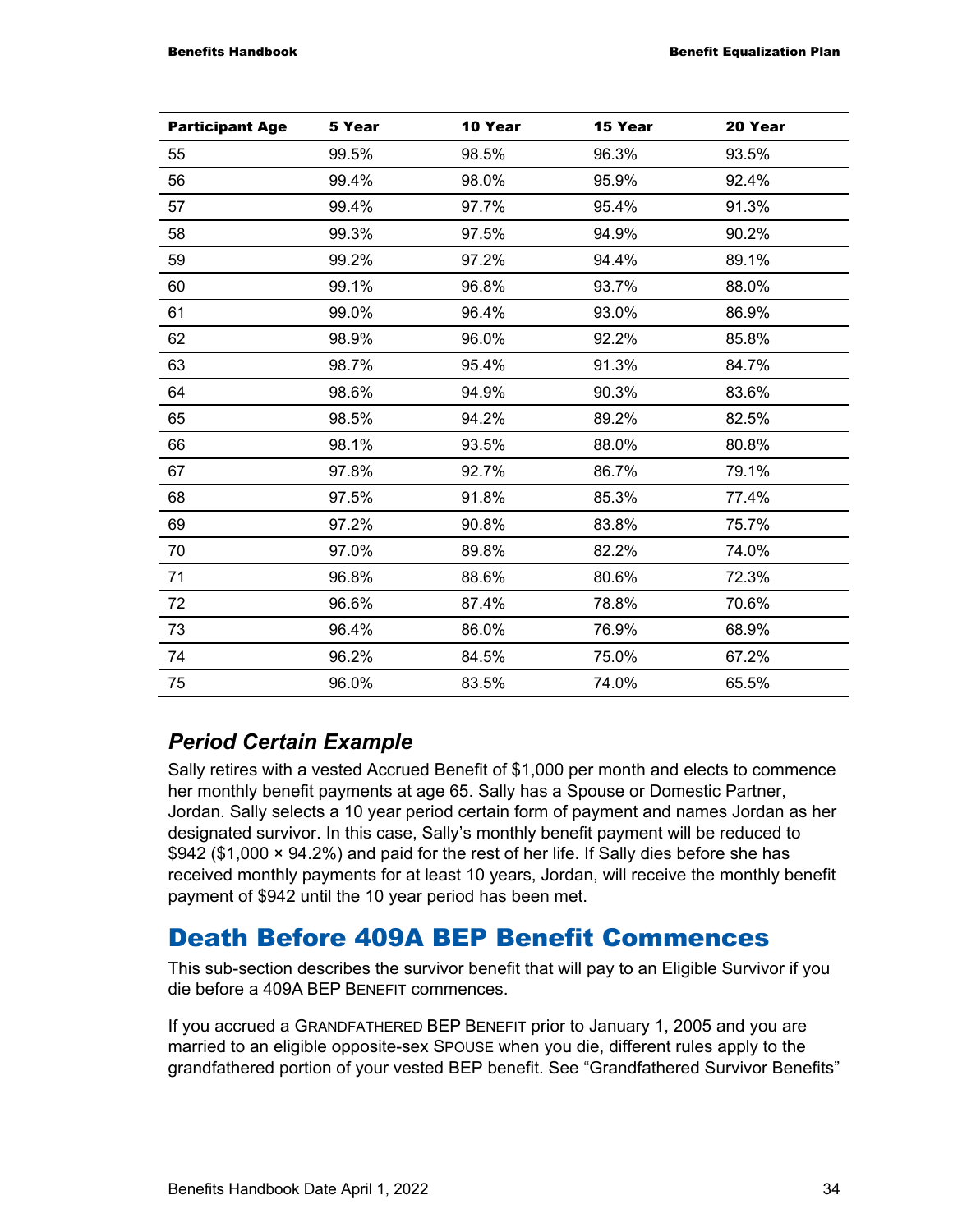on page 45 and "Electing a Single Sum Survivor Benefit for a Grandfathered BEP Benefit" on page 43.

The BEP pays a Survivor Benefit upon your death if you have a vested 409A BEP benefit or you have an Eligible Survivor.

The BEP does not pay a Survivor Benefit upon your death if you do not have a vested 409A BEP Benefit or you do not have an Eligible Survivor at the time of your death.

#### Eligible Survivor

An Eligible Survivor with respect to a 409A BEP BENEFIT is a:

- SPOUSE to whom you have been married for at least 12 consecutive months at the time of your death, or
- DOMESTIC PARTNER as defined by the BEP.

If you are married to a Spouse for fewer than twelve consecutive months at the time of your death, your SPOUSE can qualify as your Domestic Partner if he or she can substantiate that a Domestic Partnership existed as defined by the BEP at the time of your death. See "Criteria for Establishing a Domestic Partnership" on page 36 for details.

You do not have an Eligible Survivor, if one of the following describes your status at the time of your death:

- vou were not married, or
- you were not married for at least 12 consecutive months and do not have a Domestic Partner as defined by the BEP, or
- you do not have a Domestic Partner as defined by the BEP.

#### *Eligible Surviving Domestic Partner*

For the purpose of qualifying for a survivor benefit under the BEP, an eligible Domestic Partner is a partner of the same or opposite sex with whom you have been registered as a Domestic Partners in accordance with the requirements of a city, state, or municipality that recognizes domestic partnerships (or a similar relationship, for example, civil unions), for at least 12 consecutive months at the time of your death.

If you are not married to a Spouse or are not registered with a Domestic Partners for a period of at least 12 consecutive months at your death, your Spouse or partner can qualify as your eligible Domestic Partner for the purpose of qualifying for a survivor benefit if he or she can substantiate that you both satisfied all of the following criteria:

- You were both at least age 18 when you entered into the relationship.
- Neither of you were married or the Domestic Partner of any other person during the 12 months prior to your death.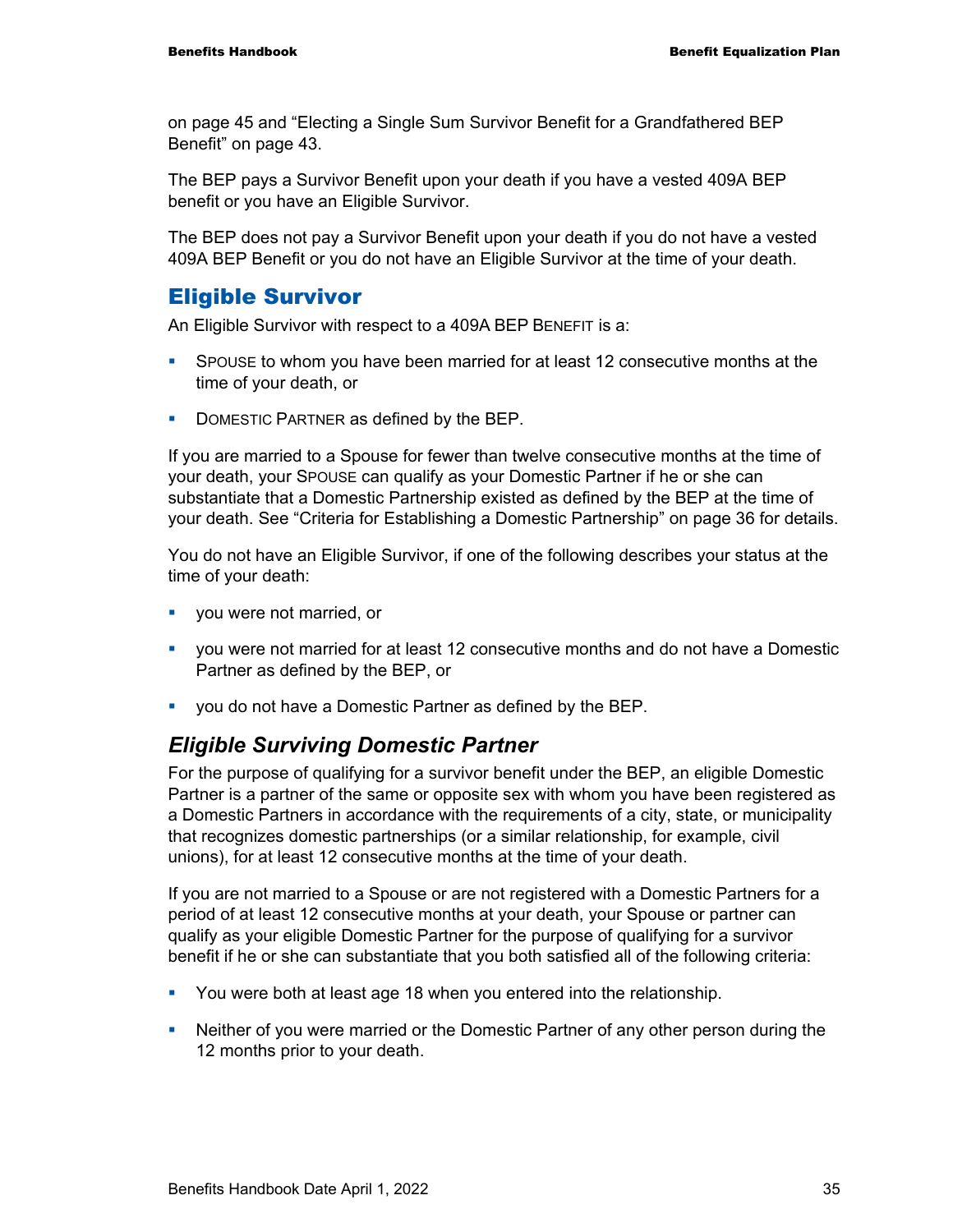- You were not related by blood to a degree of closeness that would prohibit marriage under applicable US state law.
- You were in an exclusive, committed relationship that has existed for at least 12 months which was intended to be permanent.
- You had mutually agreed to be responsible for each other's common welfare.
- You had resided together for at least the previous 12 months prior to your death and had intended to do so permanently.

### *Criteria for Establishing a Domestic Partnership*

To substantiate your Domestic Partnership, your surviving partner must provide a copy of a government issued document showing that you and your partner had been registered with a government body as Domestic Partners.

If you were either (i) not registered at the time of your death, (ii) had been registered as domestic partners for fewer than 12 consecutive months at the time of your death, or (iii) had been married for fewer than 12 consecutive months at the time of your death, your surviving partner, or SPOUSE must complete the *US Retirement Program Domestic Partner Verification Form* and submit it with the documents listed on the chart below to **HR SERVICES** 

If you currently have a Domestic Partner or enter into a Domestic Partnership in the future, be sure to inform your Domestic Partner of his or her potential benefits under the BEP and advise him or her to contact HR Services as soon as possible in the event of your death.

#### *Documentation for Substantiating the Criteria for Establishing a Domestic Partner*

| <b>Criteria</b>                                                                                                                          | <b>Required Documentation</b>                                                                                                                                       |
|------------------------------------------------------------------------------------------------------------------------------------------|---------------------------------------------------------------------------------------------------------------------------------------------------------------------|
| You are both at least age 18                                                                                                             | Participant's birth or death certificate and<br>п<br>individual's birth certificate; or<br>Participant and individual's US Passport.<br>$\mathcal{L}_{\mathcal{A}}$ |
| Neither of you are currently nor have been<br>married or the Domestic Partner of any other<br>person for at least the previous 12 months | Completed and notarized Affidavit of<br>Domestic Partnership*.                                                                                                      |
| You are not related by blood to a degree of<br>closeness that would prohibit marriage under<br>applicable US state law                   | Completed and notarized Affidavit of<br>Domestic Partnership*.                                                                                                      |
| You are in an exclusive, committed relationship<br>that has existed for at least 12 months and is<br>intended to be permanent            | Completed and notarized Affidavit of<br>$\mathcal{L}_{\mathcal{A}}$<br>Domestic Partnership*.                                                                       |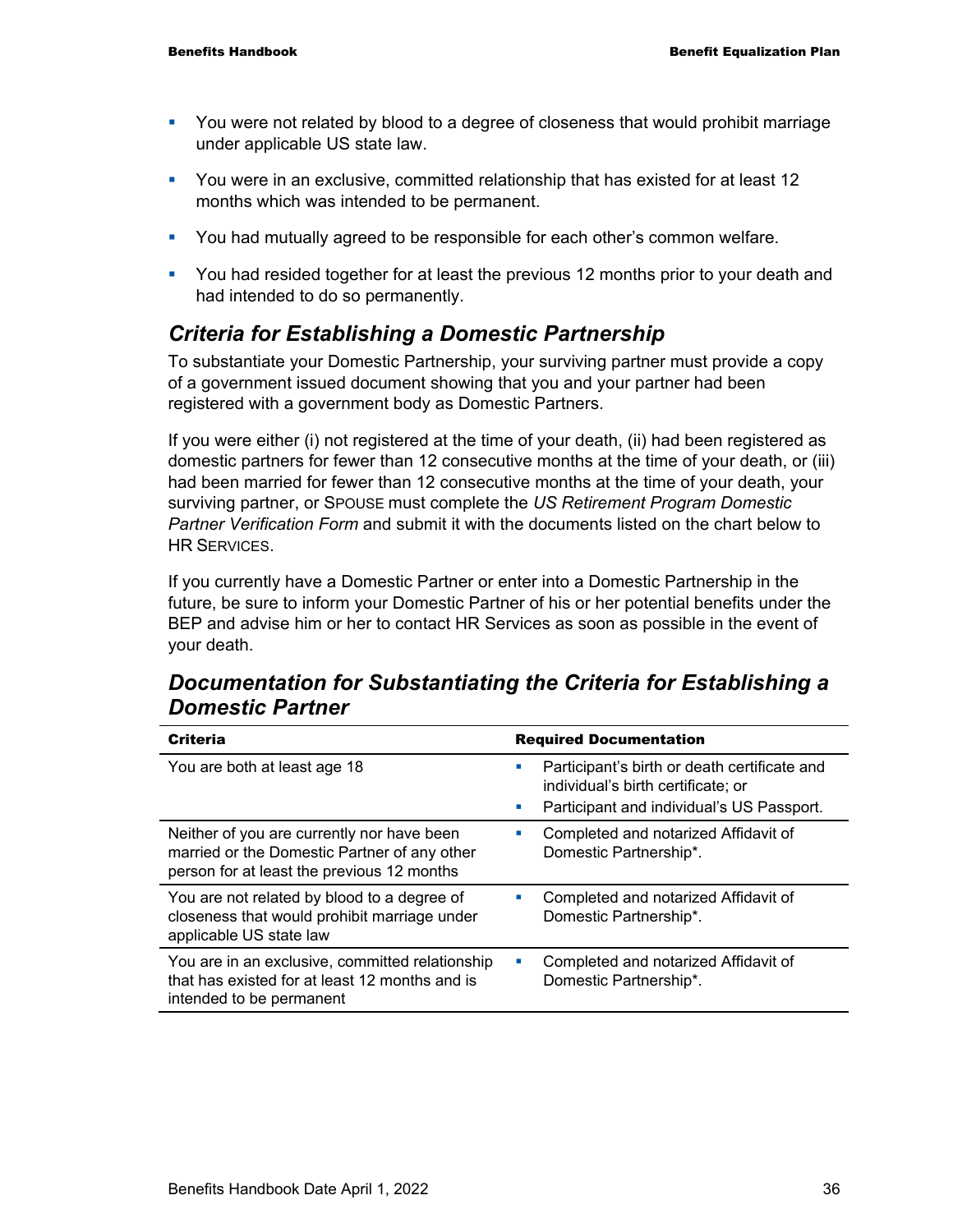| <b>Criteria</b>                                                                                          | <b>Required Documentation</b>                                                                                                                                                                                                                                                                                                                                                                                                                                                                                                  |  |  |
|----------------------------------------------------------------------------------------------------------|--------------------------------------------------------------------------------------------------------------------------------------------------------------------------------------------------------------------------------------------------------------------------------------------------------------------------------------------------------------------------------------------------------------------------------------------------------------------------------------------------------------------------------|--|--|
| You have mutually agreed to be responsible for<br>each other's common welfare                            | Evidence of a joint debt (e.g.,<br>mortgage/lease/loan entered into by both<br>the participant and individual 12 months<br>prior to the date of death, loan invoice for<br>12 months prior to the date of death); or<br>Evidence of a joint asset (e.g. monthly<br>ш<br>bank/brokerage statements for the 12<br>months prior to the date of death); or<br>Designation of one by the other as<br>beneficiary for life insurance and/or<br>retirement benefits in effect throughout the<br>12 months prior to the date of death. |  |  |
| You have resided together for at least the<br>previous 12 months, and you intend to do so<br>permanently | Participant and individual's driver's<br>licenses or other government identification<br>issued at least 12 months prior to the date<br>of death showing the same address; or<br>Correspondence (e.g., utility bill)<br>addressed to the participant and individual<br>dated at least 12 months prior to the date<br>of death showing the same address.                                                                                                                                                                         |  |  |

The Affidavit of Domestic Partnership can be found within the US Retirement Program Domestic Partner Verification Form. To obtain a form, go to Colleague Connect (**https://mmcglobal.sharepoint .com/sites/Home**), click **Pay & Benefits** and under **Find a document**, select **Search all documents**.

### 409A Survivor Benefit If You Die While Actively Employed

This sub-section describes the 409A survivor benefit that will be paid to your Eligible Survivor if you die while actively employed.

If you accrued a GRANDFATHERED BEP BENEFIT prior to January 1, 2005 and you are married to an eligible opposite-sex SPOUSE when you die, different rules apply to the grandfathered portion of your vested Grandfathered BEP Benefit. See "Grandfathered Survivor Benefits" on page 45 for details.

The BEP does not pay a survivor benefit upon your death if you do not have a vested 409A BEP BENEFIT or you do not have an Eligible Survivor. See "Eligible Survivor" on page 35 for details.

### *If you die before age 50:*

If you die while actively employed before attaining age 50 and you are vested in your 409A BEP Benefit at the time of your death, your Eligible Survivor will receive the contingent annuitant's portion of your 409A BEP Benefit as if you had terminated employment and incurred a SEPARATION FROM SERVICE on your date of death and elected a 50% contingent annuity. The survivor benefit will commence on the first of the month following the month you would have attained age 55 and will be reduced by the Retirement Plan's early retirement reduction factors. The first payment will be made at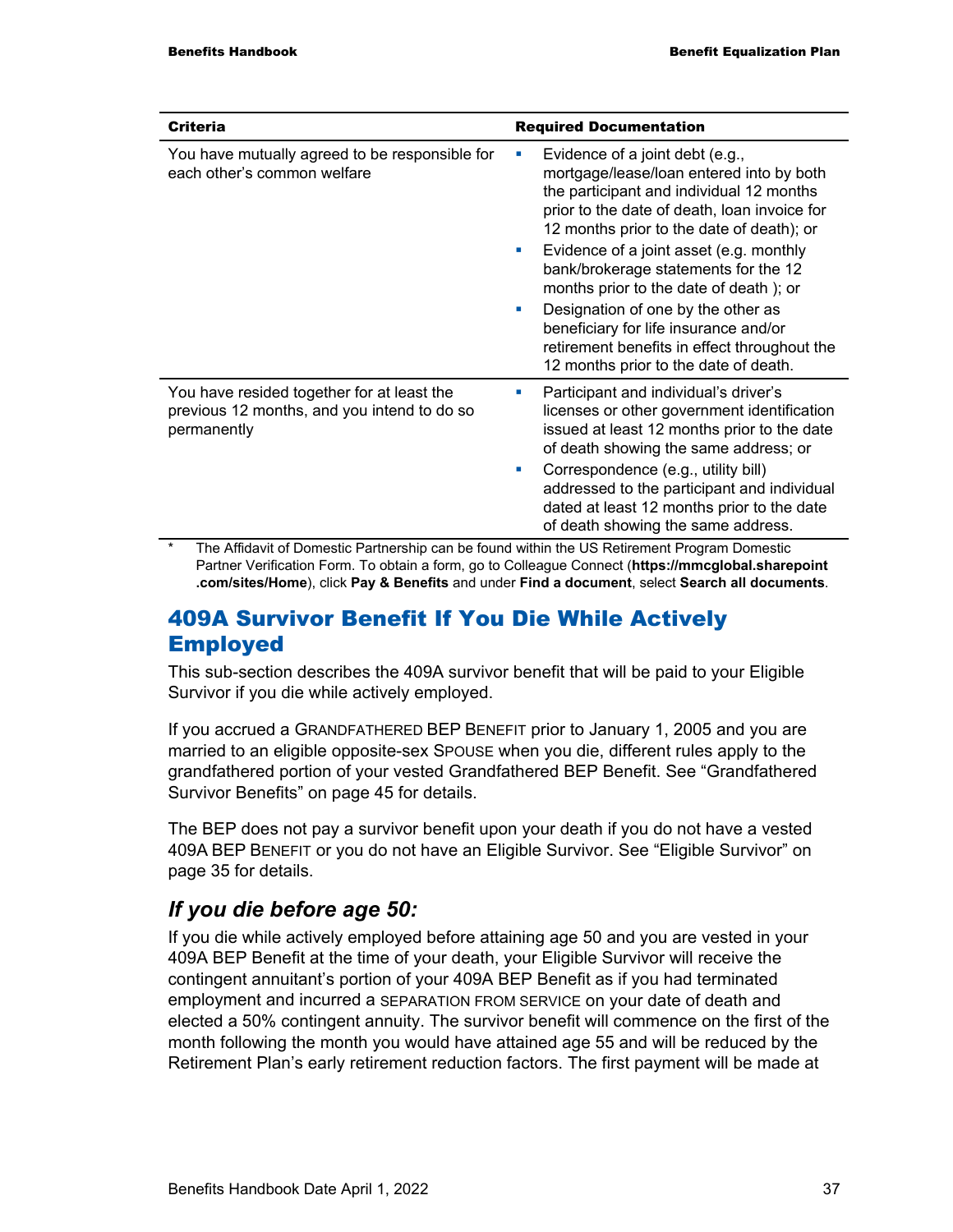the end of the month following the month you would have attained age 55. Subsequent monthly payments are made at the end of each month.

#### *If you die on or after age 50:*

If you die while actively employed after attaining at least age 50 and you are vested in your 409A BEP Benefit at the time of your death, your Eligible Survivor will receive 50% of your vested 409A BEP Benefit, calculated as if you had terminated employment and incurred a Separation from Service on your date of death.

The survivor benefit will commence as soon as administratively practicable after your death, provided that payments commence no later than ninety (90) days following the notification of your death. Subsequent monthly payments are made at the end of each month.

#### 409A Survivor Benefit if You Die after Termination of Employment but before Commencing a 409A BEP **Benefit**

This sub-section describes the survivor benefit that will pay to an Eligible Survivor if you die after you terminate employment and before commencing your 409A BEP BENEFIT.

If you accrued a GRANDFATHERED BEP BENEFIT and you are married to an eligible opposite-sex SPOUSE when you die, different rules apply to the Grandfathered portion of your BEP Benefit portion of your BEP benefit. See "Grandfathered Survivor Benefits" on page 45 for details.

The BEP does not pay a benefit upon your death if you do not have a vested 409A BEP Benefit or you do not have an eligible survivor.

If you die after you terminate employment and before commencing a 409A BEP Benefit, your Eligible Survivor will receive the designated survivor's portion of your vested 409A BEP Benefit calculated as if you had terminated employment and incurred a SEPARATION FROM SERVICE on your date of death and elected the 50% contingent annuity option. The monthly benefit will be reduced using the early retirement factors provided under the Retirement Plan. See "Early Commencement: If You Commence Before Age 65" in the *Marsh & McLennan Companies Retirement Plan* section. The survivor benefit will commence at the later of:

- The calendar month following the month you would have attained age 55, or
- **The calendar month following the month of your death.**

The first payment will be made to your Eligible Survivor at the later of

- The end of the month following the month you would have attained age 55, or
- **90 days following notification of your death.**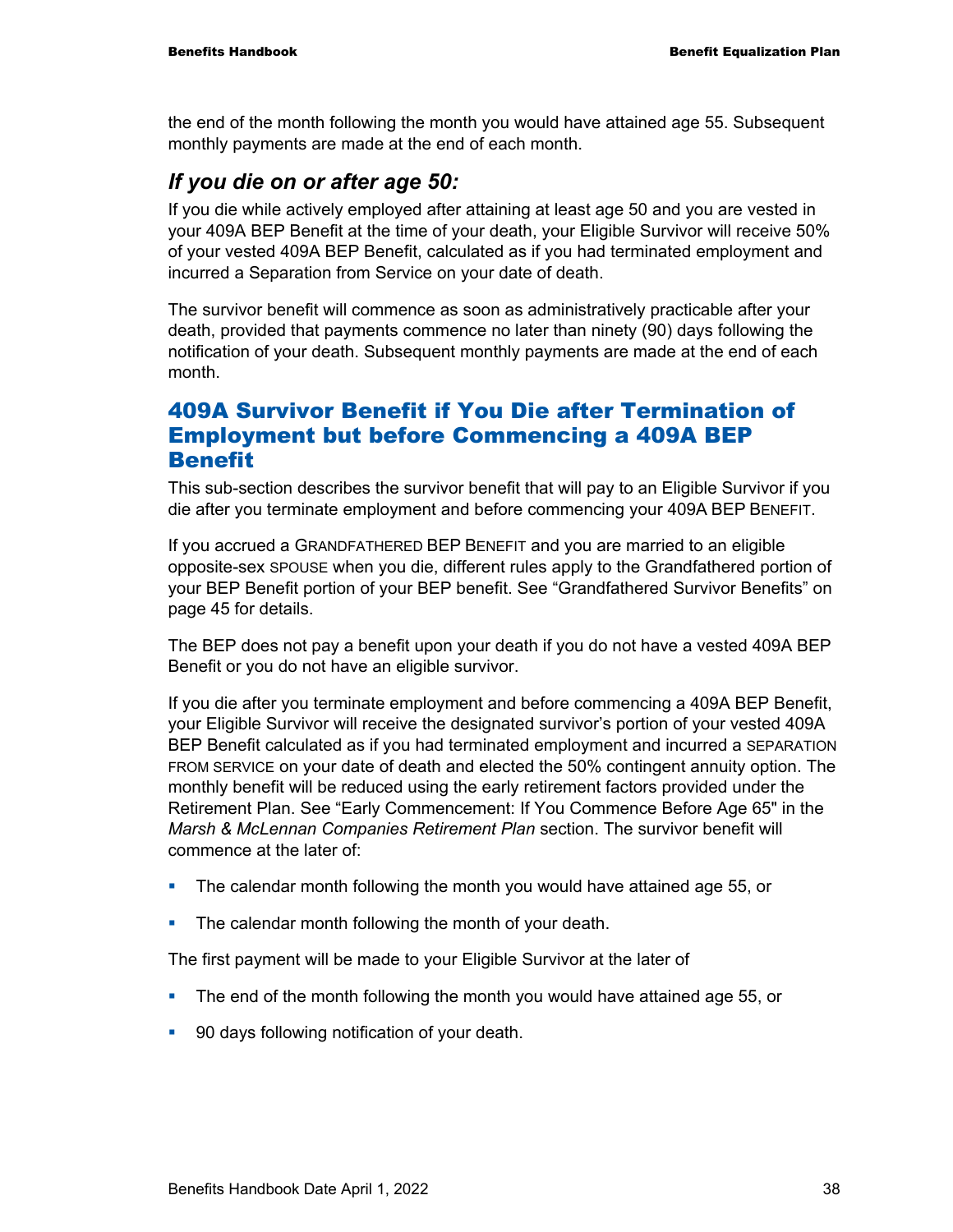Subsequent monthly payments are made to your Eligible Survivor at the end of each month. In no event will your Eligible Survivor be allowed to designate, directly, or indirectly, the taxable year of payment.

#### *409A Small Benefit Rule for a Survivor Benefit*

If you separate from service due to death, the survivor benefit payable to an Eligible Survivor, if any, will be evaluated under the small benefit rule as of the first of the month following the calendar month in which you die. See "Small Benefit Payment Rule for Grandfathered BEP Benefit" on page 41.

# Obtaining an Estimate

You can obtain an estimate of your BEP benefit by accessing the US Retirement Program Calculator.

# How 409A BEP Benefit is Taxed

The 409A BEP BENEFIT is subject to FICA tax (tax imposed by the federal government on both employees and employers to fund Social Security and Medicare) in addition to regular income tax.

#### FICA Tax on Plan Payments

In order to satisfy the FICA obligations with respect to a 409A BEP BENEFIT, your 409A BEP Benefit will be distributed as follows:

- When you separate from service, the Program will make a single sum distribution of a portion of your 409A BEP Benefit, to satisfy the FICA tax obligation on the portion of the 409A BEP Benefit that has been triggered for payment by the separation event as well as income tax on the portion of your 409A benefit distributed to satisfy the entire FICA tax obligation. These FICA and income tax amounts will be remitted to the appropriate tax authorities. No further FICA tax will be due on the portion of your 409A BEP Benefit that was triggered for payment by the separation event.
- At the time when the 409A BEP Benefit commences, the monthly payment amount will be reduced to take into account the single sum distribution made at your SEPARATION FROM SERVICE to satisfy the FICA tax obligations as well as the income tax withholding on that amount.

#### Income Taxes on Plan Payments

 Monthly benefit payments of a BEP benefit are taxed as ordinary income when they are received. Generally, state and local taxes, if any, are withheld based on your state of residency when you receive payment.

#### Withholdings

You may change your tax withholding election by completing a new IRS form W-4P. You may get a copy of the form at the IRS website.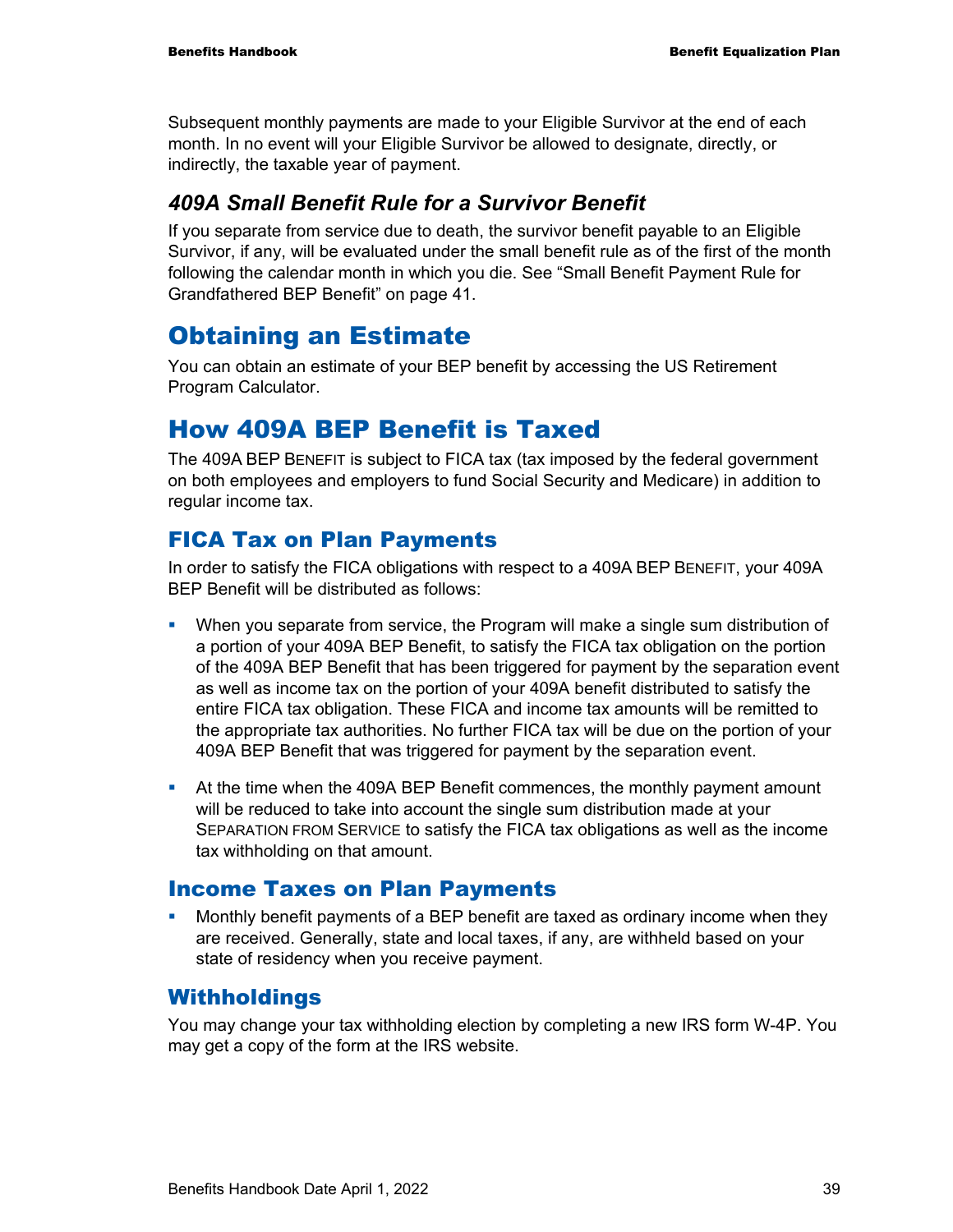If the BEP benefit is being paid in the form of a monthly annuity and you do not want to have standard tax withholding to apply, you must submit an IRS form W-4P.

Monthly and single sum payments and withholdings are reported on an IRS form W-2. This form is mailed no later than January 31<sup>st</sup>.

If you die and benefits under the BEP are paid to a designated survivor or beneficiary, payments and withholdings are reported on IRS form 1099-MISC. This form is mailed no later than January 31<sup>st</sup>.

#### Tax Implications if Non-Compliant with IRC Section 409A

If the IRS were to determine that the BEP, SRP, J&H Excess Plan, Sedgwick Excess Plan, ORC Excess Plan or any other similar non-qualified plan is not compliant with Section 409A, you could be subject to: (1) immediate taxation on your unpaid 409A BEP BENEFIT; (2) a 20% excise tax penalty on your unpaid 409A BEP Benefit; and (3) interest charges computed at the underpayment rate plus 1% based on the underpayment that would have occurred had the 409A BEP Benefit accruals been included in gross income when they accrued.

# Grandfathered BEP Benefit

At the time that Section 409A was enacted, employers were permitted to "grandfather" (thereby exempting) non-qualified benefits accrued and vested before January 1, 2005, provided the benefit is paid pursuant to plan terms that were in effect on October 3, 2004 under prior tax rules thereby exempting them from the rules imposed by Section 409A. Marsh McLennan took steps to secure grandfathered treatment for those BEP benefits.

If you had a vested BEP benefit on December 31, 2004, a portion of your BEP benefit is grandfathered.

### Determining the Grandfathered BEP Benefit

The portion of your BEP benefit, if any, that is grandfathered under prior tax rules and therefore is not subject to Section 409A is equal to the vested ACCRUED BENEFIT calculated as of December 31, 2004, as if you terminated employment on that date. This is the GRANDFATHERED BEP BENEFIT and is not subject to Section 409A rules governing the time and form of payment. This amount will be reduced by applicable early retirement reduction factors to reflect your age at commencement to the extent that your Grandfathered BEP Benefit commences before you attain age 65. For more information about how the accrued benefit is reduced when commencement occurs before age 65 see "Early Commencement: If You Commence Before Age 65" in the *Marsh & McLennan Companies Retirement Plan* section.

#### When the Grandfathered BEP Benefit Commences

In order to commence a GRANDFATHERED BEP BENEFIT you must terminate employment and elect to commence a benefit under the Retirement Plan. A Grandfathered BEP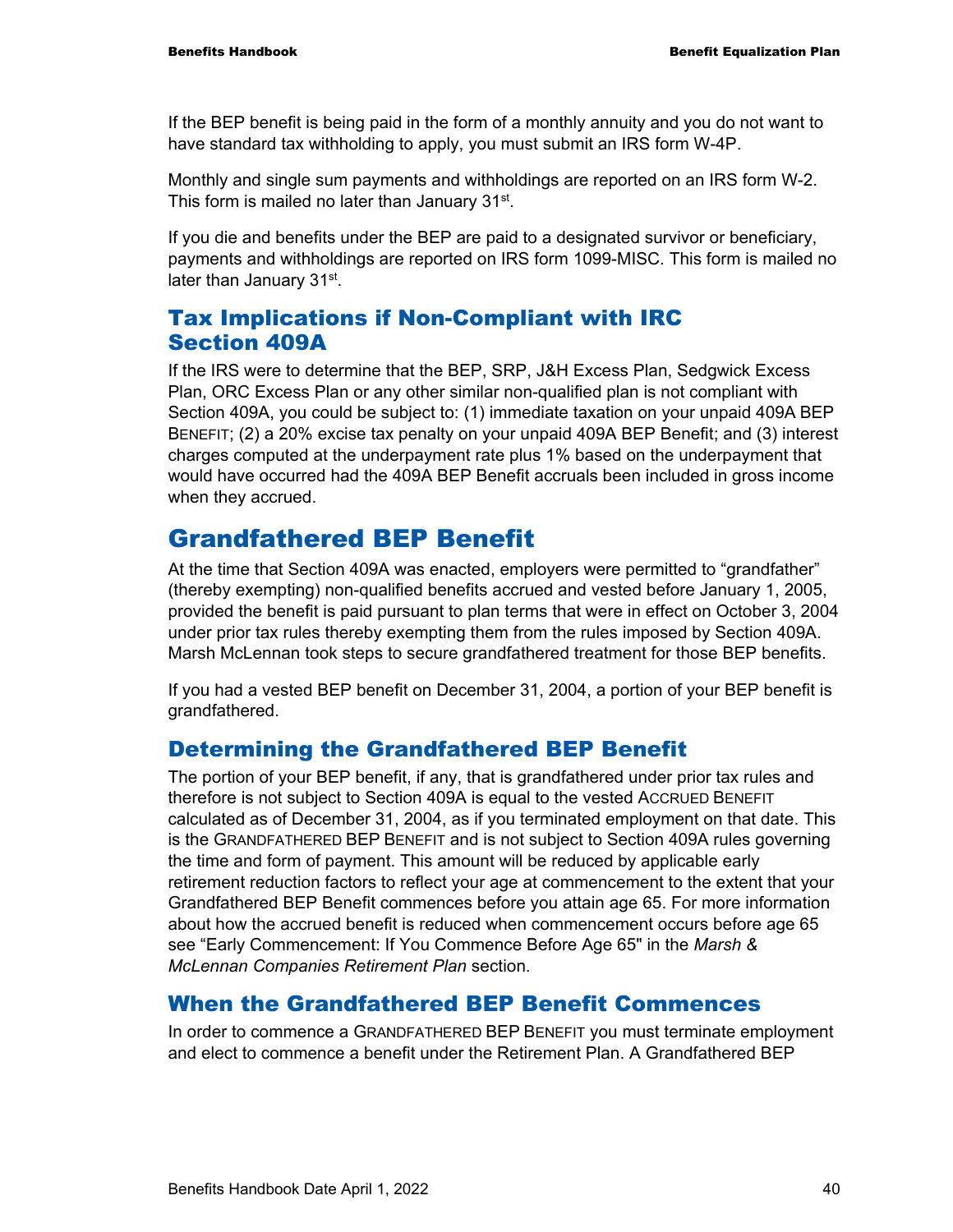Benefit will be paid at the same time and generally in the same form of payment that is elected under the tax-qualified Retirement Plan.

In certain cases, you might be able to elect a single sum payment of your Grandfathered BEP Benefit. See "How Grandfathered BEP Benefits are Paid" on page 42 for details.

In the case where you die before commencing a Grandfathered BEP Benefit, a survivor benefit based on your Grandfathered BEP Benefit might be payable to your eligible opposite-sex SPOUSE. See "Grandfathered Survivor Benefits" on page 45.

If your Grandfathered BEP Benefit meets the Small Benefit Payment Rule, your Grandfathered BEP Benefit will be paid in a single sum payment. See "Small Benefit Payment Rule for Grandfathered BEP Benefit" on page 41.

For a description of how the Grandfathered BEP Benefit is determined see "Determining the Grandfathered BEP Benefit" on page 40.

#### Small Benefit Payment Rule for Grandfathered BEP Benefit

A GRANDFATHERED BEP BENEFIT is considered a small benefit if your vested accrued BEP benefit, including both a Grandfathered BEP Benefit and 409A BEP BENEFIT, would provide a monthly benefit payment that is less than \$100 per month. For the purpose of determining a small benefit, the monthly benefit payment is assumed to be a single life annuity commencing at age 65.

If your Grandfathered BEP Benefit is a small benefit, you will receive a single sum payment that is ACTUARIALLY EQUIVALENT to your Grandfathered BEP Benefit. The single sum payment will be paid as soon as practicable following your termination of employment.

While the amount of the 409A BEP benefit is considered when determining if a Grandfathered BEP Benefit is a small benefit, the 409A BEP Benefit will not be considered a small benefit unless it is determined to be a small benefit under the Small Benefit rule for a benefit that is subject to Section 409A. See "409A BEP Benefit Small Benefit Payment Rule" on page 29 for details.

For example, Richard terminates employment with a total Vested Accrued BEP benefit that would pay a monthly benefit for his life only, commencing at age 65 of \$90 per month of which \$50 per month is attributable to his Grandfathered BEP Benefit and \$40 per month is a 409A BEP Benefit. Because Richard's total vested accrued BEP benefit would pay a monthly annuity that is less than \$100 per month, his Grandfathered BEP Benefit (\$40 per month) is a small benefit. Richard will receive a single sum payment that is the actuarial equivalent of a monthly annuity payable for his life only and commencing at age 65 of \$40 per month. The single sum payment will be made as soon as practicable following Richard's termination of employment.

For details on the interest rate used to calculate the single sum payment made if a Grandfathered BEP Benefit is a small benefit under the Small Benefit Payment rule for a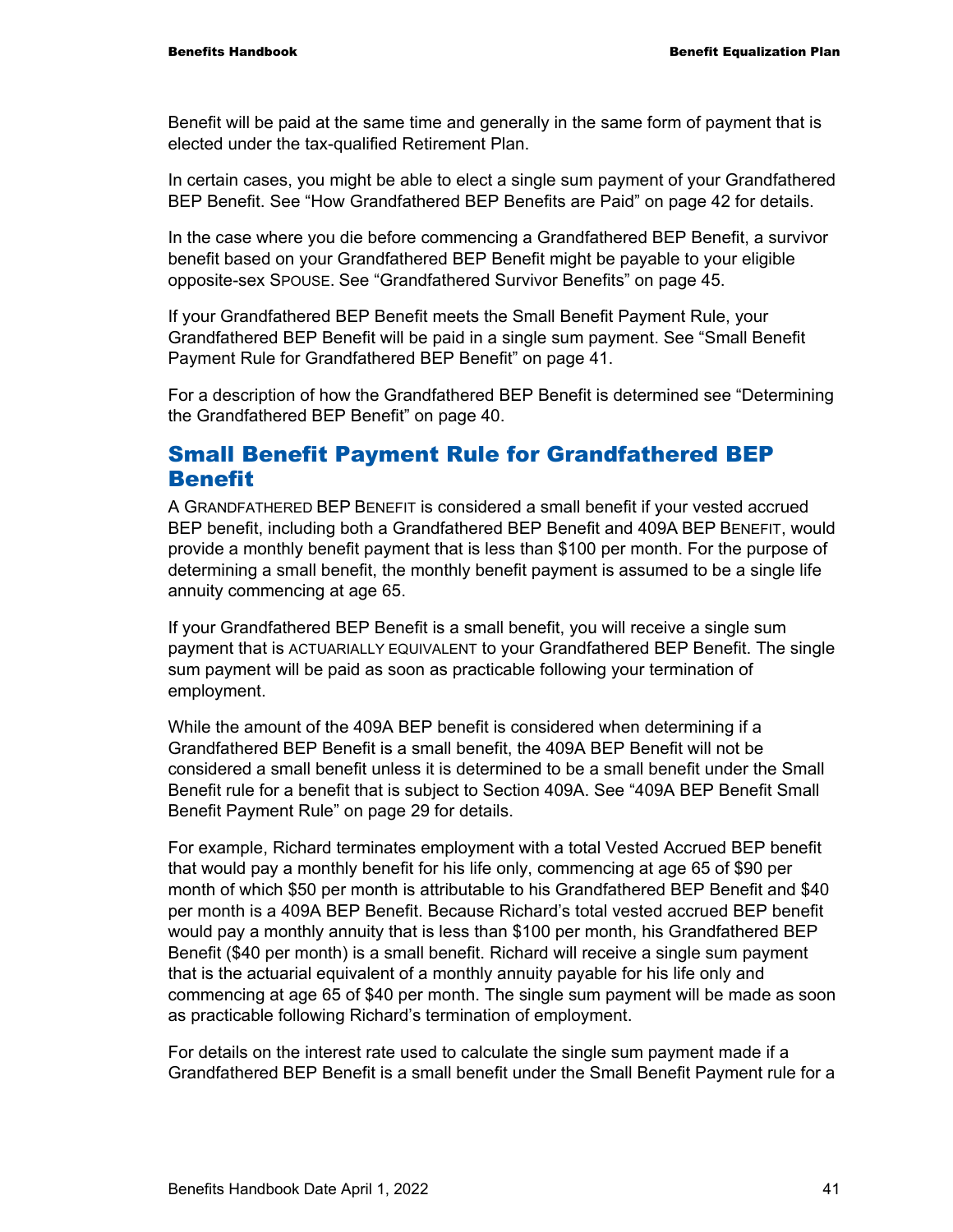Grandfathered BEP Benefit, see "Interest Rate to Calculate Single Sum Payments" on page 43.

For a description of how the Grandfathered BEP Benefit is determined see "Determining the Grandfathered BEP Benefit" on page 40.

#### How Grandfathered BEP Benefits are Paid

If your GRANDFATHERED BEP BENEFIT is not a small benefit, generally, it will be paid to you at the same time and in the same form of payment that you elect under the taxqualified Retirement Plan. See "When Benefits Commence" and "How Benefits are Paid" in the *Marsh & McLennan Companies Retirement Plan* section for details.

For a description of how the Grandfathered BEP Benefit is determined see "Determining the Grandfathered BEP Benefit" on page 40. Historically, the Company purchased annuity contracts to secure all or a portion of a vested BEP benefit. This practice was discontinued for BEP benefits accrued on or after January 1, 2003.

A Grandfathered BEP Benefit that is secured with an annuity contract will be paid at the same time and in the same form of payment that you elect under the tax-qualified Retirement Plan.

To the extent your Grandfathered BEP Benefit is not secured with an annuity contract, you have the option to receive all or a portion of your unsecured Grandfathered BEP Benefit in an ACTUARIALLY EQUIVALENT single sum payment. See "Electing a Single Sum Payment" on page 42.

You also have the option to elect to have a Grandfathered BEP Survivor Benefit paid to an eligible opposite-sex SPOUSE in an actuarially equivalent single sum payment. See "Electing a Single Sum Survivor Benefit for a Grandfathered BEP Benefit" on page 43.

#### *Electing a Single Sum Payment*

To elect to receive a single sum payment for all or a portion of your Grandfathered BEP Benefit, you must complete the *Marsh McLennan BEP/SRP Grandfathered Benefit Distribution Election Form* and return the form as the form instructs.

If your election for a single sum payment has been on file with the Plan Administrator for at least 12 months at the time your grandfathered BEP benefit commences, the portion of your Grandfathered BEP Benefit that is not secured by an annuity contract will be paid according to that election.

If you do not have a valid election on file when your Grandfathered BEP Benefit commences, you will be deemed to have elected payment in the form of a monthly annuity, and the portion of your Grandfathered BEP Benefit that is not secured by a purchased annuity will pay in the same form as you elect for the payment of your benefit under the Retirement Plan.

If you make an election, or a change a prior valid election within 12 months of the date your Grandfathered BEP Benefit commences, that portion of your Grandfathered BEP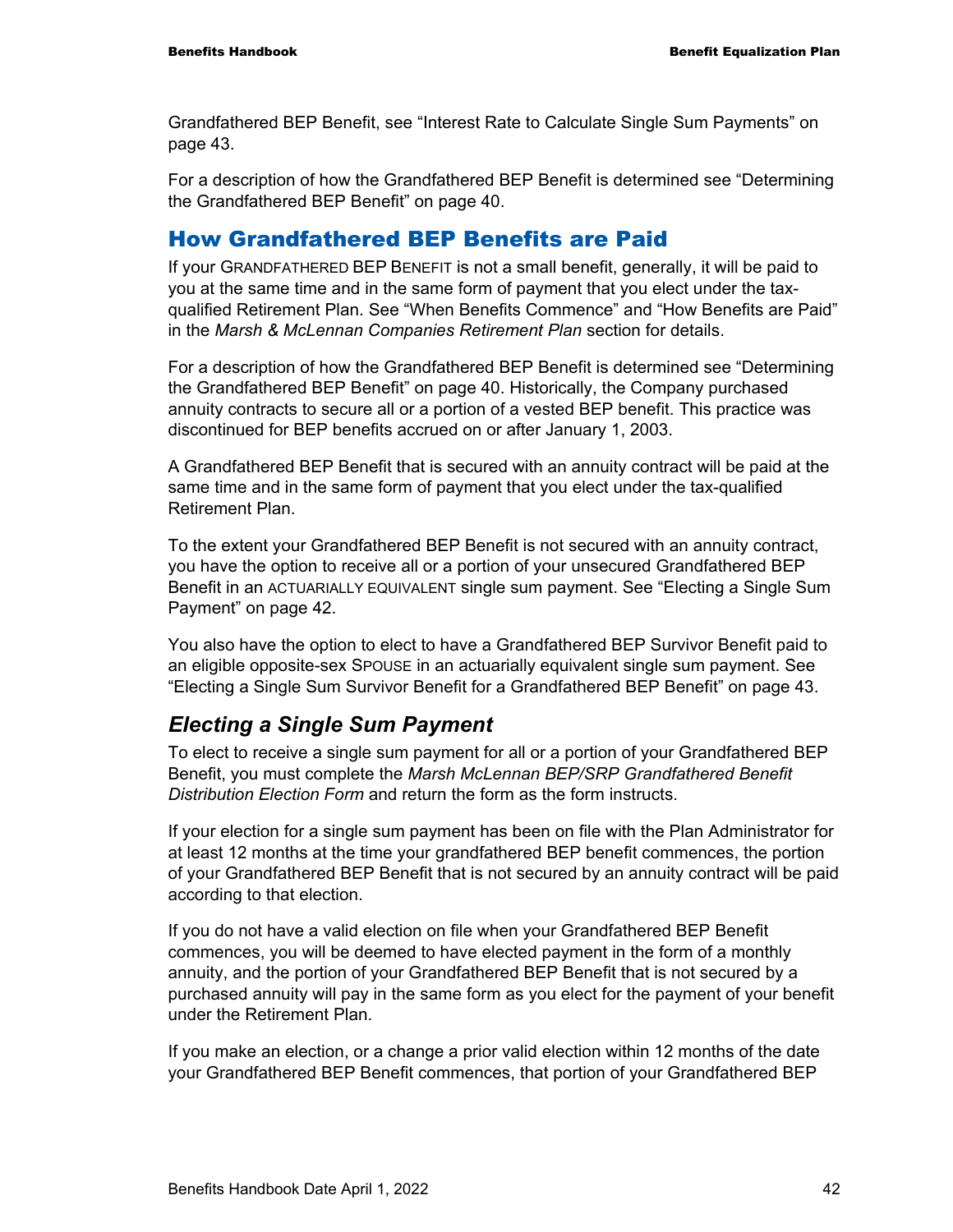Benefit that is not secured by a purchased annuity will be subject to a 6% penalty reduction.

### *Electing a Monthly Annuity at Commencement When a Single Sum Election has Been on File for 12 Months*

Generally, if you make an election for a single sum payment and it has been on file with the Plan Administrator for at least 12 months at the time your grandfathered BEP benefit commences, you will receive a single sum payment that is actuarially equivalent to the portion of your Grandfathered BEP Benefit that is not secured with a purchased annuity when you commence. You may still elect to change the form of payment for this portion of your Grandfathered BEP Benefit from a single sum payment to a monthly annuity at the time your Grandfathered BEP Benefit commences, however, the portion of your Grandfathered BEP Benefit that is not secured with a purchased annuity will be subject to a 6% penalty reduction and the monthly benefit payment amount will be reduced.

### *Electing a Single Sum Survivor Benefit for a Grandfathered BEP Benefit*

If all or a part of your Grandfathered BEP Benefit is not secured with a purchased annuity, you may also elect to have your eligible opposite-sex SPOUSE receive the survivor benefit payable with respect to that portion of your Grandfathered BEP Benefit as a single sum payment in the event that you die before your vested Grandfathered BEP Benefit commences. If you wish to have your eligible opposite-sex SPOUSE receive a single sum distribution of the portion of your Grandfathered BEP Benefit that is not secured with a purchased annuity you must complete the Marsh McLennan BEP/SRP Grandfathered Benefit Distribution Election Form and return the form as the form instructs.

Your eligible opposite-sex SPOUSE may not change your election after your death.

For more information about the Grandfathered BEP Survivor Benefit see "Grandfathered Survivor Benefits" on page 45.

### *Interest Rate to Calculate Single Sum Payments*

The interest rate used to calculate single sum payments under the BEP will be based on the same interest rate used to calculate single sums from TAX-QUALIFIED PLANs under IRC Section 417(e). For the BEP, these rates are updated quarterly. The quarterly rate used to calculate your single sum payment will be based on the monthly rate two months before the quarter of your payment commencement date. For example, for benefits commencing in January, February, or March, the rate used will be the monthly rate for the preceding November.

Generally, if interest rates are higher, the single sum value will be lower. This is because you will need less money up front, since that single sum value is assumed to earn more interest. Conversely, if interest rates are lower, the single sum value will generally be higher. This is because you need a greater up-front amount as the interest earned on that will be less.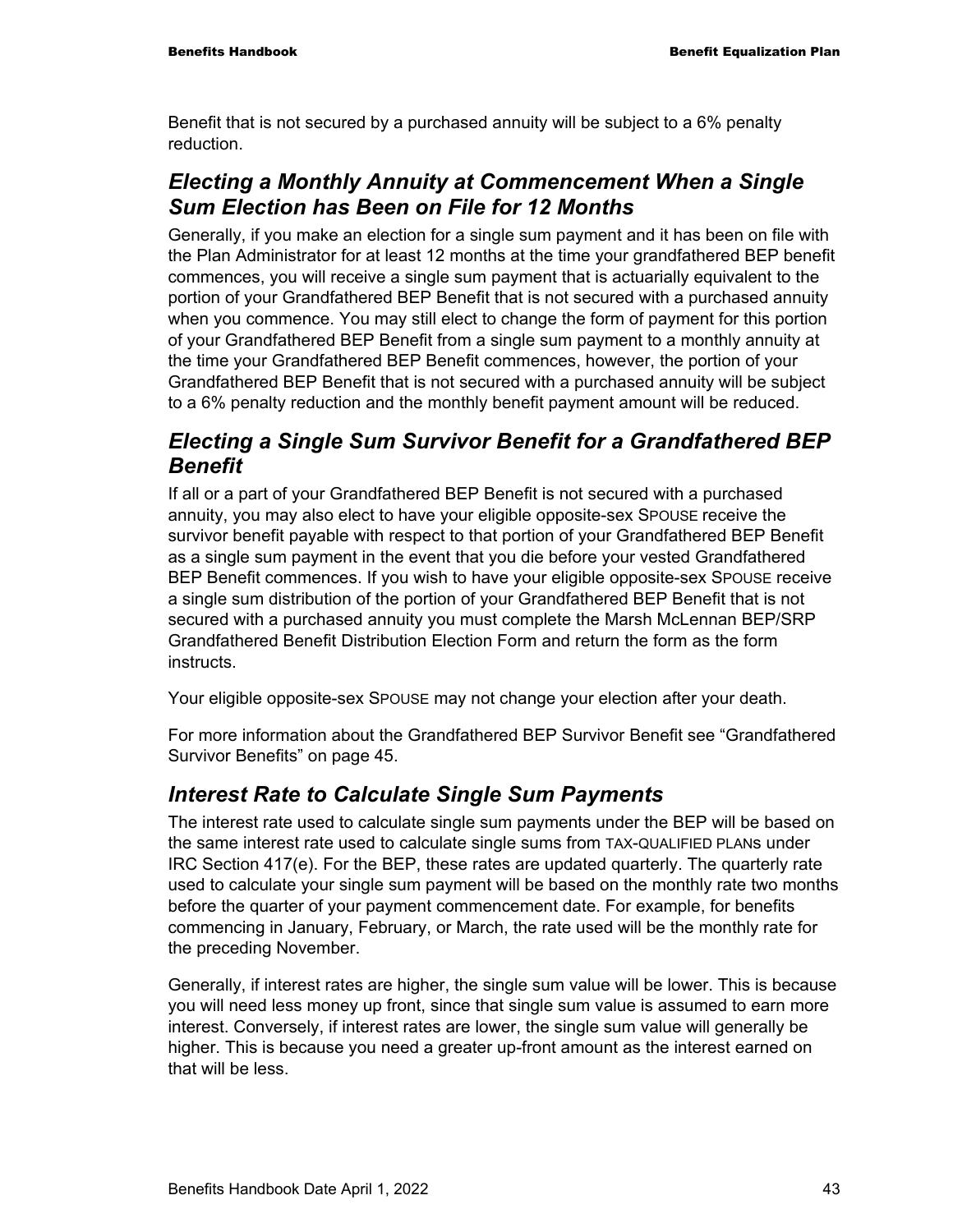**Note:** Since an elective single sum payment under the BEP (with respect to Grandfathered BEP Benefits) may be paid at a different time than a mandatory single sum payment of other benefits, the interest rates used to calculate each of those payments may vary.

### *Estimating the Single Sum Equivalent of a Grandfathered BEP Benefit that is not secured by a purchased annuity.*

If you have a valid election on file to pay the portion of your Grandfathered BEP Benefit that is not secured by a purchased annuity in a single sum at commencement, the single sum payment amount will be determined using the BEP's interest rate and your age when the benefit commences.

| <b>Effective</b><br><b>Interest Rate</b> | <b>Age When Benefits</b><br><b>Commence</b> | <b>Single sum</b><br>Factor | <b>Single sum Equivalent of</b><br>\$10,000/annual benefit at age 65* |
|------------------------------------------|---------------------------------------------|-----------------------------|-----------------------------------------------------------------------|
| 3%                                       | 65                                          | 14.5638                     | \$145,638                                                             |
| 4%                                       | 65                                          | 13.2486                     | \$132,486                                                             |
| 5%                                       | 65                                          | 12.1217                     | \$121,217                                                             |
| 6%                                       | 65                                          | 11.1500                     | \$111,500                                                             |
| 7%                                       | 65                                          | 10.3067                     | \$103,067                                                             |
|                                          |                                             |                             |                                                                       |

A sample single sum calculation is shown below:

Assumes annual benefit payable at age 65 is \$10,000 payable as a single life annuity and that a valid single sum election is on file for at least 12 months prior to the date benefits commence.

#### *When a Single Sum Distribution is Made*

If you elect a single sum form of payment of the portion of your Grandfathered BEP Benefit that is not secured with a purchased annuity, your single sum payment will be paid on the last business day of the month in which you receive your first payment from the Retirement Plan.

If the value of your Grandfathered BEP Benefit, when expressed as a single life annuity starting at age 65, is a small benefit, a mandatory single sum will be paid to you as soon as practicable following your termination of employment.

### *Rolling Over a Single Sum Distribution*

Because the BEP is not a Tax-Qualified Plan, a single sum distribution cannot be rolled over to an IRA or other retirement plan eligible to receive rollovers.

### *Annuities Purchased Prior to 2003*

If you had accrued a BEP benefit for service performed prior to January 1, 2003, all or a portion of your BEP benefit may have been secured through the purchase of annuity contracts from various insurance companies. Pursuant to the terms of these contracts, your annuity will be paid at the same time and in the same form that you elect when you commence your benefit under the tax-qualified Retirement Plan. The annuities do not have a cash surrender value.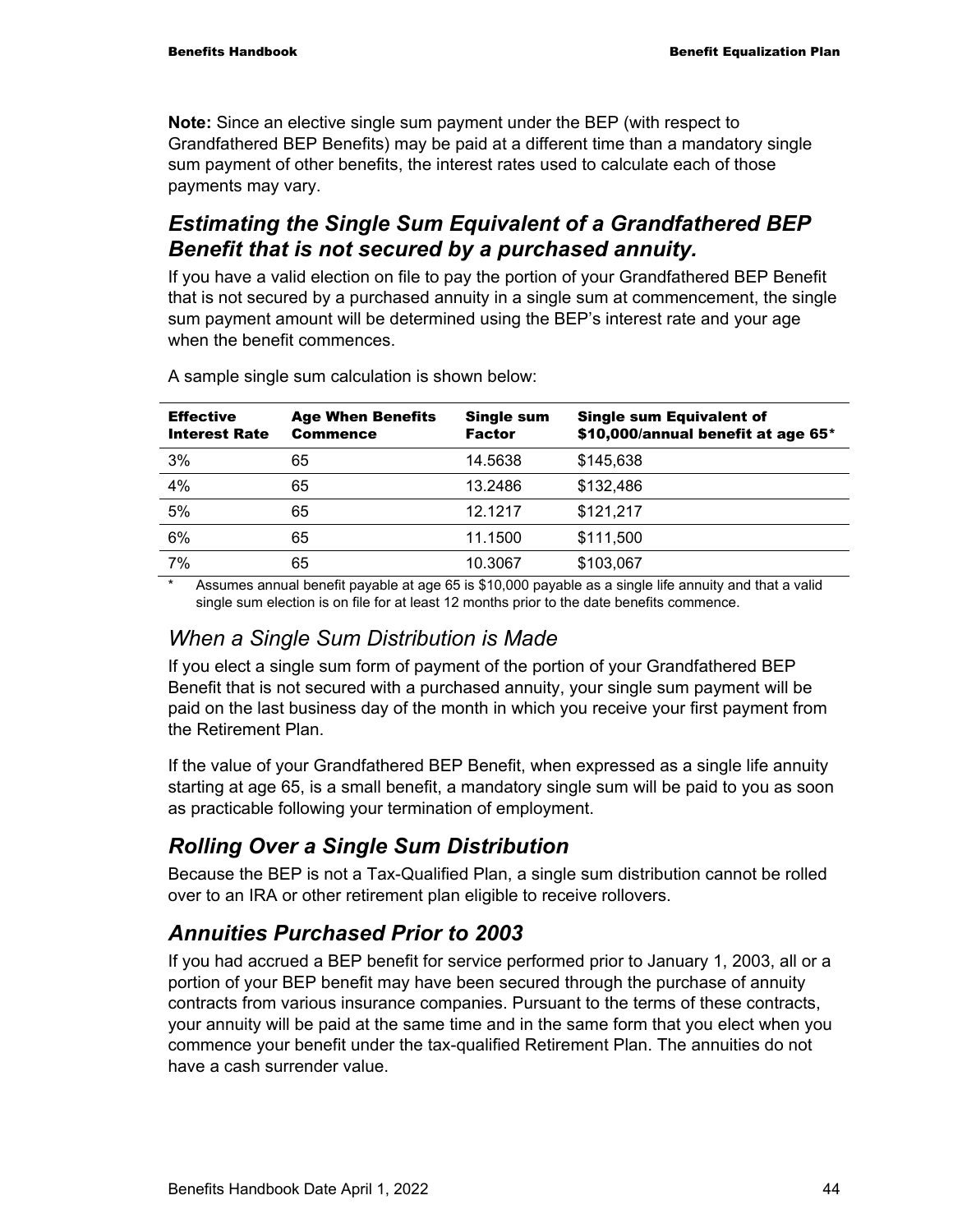#### *How to Make an Election to Commence a Grandfathered BEP Benefit*

You make an election to commence a Grandfathered BEP Benefit when you elect to commence a benefit under the tax-qualified Retirement Plan. See "Commencing a Benefit" of the *Marsh & McLennan Companies Retirement Plan* section for details. Generally, your Grandfathered BEP Benefit will pay in the same form as you elect for payment of your benefit under the tax-qualified Retirement Plan.

If you opt to have your Grandfathered BEP Benefit direct deposited, it will be direct deposited on the last business day of the month.

Any single sum payments that are made to you will be made in the form of a check. Single Sum payments, cannot be deposited directly into your checking or savings account.

#### Grandfathered Survivor Benefits

This sub-section describes the survivor benefit that will pay to an eligible opposite-sex SPOUSE if you die before a GRANDFATHERED BEP BENEFIT commences.

Generally a BEP benefit is grandfathered if it was accrued and vested on December 31, 2004. At that time, the survivor benefit provided under the BEP was based on the survivor benefit provided under the tax-qualified Retirement Plan which was subject to certain federal laws which restricted the definition of a Spouse to an opposite-sex spouse. Therefore, the survivor benefit with respect to the BEP benefit that was accrued and vested as of December 31, 2004 will only be a Grandfathered Survivor Benefit if it is payable to an eligible opposite-sex Spouse.

The Company amended the BEP effective January 1, 2009 to provide for a survivor benefit for an eligible same-sex Spouse or DOMESTIC PARTNER. However, because this form of survivor benefit was not available as a form of payment under the BEP on October 3, 2004 it cannot be considered a Grandfathered Survivor Benefit and must be subject to the provisions of IRC 409A. Therefore, when a survivor benefit, is payable to an eligible same-sex Spouse or Domestic Partner, it is subject to Section 409A. See "Death Before 409A BEP Benefit Commences" on page 34 for details.

For a description of how the Grandfathered BEP Benefit is determined see "Determining the Grandfathered BEP Benefit" on page 40.

### *Death Before a Grandfathered BEP Benefit Commences*

In the event of your death before your Grandfathered BEP Benefit commences, a Grandfathered Survivor Benefit will be payable under the BEP if you have a Grandfathered BEP Benefit at the time of your death and you have a surviving oppositesex Spouse to whom you have been married for at least 12 consecutive months at the time of your death.

If you were married to an opposite-sex Spouse for fewer than 12 consecutive months at the time of your death, your surviving opposite-sex spouse will not be eligible for a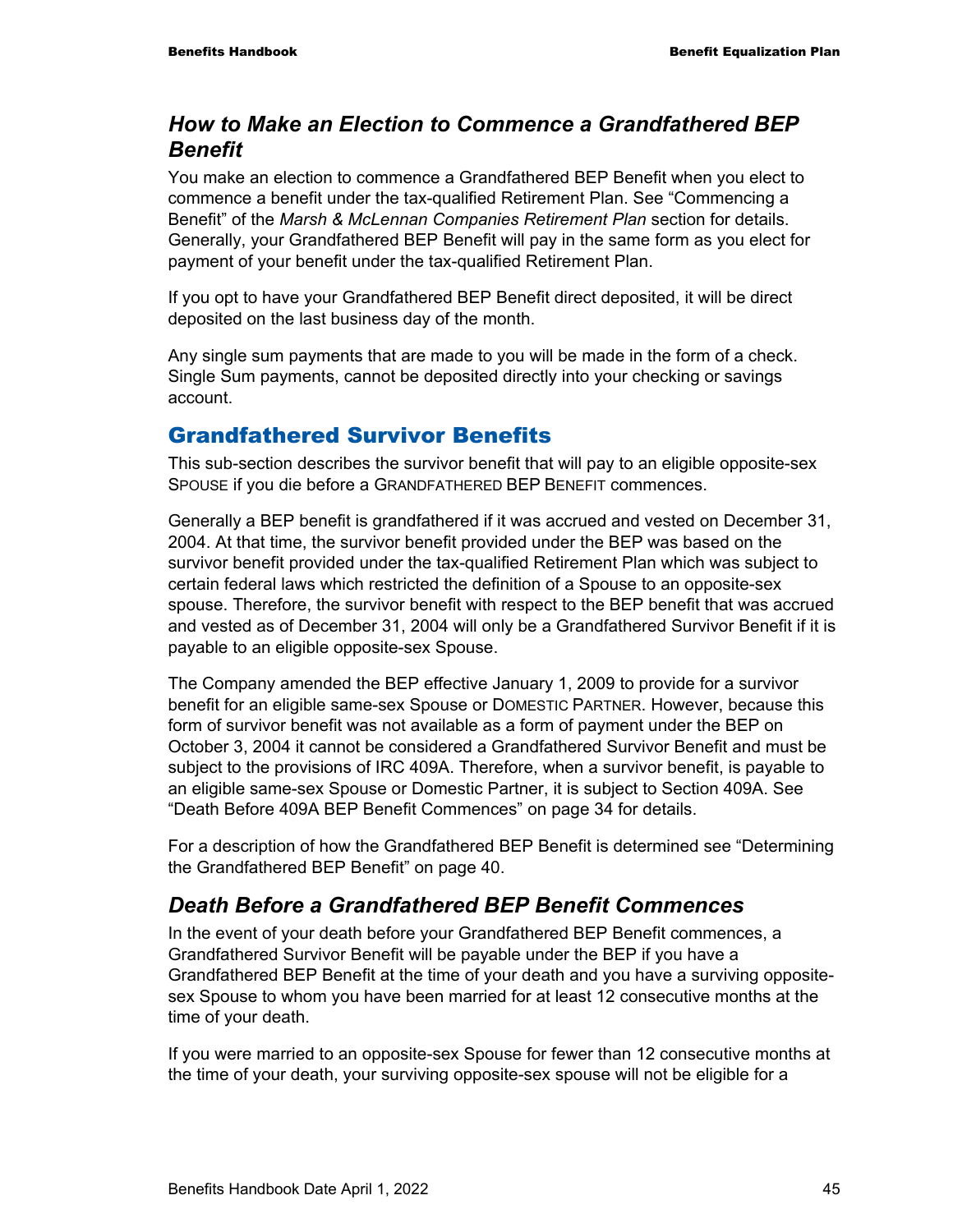Grandfathered Survivor Benefit. However, if your opposite-sex Spouse can qualify as your Domestic Partner as defined by the BEP, your surviving opposite-sex Spouse might be eligible for a 409A Survivor Benefit. See "Death Before 409A BEP Benefit Commences" on page 34 and "Criteria for Establishing a Domestic Partnership" on page 36 for details.

If you do not have a Grandfathered BEP benefit or there is no eligible surviving oppositesex Spouse, no Grandfathered BEP Benefit is payable.

#### *Grandfathered Survivor Benefit If You Die While Actively Employed*

This sub-section describes the Grandfathered Survivor Benefit that will be paid to your eligible surviving opposite-sex Spouse if you die while actively employed.

If you accrued or became vested in a BEP Benefit on or after January 1, 2005, or you were married to an eligible same-sex Spouse or had an eligible Domestic Partner at the time of your death, your Eligible Survivor might be eligible for a 409A BEP Survivor Benefit. See "Death Before 409A BEP Benefit Commences" on page 34 for details.

The BEP does not pay a Grandfathered Survivor Benefit upon your death if you do not have a Grandfathered BEP benefit or you do not have an eligible surviving opposite-sex Spouse.

#### *If you die before age 50:*

If you die while actively employed before attaining age 50, you have a Grandfathered BEP Benefit at the time of your death, your eligible surviving opposite-sex SPOUSE will receive the contingent annuitant's portion of your Grandfathered BEP Benefit as if you had terminated employment on your date of death and elected a 50% contingent annuity.

The Grandfathered Survivor Benefit will commence as of the first of the month following the month in which you would have attained age 65. Your eligible surviving opposite-sex SPOUSE can elect to commence the Grandfathered Survivor Benefit as early as the first of the month following the month when you would have attained age 55 by electing to commence the survivor benefit under the Retirement Plan. The monthly benefit will be reduced using the early retirement factors provided under the Retirement Plan.

The first payment will be made at the end of the month in which benefits commence under the Retirement Plan. Subsequent monthly payments are made at the end of each month.

You might also have the option to elect to have a Grandfathered BEP Survivor Benefit paid to an eligible opposite-sex Spouse in an ACTUARIALLY EQUIVALENT single sum payment. See "Electing a Single Sum Survivor Benefit for a Grandfathered BEP Benefit" on page 43.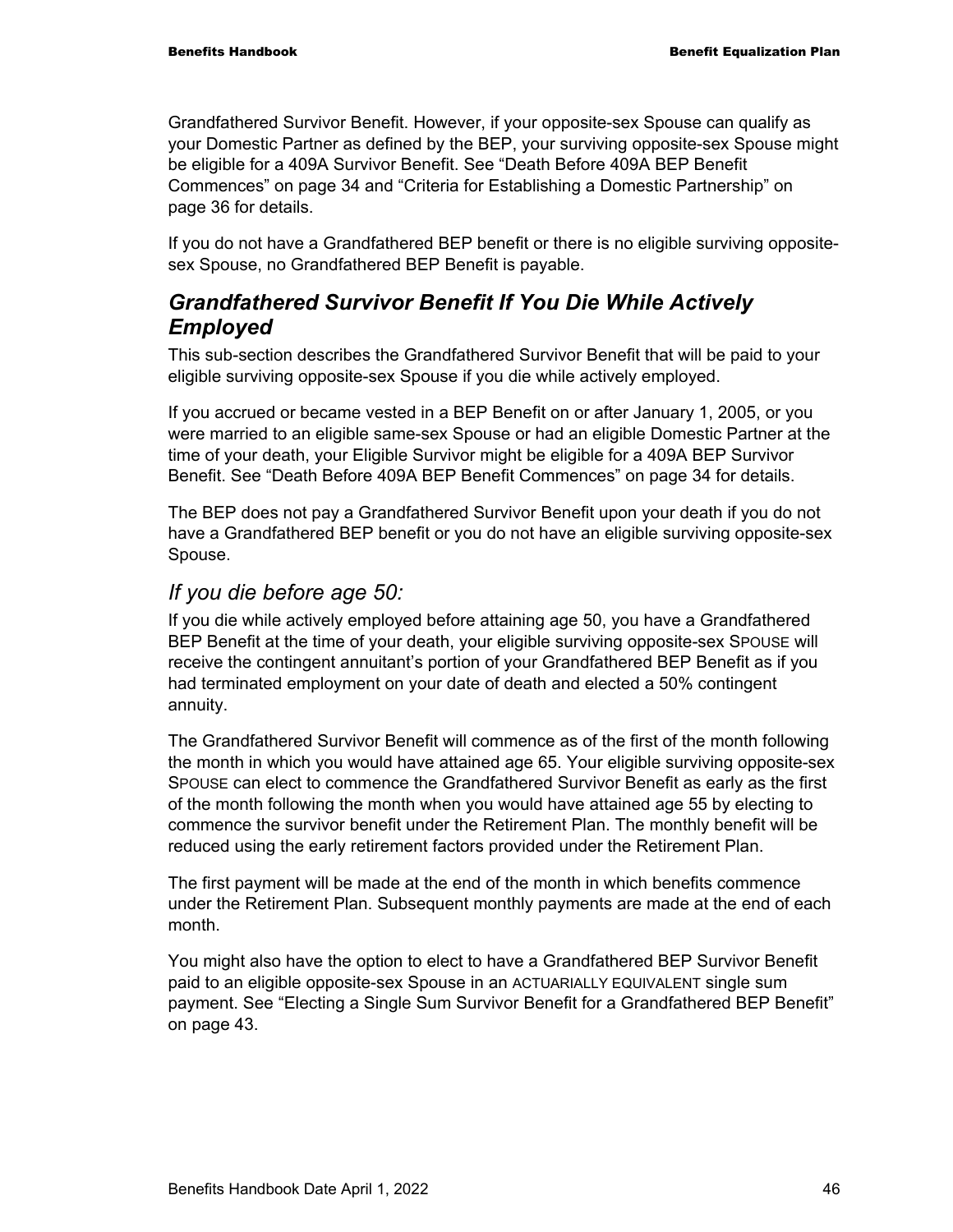#### *If you die on or after age 50:*

If you die while actively employed after attaining at least age 50, and you have a Grandfathered BEP Benefit at the time of your death, your eligible surviving opposite-sex SPOUSE will receive 50% of your vested Grandfathered BEP Benefit, calculated as if you had terminated employment on your date of death.

The Grandfathered Survivor Benefit will commence as soon as administratively practicable after your death, provided that payments commence no later than ninety (90) days following the notification of your death. Subsequent monthly payments are made at the end of each month.

You might also have the option to elect to have a Grandfathered Survivor Benefit paid to an eligible opposite-sex Spouse in an actuarially equivalent single sum payment. See "Electing a Single Sum Survivor Benefit for a Grandfathered BEP Benefit" on page 43.

### *Grandfathered Survivor Benefit If You Die After Termination of Employment but Before Grandfathered BEP Benefit Commences*

If you die after you terminate and before commencing a Grandfathered BEP Benefit, your eligible surviving opposite-sex Spouse will receive the designated survivor's portion of your vested Grandfathered BEP Benefit calculated as if you had terminated employment on your date of death and elected the 50% Contingent Annuity option. The monthly benefit will be reduced using the early retirement factors provided under the Retirement Plan. See "Early Commencement: If You Commence Before Age 65" in the *Marsh & McLennan Companies Retirement Plan* section.

This benefit will commence as of the first of the month following the month in which you would have attained age 65. Your eligible surviving opposite-sex SPOUSE can elect to commence a Grandfathered Survivor Benefit as early as the first of the month following the month when you would have attained age 55 by electing to commence the survivor benefit under the Retirement Plan. The monthly benefit will be reduced using the early retirement factors provided under the Retirement Plan.

The first payment will be made at the end of the month in which benefits commence under the Retirement Plan. Subsequent monthly payments are made at the end of each month.

You might also have the option to elect to have a Grandfathered Survivor Benefit paid to an eligible opposite-sex Spouse in an actuarially equivalent single sum payment. See "Electing a Single Sum Survivor Benefit for a Grandfathered BEP Benefit" on page 43.

The BEP does not pay a Grandfathered Survivor Benefit upon your death if you do not have a Grandfathered BEP benefit or you do not have an eligible surviving opposite-sex Spouse.

#### *Grandfathered Small Benefit Rule for a Survivor Benefit*

If you separate from service due to death, the Grandfathered Survivor Benefit payable to an eligible opposite-sex Spouse, if any, will be evaluated under the small benefit rule for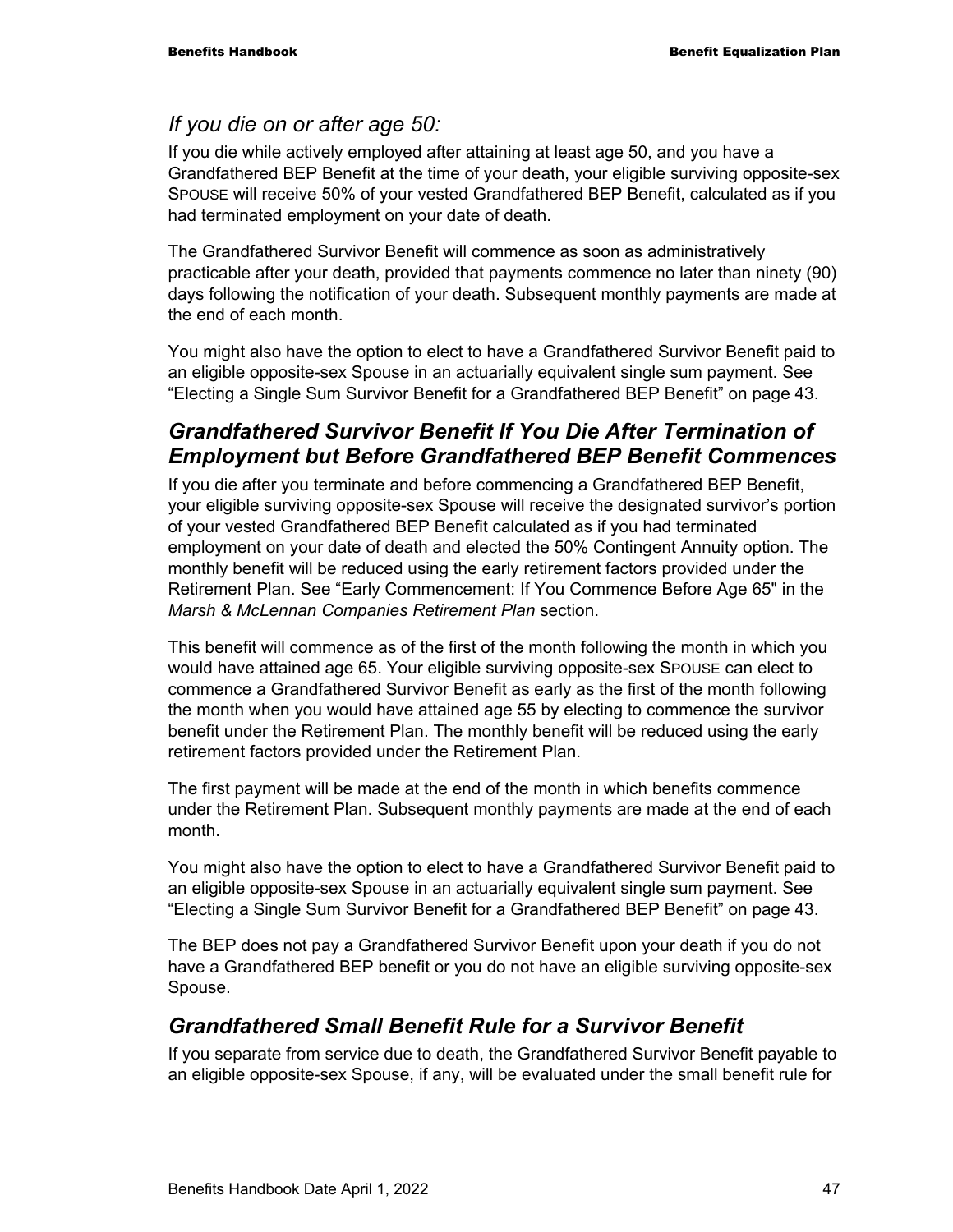a Grandfathered Benefit as of the first of the month following the calendar month in which you die. See "Small Benefit Payment Rule for Grandfathered BEP Benefit" on page 41.

#### How the Grandfathered BEP Benefit is Taxed

The GRANDFATHERED BEP BENEFIT is subject to FICA tax (tax imposed by the federal government on both employees and employers to fund Social Security and Medicare) in addition to regular income tax.

In order to satisfy the FICA obligations with respect to Grandfathered BEP Benefit:

- The entire FICA tax obligation on the Grandfathered BEP Benefit that is not secured by a purchased annuity will be satisfied at the time when the benefit commences. A single sum distribution sufficient to satisfy the entire FICA tax obligation on your Grandfathered BEP Benefit as well as income tax on the portion of your Grandfathered BEP Benefit distributed to satisfy the FICA obligation is made from your Grandfathered BEP Benefit and remitted to the appropriate tax authorities. No further FICA tax will be due on your Grandfathered BEP Benefit.
- Your monthly benefit in the form of payment you elected (or your single sum, if available), will be reduced to take into account the single sum distribution used to satisfy your FICA tax obligations as well as the income tax withholding on that amount.

#### *Income Taxes on Payments Other Than Purchased Annuities*

- Payments from the BEP other than payments from purchased annuities are taxed as ordinary income when they are received. Generally, state and local taxes, if any, are withheld based on your state of residency when you receive payment.
- If your benefit is one million dollars or less and is paid to you in a single sum, a 25% flat tax rate will apply.
- If your benefit is over one million dollars and is paid to you in a single sum, a 35% flat tax rate will apply.

#### *Taxes Attributable to Purchased Annuities*

Tax Impact of the Annuity Purchase

- According to IRS regulations, amounts used to purchase the annuity were considered taxable W-2 income to you in the year in which the purchase was made. At the time the annuity was purchased, the Company paid the tax authorities an amount sufficient to cover the full estimated tax liability (i.e., both the tax on the annuity purchase, and the tax on the Company's payment of the tax on your behalf.)
- Your benefit under the annuity is adjusted to its after-tax equivalent to be comparable to what you would have received net of taxes under the BEP if no annuity had been purchased.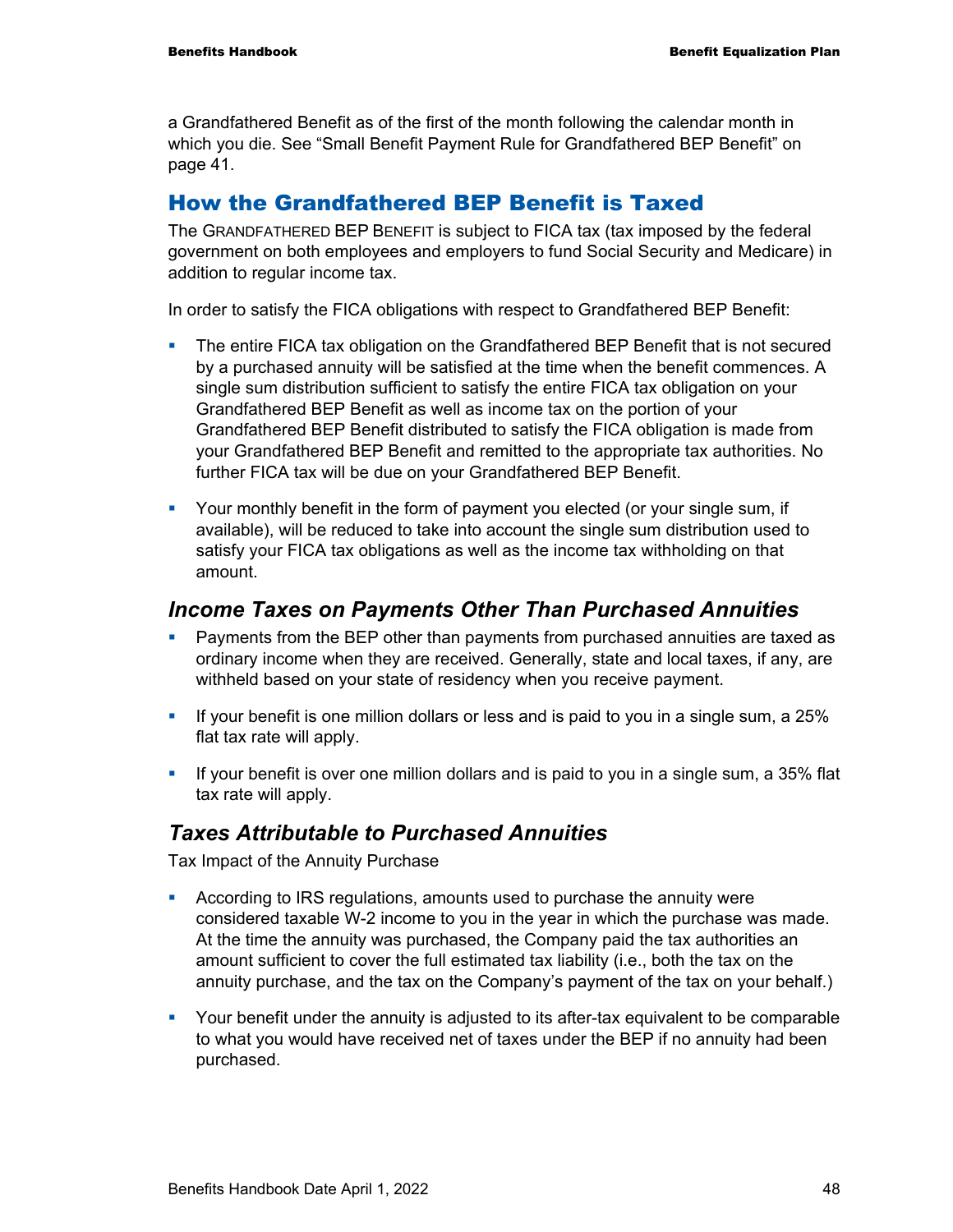#### *Taxes on Annuity Payments*

- Because the Company paid the taxes on the annuity when it was purchased, a portion of your benefit is not taxable to you when benefits are paid. You are responsible, though, for taxes on the portion of your benefit payment that derives from growth in the value of the annuity contract since it was purchased.
- Additionally, since the tax paid when the annuity was purchased was based on your life expectancy, any benefit payments that may be made after your expected lifetime are fully taxable.

#### *Taxes Reported Once Benefits from the Annuity Purchase Commence*

The taxable portion of your monthly annuity payment and withholding amounts are reported on an IRS form 1099-R once your benefits commence. This form is mailed to you annually no later than the January 31<sup>st</sup> following the end of the previous calendar year.

# **Glossary**

#### 409A BEP BENEFIT

Internal Revenue Code Section 409A (Section 409A), enacted as part of The American Jobs Creation Act of 2004, imposes rules on how benefits under non-qualified plans (the BEP is a nonqualified plan) earned or vested after December 31, 2004 may be distributed. The portion of a non-qualified plan benefit earned or vested after December 31, 2004 *is* subject to Section 409A. The 409A Benefit is also commonly referred to as the post-2004 BEP benefit.

#### ACCRUED BENEFIT

This is the amount of benefit you have been credited with as a measurement date under the BEP's benefit formula, taking into account your Eligible Monthly Pay and Benefit Service. Your Accrued Benefit is expressed as a monthly payment in the form of a single life annuity commencing once you attain age 65.

#### ACTUARIALLY EQUIVALENT

In this summary, you will see the term actuarially equivalent used to describe the various payment forms under the BEP. Each payment form is Actuarially Equivalent which means that they are all of equal value determined by using the actuarial assumptions in the BEP. The differences in the amounts payable under each form reflect the nature of the various payment forms (e.g., guaranteed number of payments or payments over the course of two lives).

#### BENEFIT COMMENCEMENT DATE

The date your benefit is deemed to commence. Your Benefit Commencement Date can be the first of any month following your termination date, but it cannot be earlier than your  $55<sup>th</sup>$  birthday or later than the April 1 following the calendar year in which you attain age  $70\frac{1}{2}$ .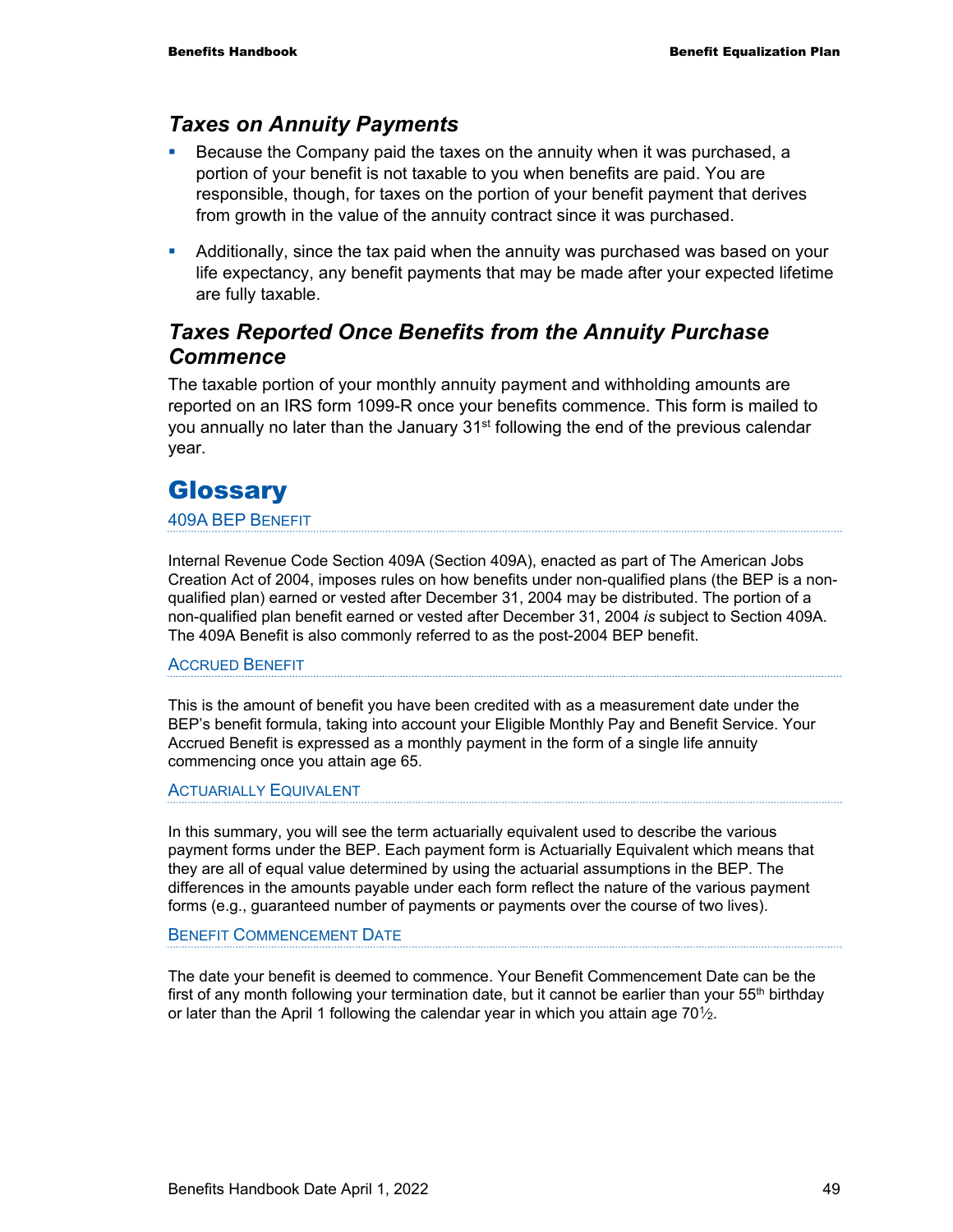#### BENEFIT SERVICE

#### **For Service on or after January 1, 2010 and prior to January 1, 2017**

Generally, you will earn Benefit Service under the BEP for each month that you are an eligible employee (See "Eligibility – General Rules" under "Participating in the Plan" in the *Marsh & McLennan Companies Retirement Plan* section for details) and have Eligible Monthly Pay. Benefit Service is used to determine your BEP benefit accrual percentage.

#### **For Benefit Service Prior to January 1, 2010**

Generally, you were credited Benefit Service under the BEP for each month that you were an eligible employee (See "Eligibility – General Rules" under "Participating in the Plan" in the *Marsh & McLennan Companies Retirement Plan* section for details) and had monthly eligible salaried pay.

If you were classified as an hourly employee, you did not earn Benefit Service before January 1, 2010.

#### COVERED COMPENSATION

Covered Compensation is the average Social Security Taxable Wage Bases for each year during the 35 year period ending with the year in which you attain your Social Security normal retirement age. The Social Security Taxable Wage Base is the maximum amount of annual earnings subject to the Social Security tax in any year. Currently, Social Security normal retirement age is 65 if you were born before 1938; 66 if you were born in 1938 through 1954; and 67 if you were born in 1955 or later. The Internal Revenue Service publishes updated covered compensation tables each year. A copy of the table can be found on the IRS website at www.irs.gov.

#### DOMESTIC PARTNER

At the time of reference, a partner of the same or opposite sex with whom you are registered as Domestic Partner (or a term of similar meaning for example, civil union) in accordance with the requirements of a city, state, or municipality that recognizes domestic partnerships, if you have been registered as Domestic Partners for 12 months or longer.

If you are not registered as Domestic Partners or have been registered for fewer than 12 consecutive months, your partner will qualify as a Domestic Partner for the purposes of the BEP if you and your Domestic Partner satisfy all of the following criteria:

- **You are both at least age 18.**
- **•** Neither of you are currently nor have been married or the Domestic Partner of any other person for at least the previous 12 months.
- You are not related by blood to a degree of closeness that would prohibit marriage under applicable US state law.
- You are in an exclusive, committed relationship that has existed for at least 12 months and is intended to be permanent.
- **You have mutually agreed to be responsible for each other's common welfare.**
- You have resided together for at least the previous 12 months and you intend to do so permanently.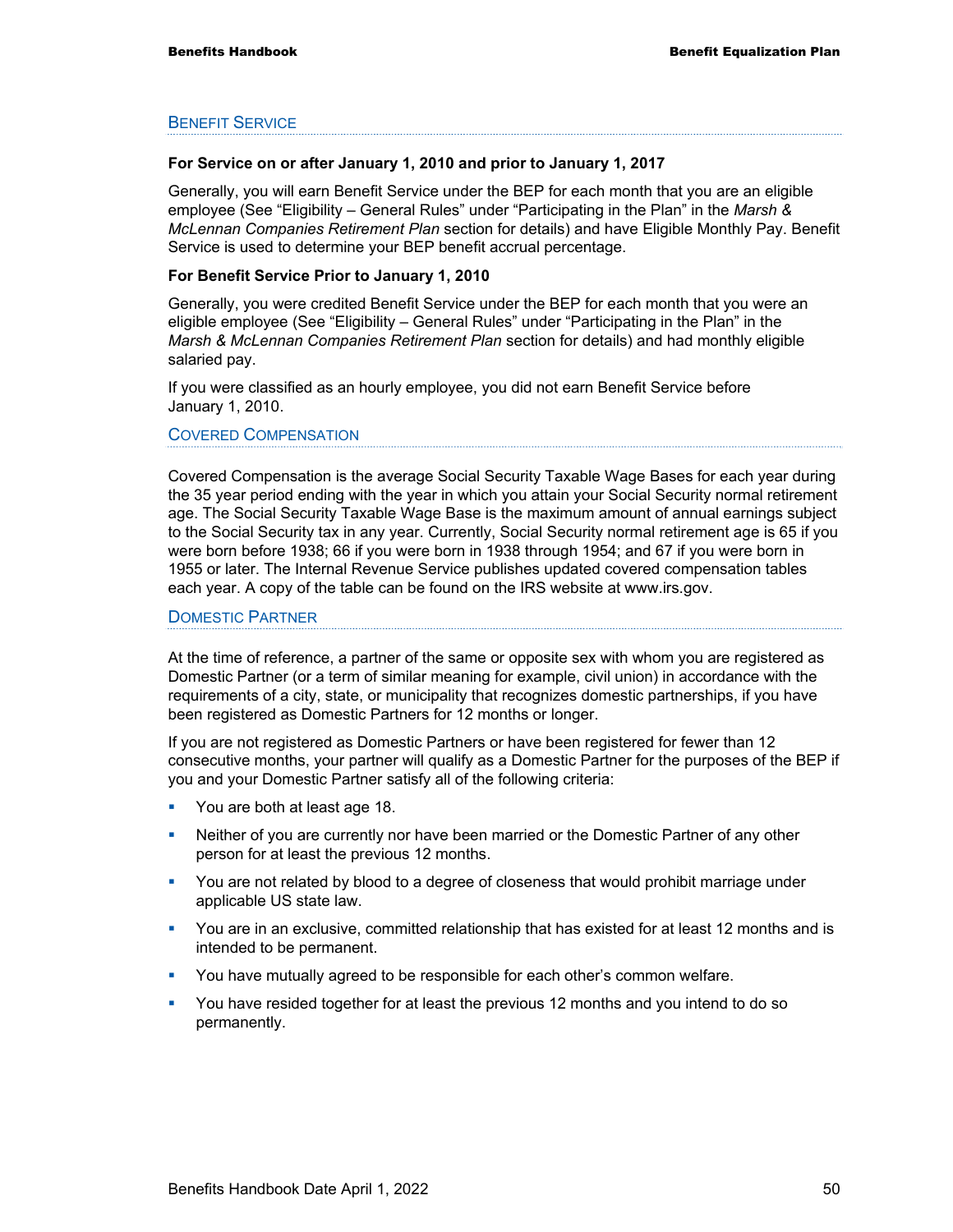#### EARLY RETIREMENT DATE

If you terminate your employment on or after attaining age 55 and have not yet attained age 65, you qualify for Early Retirement provided you have at least 60 months (5 years) of Vesting Service. In this case, you can commence monthly benefit payments as of the first day of any month after you terminate employment.

#### ELIGIBLE MONTHLY PAY

For service on and after January 1, 2010 and before January 1, 2017, Eligible Monthly Pay is your monthly base earnings paid during periods when you were employed as a US regular or temporary employee by a participating company. If you are paid on a salaried basis, your Eligible Monthly Pay is based upon the highest annual base salary rate in effect during a month (onetwelfth of your annual base salary rate). If you are paid on an hourly basis, your Eligible Monthly Pay is the base pay paid from a Plan-participating employer during the month.

If you are on an approved disability or qualified military leave, your Eligible Monthly Pay will be deemed to be the highest Eligible Monthly Pay you received during your last six months of active service with a participating company prior to the commencement of your approved disability or qualified military leave.

Eligible Monthly Pay does not include regular draw, overtime, bonuses, commissions and other extra compensation but does include before-tax salary reduction amounts that you may contribute to other programs sponsored by Marsh McLennan in which you were eligible to participate, such as the Marsh & McLennan Companies 401(k) Savings & Investment Plan or a Flexible Spending Account, but excluding pay you defer under the Supplemental Savings & Investment Plan. Eligible Monthly Pay will not exceed one-twelfth of the IRS limit on annual compensation in effect in which your Eligible Monthly Pay is credited. See "IRS Limit on Pay" under "What Pay Counts" in the *Marsh & McLennan Companies Retirement Plan* section for details.

#### ELIGIBLE MONTHLY SALARY

For service prior to January 1, 2010, Eligible Monthly Salary is your monthly base salary paid during periods when you were employed as a salaried employee by a participating company. Salary does not include overtime, bonuses, commissions and other extra compensation but does include before-tax salary reduction amounts that you may contribute to other programs sponsored by Marsh McLennan in which you were eligible to participate, such as the Marsh & McLennan Companies 401(k) Savings & Investment Plan or a Flexible Spending Account, but excluding compensation you defer under the Supplemental Savings & Investment Plan. The amount of your salary that can be used in determining your Eligible Monthly Salary under the BEP is not subject to the IRS limit on annual compensation.

#### FINAL AVERAGE SALARY

Final Average Salary is the highest consecutive 60-month average of your Eligible Monthly Salary paid during periods when you were employed as an eligible employee by a participating employer prior to January 1, 2017. Note that Final Average Salary is the *highest* consecutive 60-month average of Eligible Monthly Salary while an eligible employee, which may occur prior to the end of your employment in certain cases.

#### GRANDFATHERED BEP BENEFIT

Internal Revenue Code Section 409A (Section 409A), enacted as part of The American Jobs Creation Act of 2004, imposes rules on how benefits under non-qualified plans earned and vested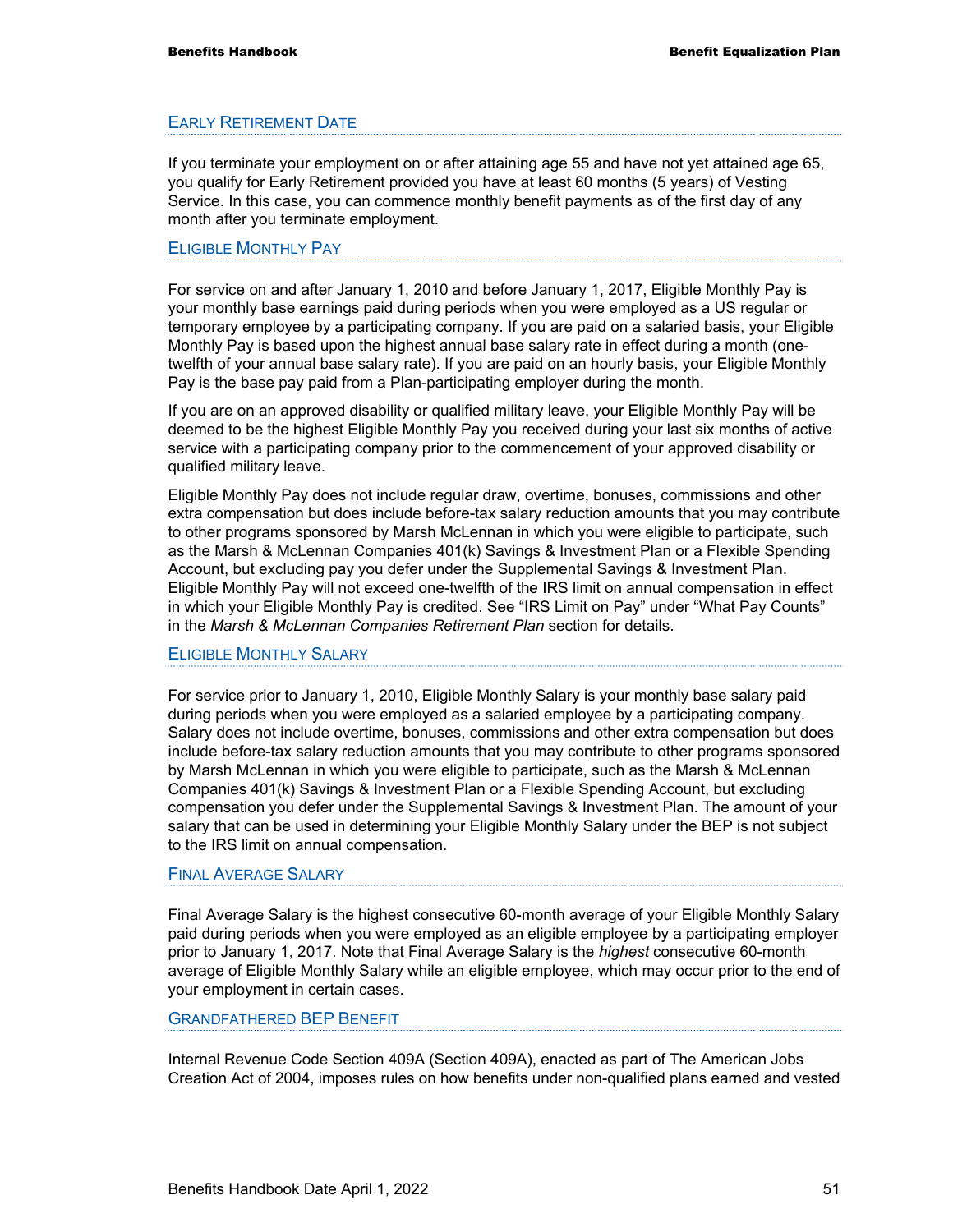after December 31, 2004 may be distributed. The portion of a non-qualified plan benefit earned and vested as of December 31, 2004 *is not* subject to Section 409A, provided that it is paid in accordance with plan provisions in effect on or before October 3, 2004. The Grandfathered BEP Benefit is also commonly referred to as the pre-2005 BEP benefit.

#### HOURLY EMPLOYEE

An Hourly Employee (also known as a Contingent Employee from January 1, 2010 through December 31, 2010 and a Temporary Employee on and after January 1, 2011) is an employee hired directly by the Company, full-time or part-time, to perform various short term projects or special programs of a temporary nature whose employment will be terminated upon completion of their assignments, as well as those hired to work on an occasional or irregular basis.

#### **HR SERVICES**

Marsh McLennan HR Services

Phone: +1 866 374 2662

NORMAL RETIREMENT DATE

Your Normal Retirement Date is the first day of the month on or after attaining age 65.

#### SALARIED EMPLOYEE

A Salaried Employee (also known as a Regular Employee on and after January 1, 2011) is an employee who performs service on a regular basis with an indefinite employment period.

#### SEPARATION FROM SERVICE

In accordance with the rules under Section 409A, a separation from service is deemed to occur when the number of hours you perform service for the company in a week are 20% or less of the average weekly hours you worked during the previous 3 year period. If you perform a service as a salaried-paid employee your regularly scheduled hours are used to determine the number of hours performed. If you should perform services as an hourly-paid employee or as an independent contractor, your actual hours will be used to determine if a separation from service has occurred. You do not have to terminate employment to incur a separation from service.

Additionally, a separation from service is deemed to occur if you are disabled, absent from work due to your own physical or mental condition and you are entitled to a benefit under the Marsh & McLennan Companies Long Term Disability Plan as determined under the Marsh & McLennan Companies Long Term Disability Plan for 29 consecutive months or if you are on an unpaid leave of absence for more than 6 months.

#### SPECIFIED EMPLOYEE

A Specified Employee is generally an employee who is one of the Company's 50 top-paid officers.

#### **SPOUSE**

A Spouse is a person of the same or opposite-sex to whom you are legally married.